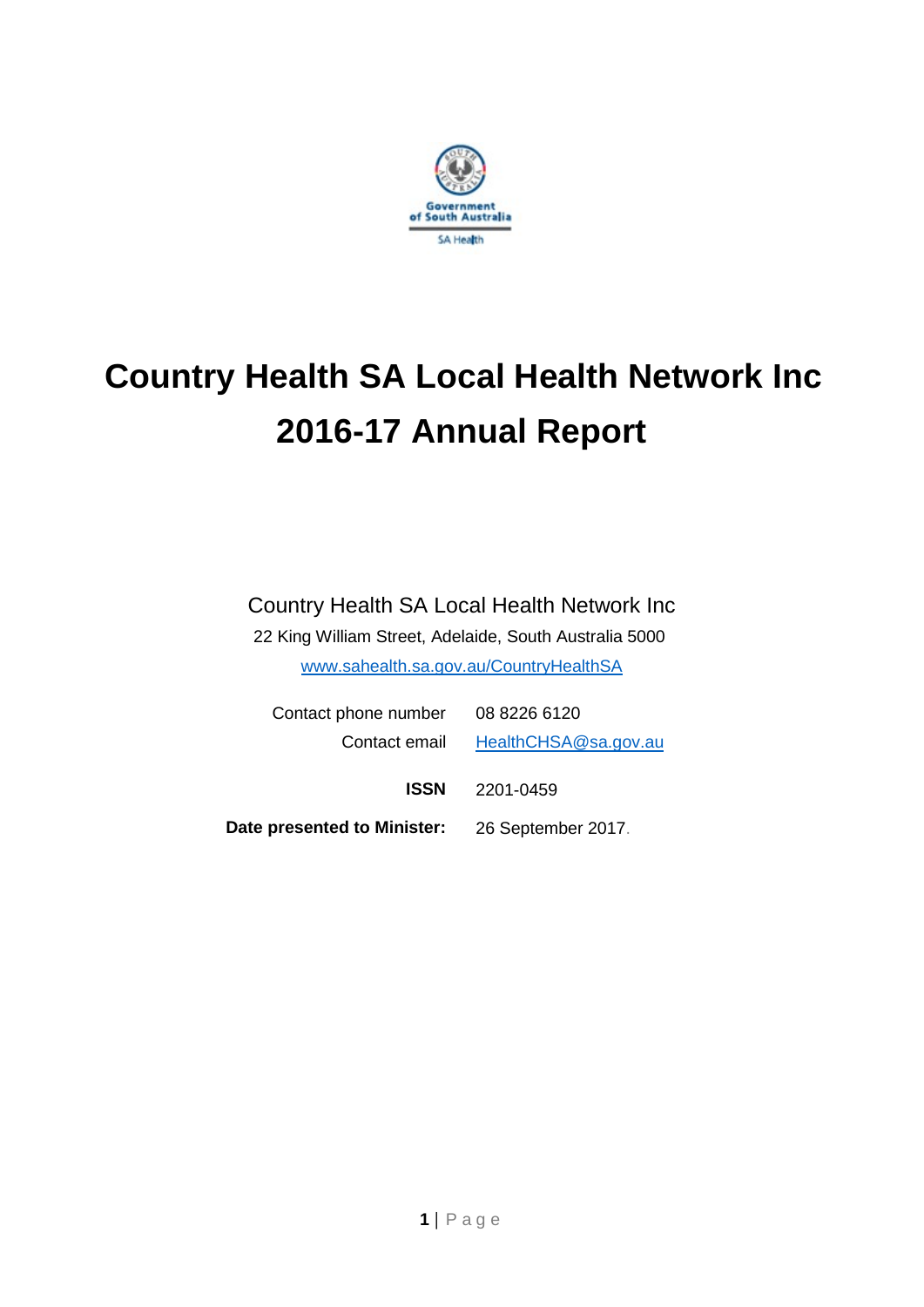To:

Hon Peter Malinauskas MLC

Minister for Health Minister for Mental Health and Substance Abuse

This annual report is presented to Parliament to meet the statutory reporting requirements of the *Public Sector Act 2009,* the *Public Finance and Audit Act 1987*  and the *Health Care Act 2008,* and meets the requirements of Premier and Cabinet Circular *PC013 Annual Reporting*.

This report is verified to be accurate for the purposes of annual reporting to the Parliament of South Australia.

Submitted on behalf of Country Health SA Local Health Network Inc by:

**Maree Geraghty**

**Chief Executive Officer**

28 September 2017

**Signature** 

**Date**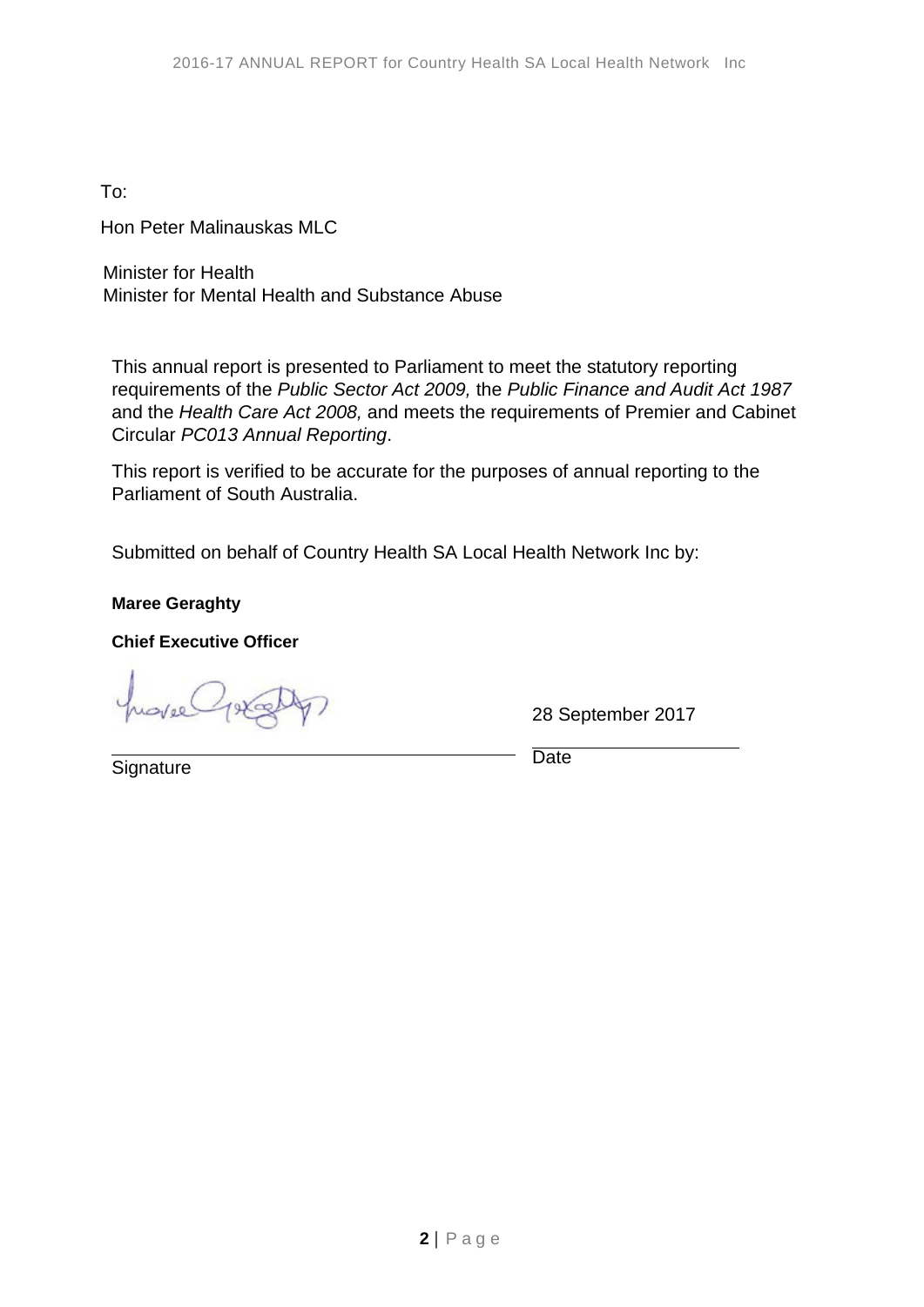# <span id="page-2-0"></span>**Contents**

| Section A: Reporting required under the Public Sector Act 2009, the Public<br>Sector Regulations 2010 and the Public Finance and Audit Act 1987 4 |  |
|---------------------------------------------------------------------------------------------------------------------------------------------------|--|
|                                                                                                                                                   |  |
|                                                                                                                                                   |  |
|                                                                                                                                                   |  |
| Other agencies related to this agency (within the Minister's area/s of responsibility) 10                                                         |  |
|                                                                                                                                                   |  |
|                                                                                                                                                   |  |
| Occupational health, safety and rehabilitation programs of the agency and their                                                                   |  |
|                                                                                                                                                   |  |
|                                                                                                                                                   |  |
|                                                                                                                                                   |  |
|                                                                                                                                                   |  |
|                                                                                                                                                   |  |
|                                                                                                                                                   |  |
| Other information requested by the Minister(s) or other significant issues affecting the                                                          |  |
| Section B: Reporting required under any other act or regulation 16                                                                                |  |
|                                                                                                                                                   |  |
| Section C: Reporting of public complaints as requested by the Ombudsman. 17                                                                       |  |
|                                                                                                                                                   |  |
|                                                                                                                                                   |  |
|                                                                                                                                                   |  |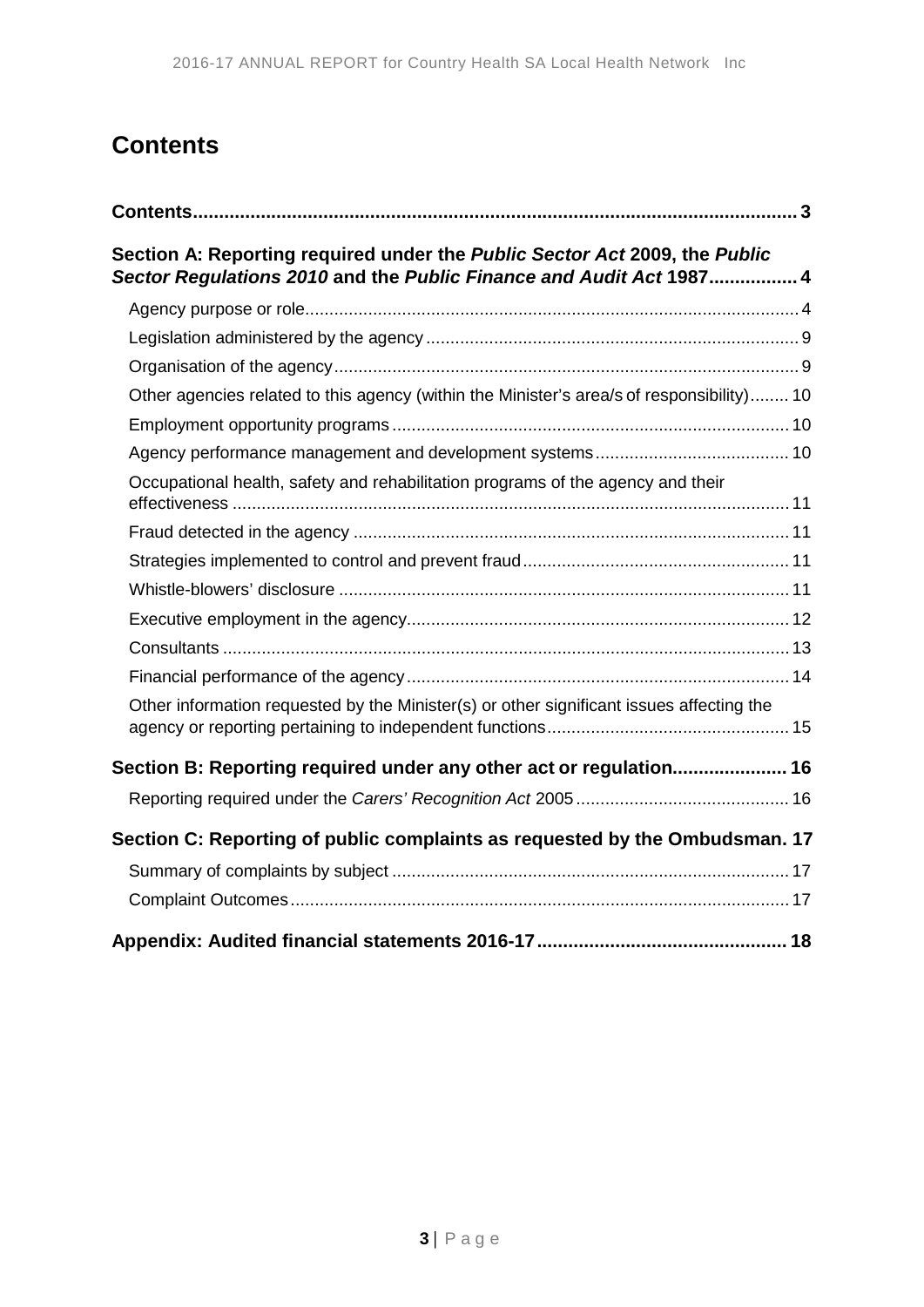# <span id="page-3-0"></span>**Section A: Reporting required under the** *Public Sector Act*  **2009, the** *Public Sector Regulations 2010* **and the** *Public Finance and Audit Act* **1987**

### <span id="page-3-1"></span>**Agency purpose or role**

Country Health South Australia Local Health Network (CHSALHN) provides a wide range of public acute, residential aged care, community health and mental health services to country based South Australians.

CHSALHN delivers a comprehensive range of health services throughout 63 public hospitals/health services in South Australia, according to population needs, focussing on integrating its service delivery with metropolitan hospitals and other service providers in country locations.

### **Objectives**

- Build innovative and high performing health service models that deliver outstanding consumer experience and health outcomes
- Pursue excellence in all that we do
- Create a vibrant, values based place to work and learn
- Harness the power of partnerships to improve the effectiveness of services  $\blacksquare$
- Elevate and enhance the level of health in country communities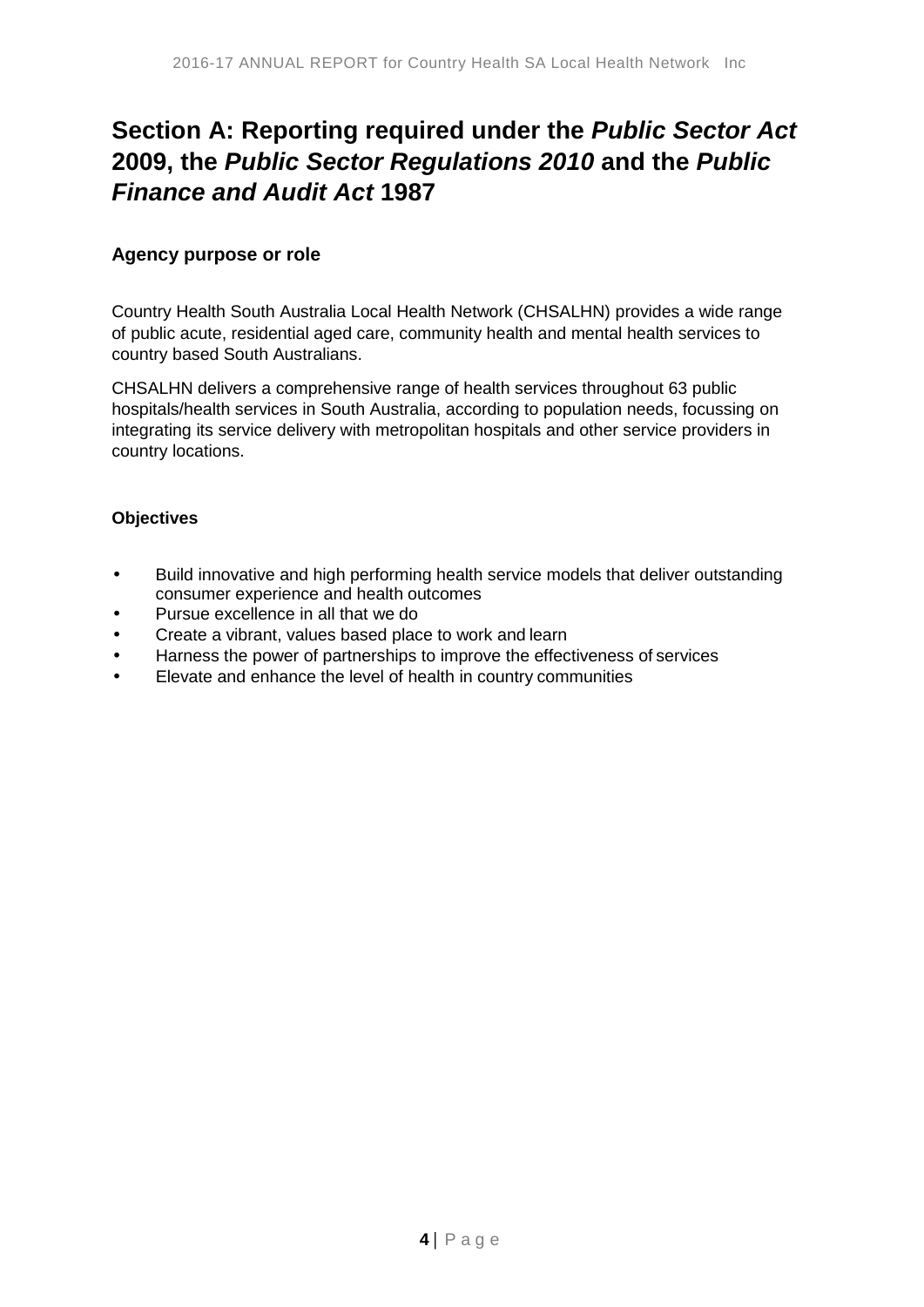| <b>Key strategy</b>                                                                                                                                                                                             | <b>SA Government objective</b>                                                                                                                                |
|-----------------------------------------------------------------------------------------------------------------------------------------------------------------------------------------------------------------|---------------------------------------------------------------------------------------------------------------------------------------------------------------|
| 1. Enhance the accessibility of country<br>hospitals and health services through<br>innovation in technology and clinical<br>service models.                                                                    | Seven Strategic Priorities SA Safe<br>Communities, healthy neighbourhoods:<br>keeping our communities safe and our<br>citizens healthy.                       |
|                                                                                                                                                                                                                 | SA Strategic Plan Goals We assist people<br>to deal with all forms of illness and to live<br>satisfying life where they can contribute to<br>their community. |
|                                                                                                                                                                                                                 | Seven Strategic Priorities Every chance for<br>every child: giving our children every chance<br>to achieve their potential in life.                           |
| 2. Refurbish infrastructure, purchase bio-<br>medical equipment and invest<br>resources to continuously improve the<br>quality and safety of country health<br>services.                                        | SA Economic Priorities: Global leader in<br>health & ageing.                                                                                                  |
| 3. Implement the Country Health<br>Workforce Strategies in relation to<br>Learning and Development, Attraction<br>and Retention, and Workforce Planning.                                                        | SA Strategic Plan Vision We have a skilled<br>and sustainable workforce.                                                                                      |
| 4. Establish governance structures for<br>Health Advisory Councils, consumers,<br>communities and other partners to<br>actively participate in the monitoring and<br>improvement of the consumer<br>experience. | Seven Strategic Priorities Safe<br>Communities, healthy neighbourhoods:<br>keeping our communities safe and our<br>citizens healthy.                          |
| 5. Implement health service reforms and<br>workforce development strategies to<br>enhance the country population<br>priorities of Aboriginal health, mental<br>health and aged care.                            | Seven Strategic Priorities Safe<br>Communities, healthy neighbourhoods:<br>keeping our communities safe and our<br>citizens healthy.                          |
|                                                                                                                                                                                                                 | SA Strategic Plan Goals: We make healthy<br>choices in how we live.                                                                                           |

# **Key strategies and their relationship to SA Government objectives**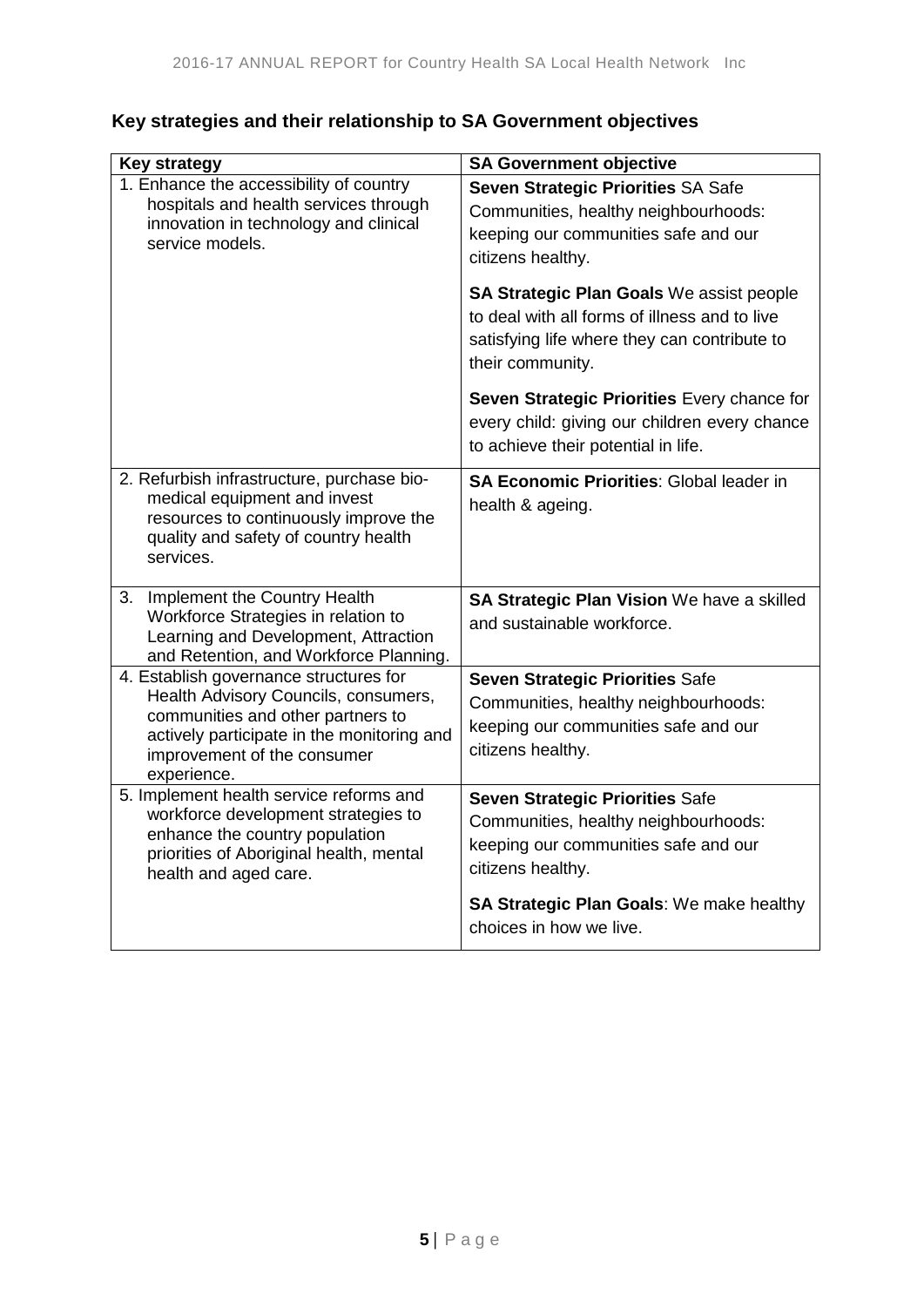| Program name                                                              | Indicators of performance /<br>effectiveness / efficiency                                                                                                                                                                                                                                                                                                                                                                                                                                                                                                                                                                                                                                                                                                                                                                                  | <b>Comments</b>                                                                                                                                                                                                                                                                                                                                                                                                                                                                                                                                                                                                                                                                                                                                                                                                                                                                  |
|---------------------------------------------------------------------------|--------------------------------------------------------------------------------------------------------------------------------------------------------------------------------------------------------------------------------------------------------------------------------------------------------------------------------------------------------------------------------------------------------------------------------------------------------------------------------------------------------------------------------------------------------------------------------------------------------------------------------------------------------------------------------------------------------------------------------------------------------------------------------------------------------------------------------------------|----------------------------------------------------------------------------------------------------------------------------------------------------------------------------------------------------------------------------------------------------------------------------------------------------------------------------------------------------------------------------------------------------------------------------------------------------------------------------------------------------------------------------------------------------------------------------------------------------------------------------------------------------------------------------------------------------------------------------------------------------------------------------------------------------------------------------------------------------------------------------------|
| 1.1 Clinical<br><b>Services</b><br>Reform                                 | <b>Country Health SA Local</b><br>Health Network (CHSALHN)<br>has achieved a 47%<br>reduction in occupied bed<br>days for the top five length-<br>of-stay conditions.<br>Over 2300 calls were made<br>by country general<br>practitioners (GPs) and<br>nurses to the Integrated<br><b>Cardiovascular Clinical</b><br>Network (iCCnet) Cardiology<br>Service, with an average<br>response time of eight<br>minutes (performance<br>indicator $\leq 10$ mins).<br>Utilisation of 3D Scanner<br>$\blacksquare$<br>technology has increased<br>access to therapeutic<br>footwear for clients living<br>across CHSALHN and<br>reduced costs from<br>approximately \$1200 per pair<br>to \$650 per pair.                                                                                                                                         | Reduced acute occupancy<br>enables resources to be<br>reorientated into other clinical<br>areas in and out of hospitals.<br>The iCCnet service is enabling<br>$\blacksquare$<br>patients to receive treatment<br>closer to where they live.<br>Introduction of 3D Scanner<br>technology has reduced the need<br>for clients to make multiple trips to<br>Adelaide to access therapeutic<br>footwear.                                                                                                                                                                                                                                                                                                                                                                                                                                                                             |
| 1.2 Improving<br>access to<br>health<br>services in<br>our<br>communities | 229 000 services were<br>delivered to 31 500 adults<br>and 58 000 children.<br>5523 clients with chronic<br>conditions have received<br>increased community based<br>support, resulting in avoiding:<br>3717 hospital admissions,<br>2131 Emergency<br>Department<br>presentations,<br>888 occupied bed days.<br><b>Reduction in Potentially</b><br>Preventable Admissions to<br>8.7% (target 8.5%).<br><b>Country Access to Cardiac</b><br>$\blacksquare$<br>Health telephone program<br>continues to maintain high<br>completion rate; 79.1%.<br>Achieved 131% of targeted<br>$\blacksquare$<br>National Disability Insurance<br>Scheme (NDIS) activity.<br><b>Digital Telehealth Network</b><br>$\blacksquare$<br>has been used to complete<br>over 7000 clinical consumer<br>encounters, an increase of<br>32% from the previous year. | Reduced length of stay in hospital<br>through early supported discharge<br>and avoiding functional loss.<br>Country Home Link ensures that<br>$\blacksquare$<br>people who have needed<br>treatment in a metropolitan<br>hospital can return home as<br>quickly as they are able.<br>NDIS assists children with<br>developmental delay or a<br>disability.<br>16 sites commenced in the South<br><b>Australian Virtual Emergency</b><br>Service trial, ensuring rural GPs<br>and nurses have access to<br>remote medical support overnight<br>when required. It substantially<br>improves work-life balance for<br>country GPs and supports the<br>recruitment and retention of GPs<br>in rural areas.<br>One hundred and thirty one<br>$\blacksquare$<br>clients with chronic conditions<br>were supported through the<br>Virtual Clinical Care home<br>telemonitoring program. |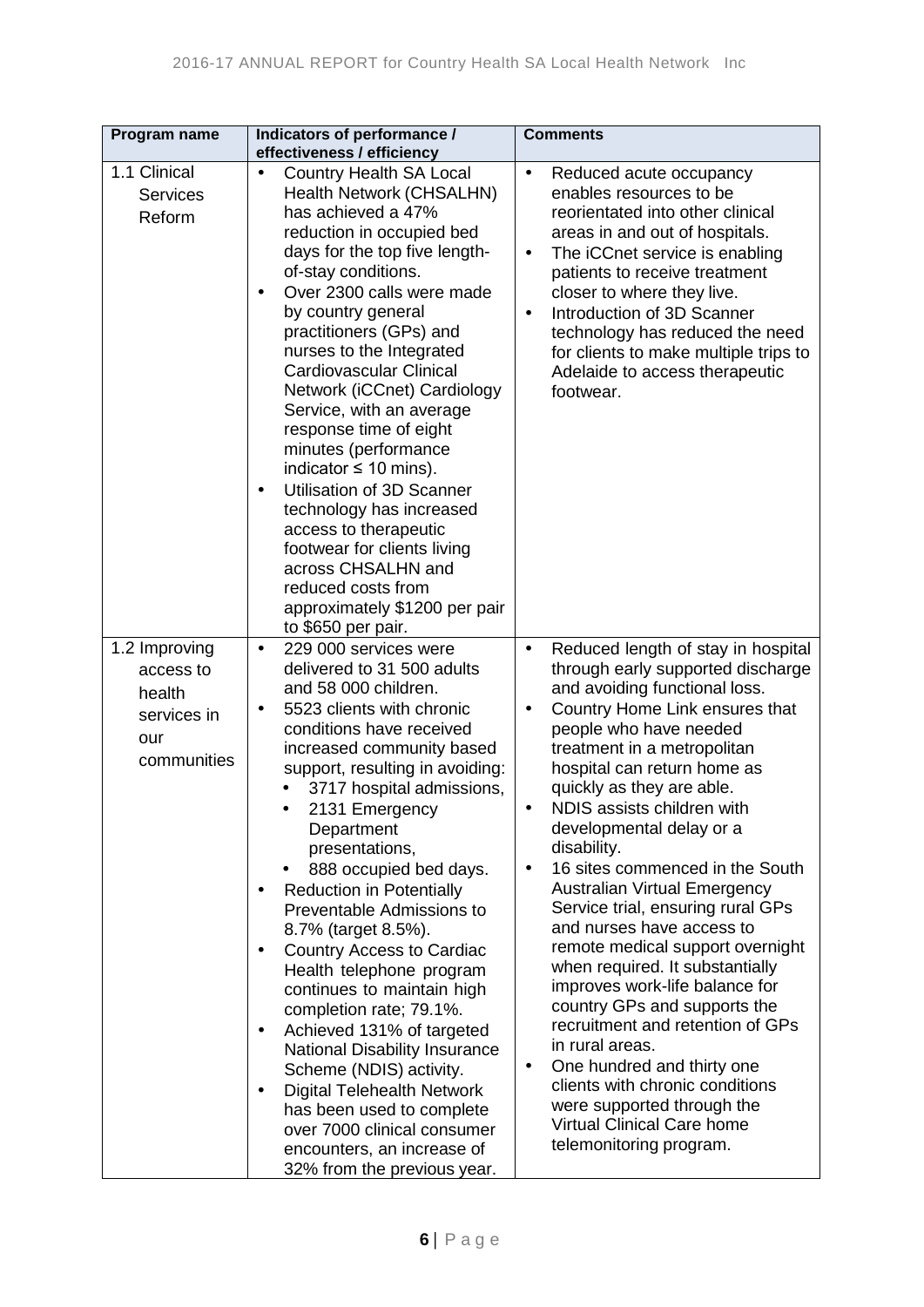| Program name                                                                    | Indicators of performance /<br>effectiveness / efficiency                                                                                                                                                                                                                                                                                                                                                                              | <b>Comments</b>                                                                                                                                                                                                                                                  |
|---------------------------------------------------------------------------------|----------------------------------------------------------------------------------------------------------------------------------------------------------------------------------------------------------------------------------------------------------------------------------------------------------------------------------------------------------------------------------------------------------------------------------------|------------------------------------------------------------------------------------------------------------------------------------------------------------------------------------------------------------------------------------------------------------------|
| 1.3 Hospital<br><b>Services</b>                                                 | <b>Emergency Department seen</b><br>on time targets met.<br>Elective surgery timely<br>admissions targets met.<br>59 967 same-day patients<br>$\blacksquare$<br>were discharged.<br>51 310 overnight patients<br>$\blacksquare$<br>were discharged, with a total<br>length of stay of 239 346<br>days.<br>3592 babies were delivered<br>in CHSALHN hospitals.                                                                          | <b>CHSALHN</b> manages 63 inpatient<br>hospitals across South Australia<br>providing a wide scope of<br>services, delivered by highly<br>skilled local clinicians.                                                                                               |
| 2.1 Continuous<br>improvement<br>of<br>quality<br>and safety                    | There was a 9.2% decrease<br>in Safety Assessment Code<br>1 and 2 events.<br>39% reduction in overall<br>open Workers Compensation<br>claims and 52% reduction in<br>psychological claims.<br>Overall reduction in the harm<br>caused by falls for patients.                                                                                                                                                                           | All CHSALHN Regions and<br>$\blacksquare$<br>Corporate Office hold current<br>accreditation status against:<br>the EQuIPNational standards.<br><b>Australian Aged Care Quality</b><br>Agency standards.<br><b>Commonwealth Home Care</b><br>Standards.           |
| 2.2 Infrastructure<br>Development                                               | \$1.8m fire upgrade works.<br>$\blacksquare$<br>\$1.7m Infrastructure<br>replacement works on air<br>conditioning, heating, roofs,<br>and communications.<br>\$3.7m was spent upgrading<br>bio-medical equipment.<br>\$2.6m nine chair Gawler<br>$\blacksquare$<br>Renal Unit opened.<br>29 patients accessed this<br>service three times per week,<br>significantly reducing the<br>travel time for patients.                         | The Southern Fleurieu Health<br>٠<br>Service officially opened.<br>A new purpose built on-site<br>pharmacy was opened at the Port<br>Lincoln Hospital.                                                                                                           |
| 3.1 Learning<br>Together,<br>Excelling<br>Together<br>(Workforce<br>Strategies) | 2017 Staff Survey<br>$\blacksquare$<br>engagement score of 75%.<br>Performance Review and<br><b>Development Completion</b><br>rate, 8% improvement from<br>previous year.<br>537 occasions of training<br>through Country Allied<br><b>Health Clinical Education</b><br>Program (CAHCEP).<br><b>Emergency Nurse and</b><br><b>Midwifery Education</b><br>(ENAME) course held for<br>133 nurses and an update<br>course for 118 nurses. | 2017 Staff Survey also reported<br>$\blacksquare$<br>top-rating categories of 'my team',<br>'role clarity' and 'safety'.<br><b>Achieved White Ribbon</b><br>$\blacksquare$<br>Accreditation.<br><b>Approved Reconciliation Action</b><br>$\blacksquare$<br>Plan. |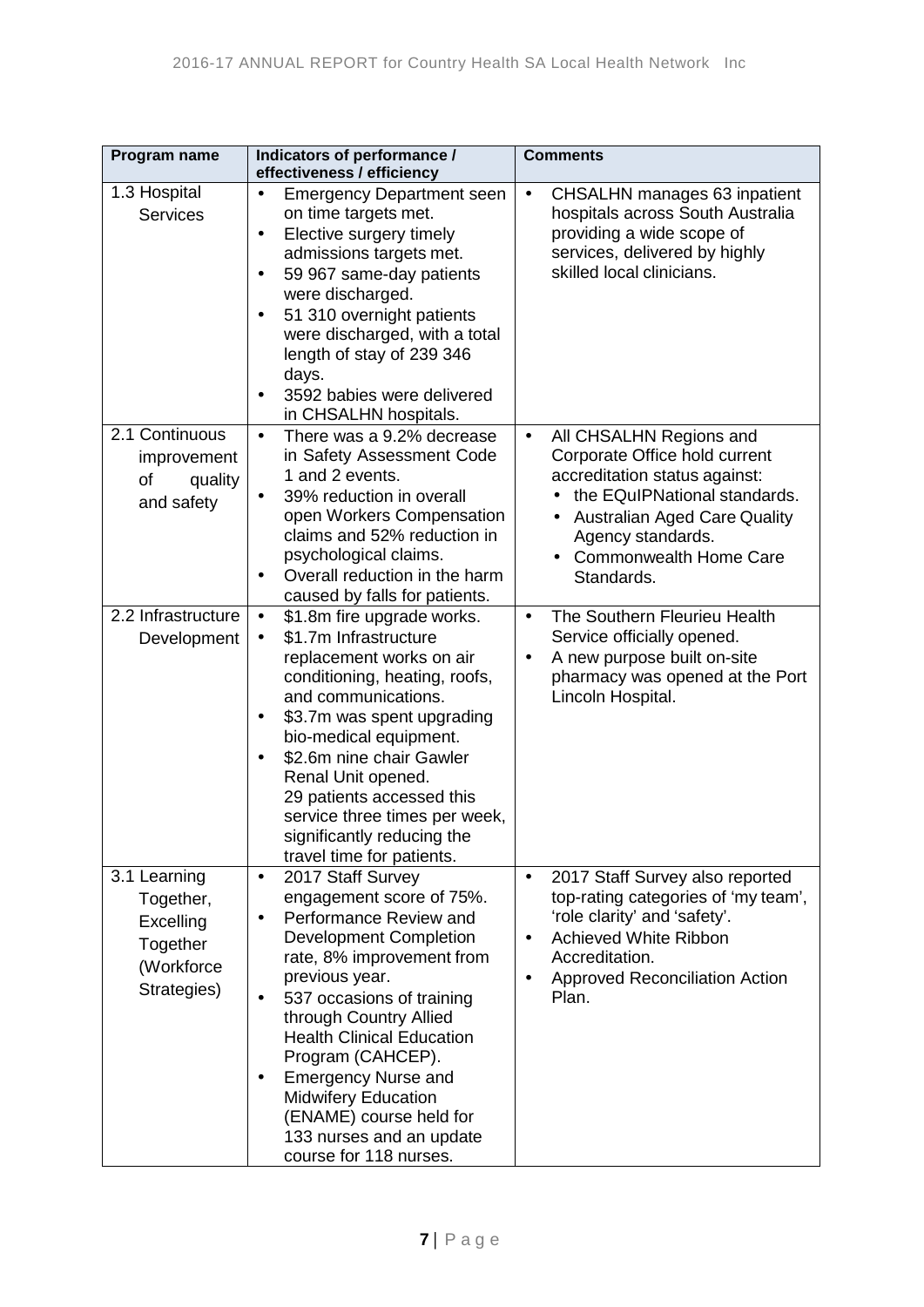| Program name                                                                            | Indicators of performance /<br>effectiveness / efficiency                                                                                                                                                                                                                                                                                                                                                                                                                                                                                                                                   | <b>Comments</b>                                                                                                                                                                                                                                                                                                                                          |
|-----------------------------------------------------------------------------------------|---------------------------------------------------------------------------------------------------------------------------------------------------------------------------------------------------------------------------------------------------------------------------------------------------------------------------------------------------------------------------------------------------------------------------------------------------------------------------------------------------------------------------------------------------------------------------------------------|----------------------------------------------------------------------------------------------------------------------------------------------------------------------------------------------------------------------------------------------------------------------------------------------------------------------------------------------------------|
| 4.1 Engaging<br>Communities<br>Partners and<br><b>Stakeholders</b><br>in the<br>Journey | Received 2002 compliments<br>and 1140 complaints.<br>The 2016 South Australian<br><b>Consumer Experience</b><br>Surveillance System for<br><b>CHSALHN</b> reports:<br>Involvement in care and<br>treatment; 73.5%<br>Consistency and<br>coordination; 77.8%<br>Treated with respect and<br>dignity; 94.3%<br>Confidence and trust in<br>the doctors; 88.6%<br>Confidence and trust in<br>the nurses; 92.0%                                                                                                                                                                                  | A Partnership Framework for<br>ä,<br><b>Health Advisory Councils and</b><br><b>Country Health SA was</b><br>collaboratively developed to<br>acknowledge the special role that<br><b>Health Advisory Councils (HACs)</b><br>play in their local communities<br>and the value this systematic local<br>engagement can bring to country<br>health services. |
| 5.1 Aboriginal<br>Health<br>Programs                                                    | All at risk communities were<br>$\cdot$<br>screened for trachoma or<br>trichiasis.<br>100% of children aged 1-14<br>$\blacksquare$<br>years screened for trachoma.<br>98% of children diagnosed<br>with active trachoma were<br>treated.<br>100% of patients who were<br>diagnosed as having<br>trichiasis were referred and<br>supported to attend<br>appointments with an<br>ophthalmologist.<br>Aboriginal Health - Left ED<br>at own risk = $1.8\%$<br>(target less than 4.5%).<br>Aboriginal % of Workforce =<br>$\blacksquare$<br>1.92% June 16-17 compared<br>to 1.72% June 2015-16. | 24 Consumers have joined the<br>Aboriginal Health Experts by<br>Experience (EbyE) Register<br>(including 13 young people),<br>making a total of 155.<br><b>CHSALHN Reconciliation Action</b><br>٠<br>Plan launched in 2016.                                                                                                                              |
| 5.2 Improving<br>Mental<br>Health<br><b>Outcomes</b>                                    | <b>Mental Health ED</b><br>$\blacksquare$<br>Presentations Visit Time > 24<br>Hours = $0$ (target = 0).<br>28 Day Readmission Rate<br>7% (target <12%).<br>% of Mental Health Clients<br>$\blacksquare$<br>Seen by a Community Health<br>Service within 7 Days of<br>Discharge = $83%$ (target<br>$60\%$ ).<br>Achieved lowest rate of<br>$\blacksquare$<br>restraint and seclusion in SA<br>at 2.8 incidents per 1000 bed<br>days.                                                                                                                                                         | 10-bed Whyalla Community<br>$\blacksquare$<br>Rehabilitation Unit re-opened in<br>October 2016.<br>Established two Intensive<br>$\blacksquare$<br>Community Programs in Whyalla<br>and Mount Gambier.<br>Introduced an Artists in<br>$\blacksquare$<br>Residence Program offering<br>inpatient and community<br>rehabilitation orientated activity.      |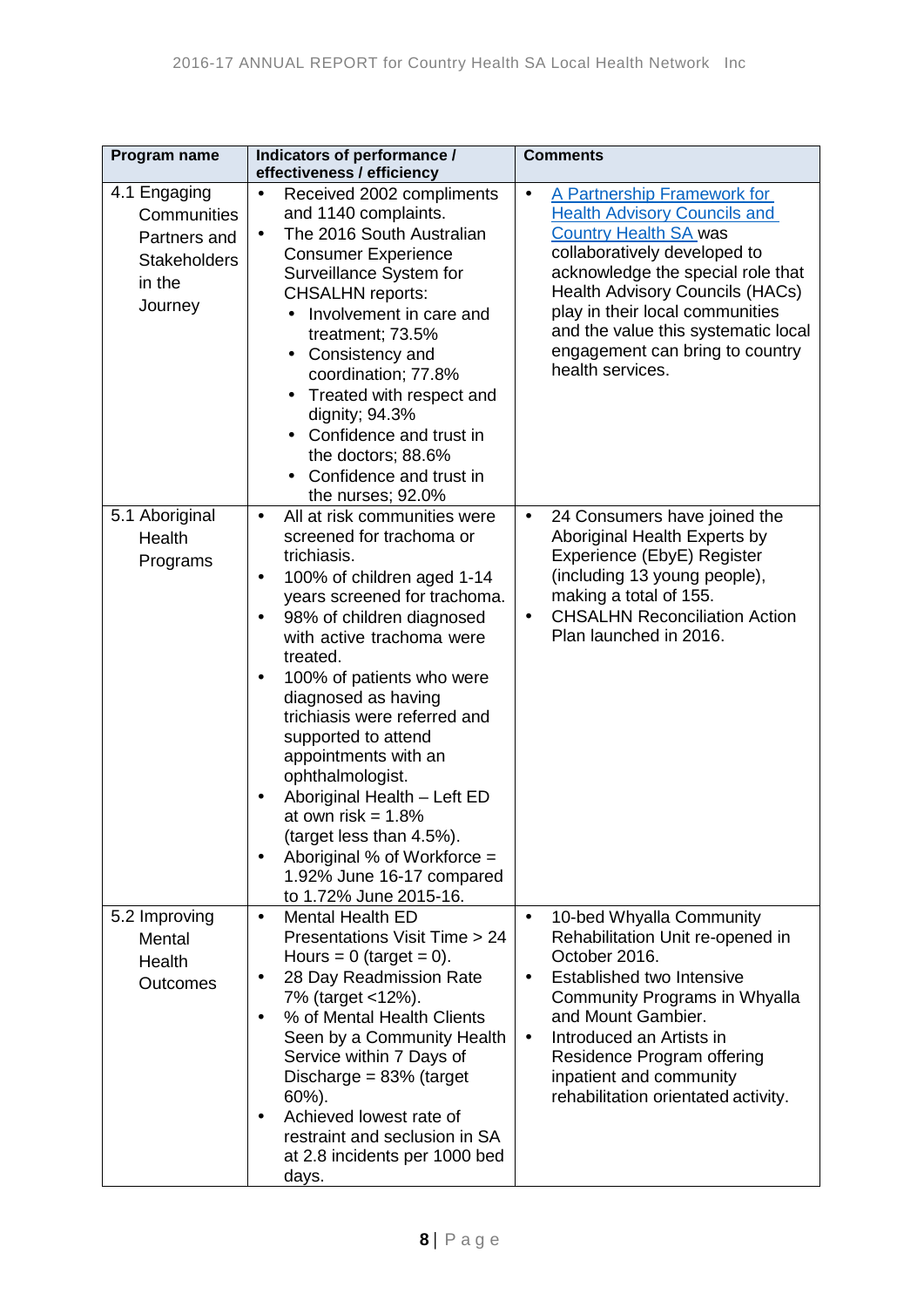| Program name  | Indicators of performance /                                                                                                                                                                                                                                                                                                                                                                                                                                                                                         | <b>Comments</b>                                                                                                                                                                                                                                                                                                                                                                                                                                                                                                                                                                                                                                                                                                                     |
|---------------|---------------------------------------------------------------------------------------------------------------------------------------------------------------------------------------------------------------------------------------------------------------------------------------------------------------------------------------------------------------------------------------------------------------------------------------------------------------------------------------------------------------------|-------------------------------------------------------------------------------------------------------------------------------------------------------------------------------------------------------------------------------------------------------------------------------------------------------------------------------------------------------------------------------------------------------------------------------------------------------------------------------------------------------------------------------------------------------------------------------------------------------------------------------------------------------------------------------------------------------------------------------------|
|               | effectiveness / efficiency                                                                                                                                                                                                                                                                                                                                                                                                                                                                                          |                                                                                                                                                                                                                                                                                                                                                                                                                                                                                                                                                                                                                                                                                                                                     |
| 5.3 Aged Care | <b>Residential Aged Care</b><br>Occupancy = $93.9\%$ .<br>611 people were assessed<br>through the Aged Care<br>Assessment Program<br>(ACAP), with 99.4% high<br>priority referrals being seen<br>within the required three<br>calendar days.<br>94 Transitional Care<br>Packages (TCP), with 94%<br>of these packages delivered,<br>resulting in over 32 000 days<br>of service.<br>443 000 Commonwealth<br>Home Support Program<br>(CHSP) services were<br>delivered, which achieved<br>84.6% of required activity | A more detailed description of<br>$\blacksquare$<br>CHSALHN's aged care services is<br>available at a new website<br>www.countryhealthconnect.sa.gov<br><u>.au.</u><br>ACAP ensures that older people<br>$\blacksquare$<br>can gain timely access to<br>residential aged care, home care<br>packages and transitional care<br>packages.<br>TCP enables intensive community<br>$\blacksquare$<br>or residential restorative therapy<br>services to be delivered to older<br>people who are at risk of requiring<br>residential aged care. 95% of<br>TCP recipients avoided having to<br>be placed in an aged care facility.<br>CHSP enables older people to<br>$\blacksquare$<br>remain independent in their own<br>home for longer. |

### <span id="page-8-0"></span>**Legislation administered by the agency**

None.

### <span id="page-8-1"></span>**Organisation of the agency**

- Aboriginal Health
- Allied Health & Community  $\mathbf{r}$
- Corporate Services
- . Finance
- Medical Services
- Mental Health
- Nursing & Midwifery Services
- People & Culture  $\mathcal{L}^{\text{max}}$
- Regional Services  $\mathcal{L}^{\mathcal{L}}$
- Service Improvement and Reform  $\epsilon$

Organisation chart available at:

<span id="page-8-2"></span>[http://www.sahealth.sa.gov.au/CountryHealth](http://www.sahealth.sa.gov.au/wps/wcm/connect/public+content/sa+health+internet/about+us/our+local+health+networks/country+health+sa+local+health+network/about+us/about+country+health+sa)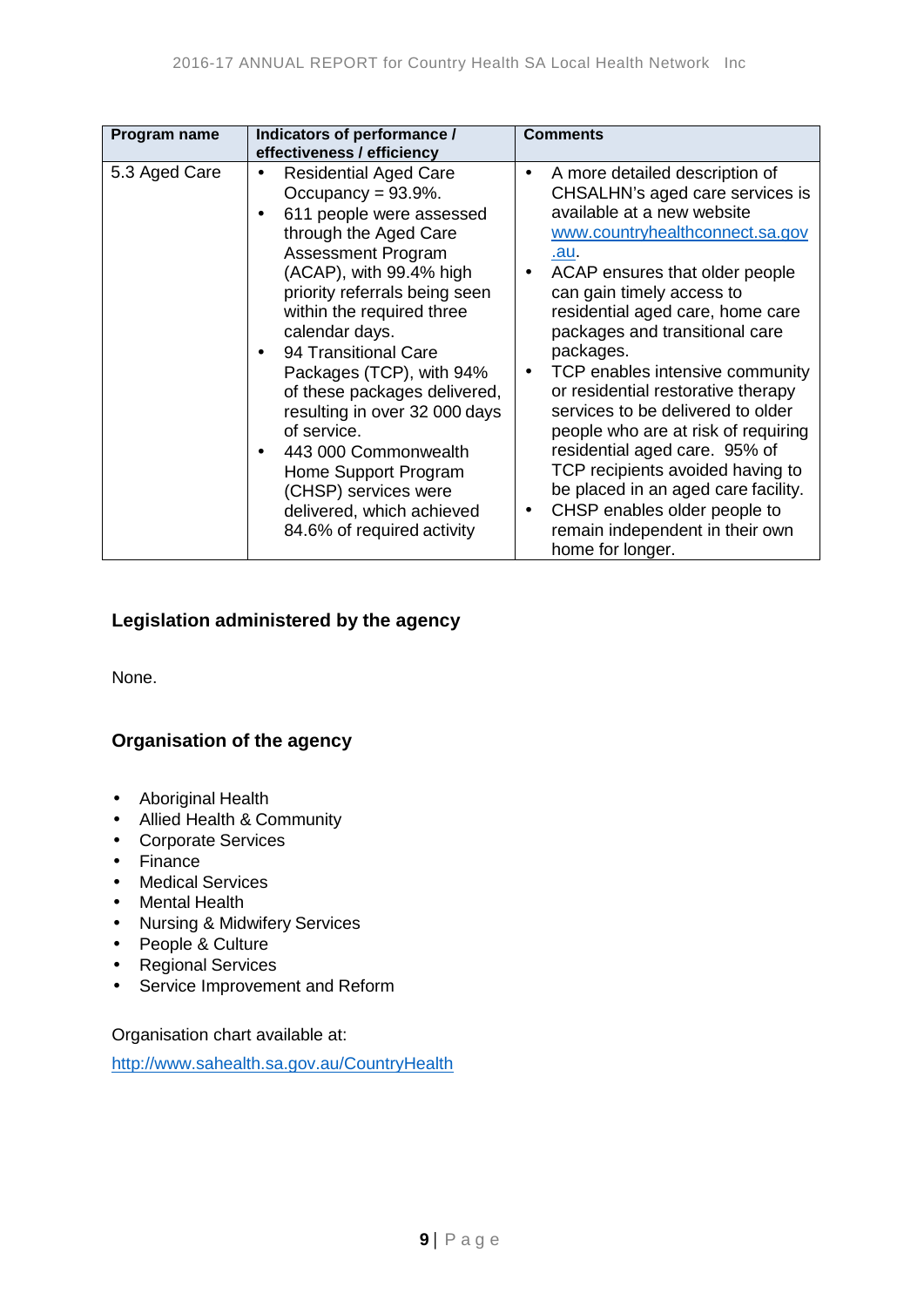### **Other agencies related to this agency (within the Minister's area/s of responsibility)**

Country Health SA Local Health Network Inc (Governing Council) Department for Health and Ageing Central Adelaide Local Health Network Northern Adelaide Local Health Network Southern Adelaide Local Health Network Women's and Children's Health Network South Australian Ambulance Service Office for the Ageing

### <span id="page-9-0"></span>**Employment opportunity programs**

| Program name                               | Result of the program                                                                                                                                                                                                                                                                                                            |
|--------------------------------------------|----------------------------------------------------------------------------------------------------------------------------------------------------------------------------------------------------------------------------------------------------------------------------------------------------------------------------------|
| Jobs4Youth                                 | During 2016-17, Country Health SA Local Health Network engaged<br>nine trainees and four graduates located at Victor Harbor, Mount<br>Gambier, Mount Barker, Adelaide, Ceduna, Port Pirie, Gawler,<br>Cooper Pedy and Murray Bridge, seven of whom are of Aboriginal<br>and Torres Strait Islander descent.                      |
| <b>Country Enrolled</b><br>Nursing Program | During 2016-17, 13 new students commenced the program, five of<br>whom are of Aboriginal and Torres Strait Islander descent.<br>This program continues to be a successful targeted recruitment<br>strategy, offering a training pathway for rural people to kick start<br>their health career by combining local work and study. |

### <span id="page-9-1"></span>**Agency performance management and development systems**

| Performance management and<br>development system                                                                                                                                          | Assessment of effectiveness and efficiency                       |
|-------------------------------------------------------------------------------------------------------------------------------------------------------------------------------------------|------------------------------------------------------------------|
| Performance Review &<br>Development is a process for<br>supporting continuous improvement<br>of employees' work performance to<br>assist them to meet SA Health<br>values and objectives. | 89.4% of staff completed a performance review<br>during 2016-17. |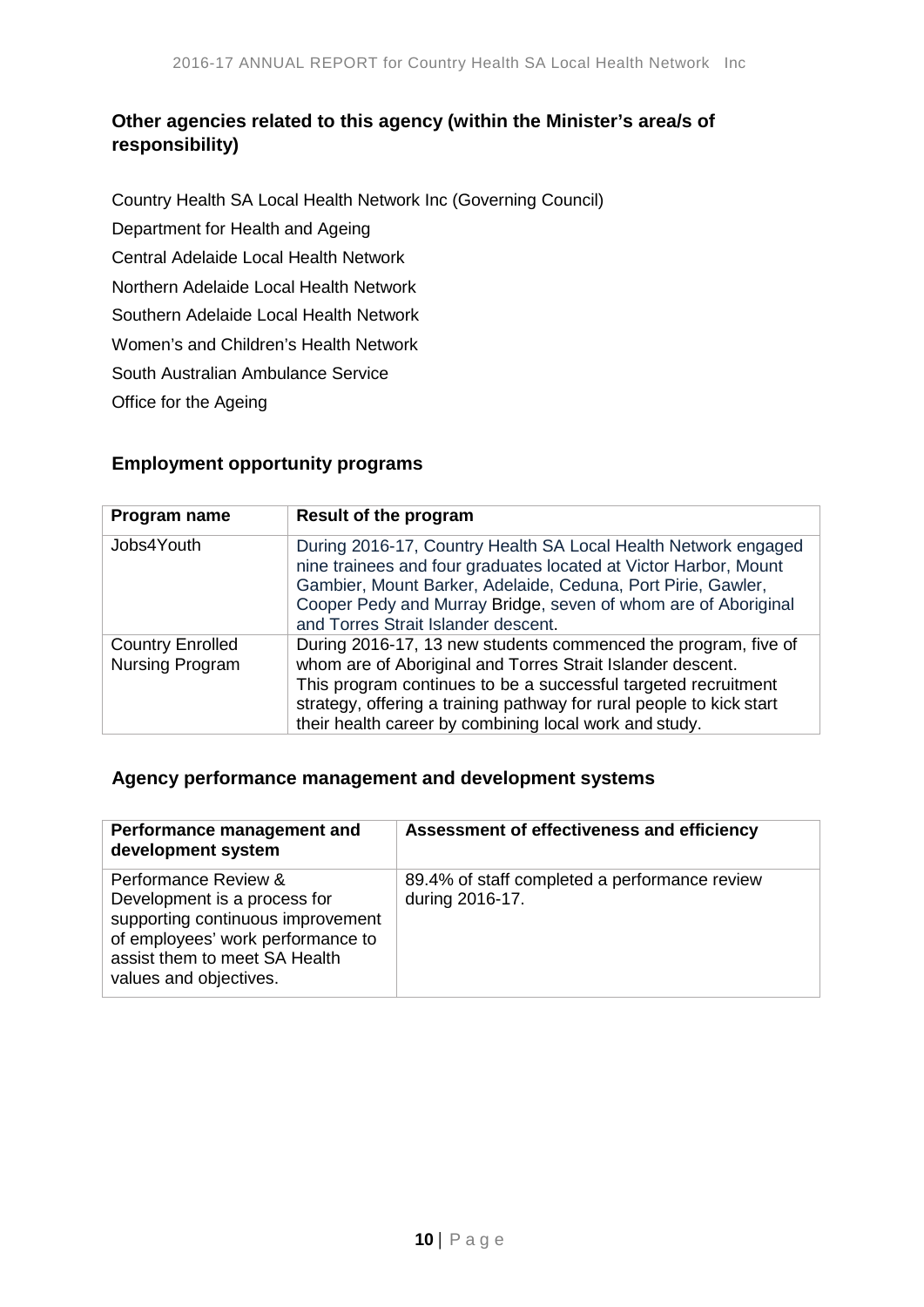### <span id="page-10-0"></span>**Occupational health, safety and rehabilitation programs of the agency and their effectiveness**

facilitator model: staff trained in best practice manual task activities, and training peers

Psychological strategy: resolution of psychological issues without claim **lodgement** 

Long-term claims: resolution of longterm claims

Job-seeking: locating funded positions for workinjured who cannot return to their preinjury position

Manual task Work health & safety program: number of new workers compensation <br>facilitator model: claims

| 2016-17 | 2015-16 | variation | % change |
|---------|---------|-----------|----------|
|         | 313     | -39       | a12%     |

Injury Management program: workers compensation expenditure 2016-17 compared with 2015-16.

| <b>Expenditure</b> | 2016-17     | 2015-16     | variation     | %<br>change  |
|--------------------|-------------|-------------|---------------|--------------|
| Income             | \$1,329,592 | \$1,758,809 | $-$429,217$   | a24.4%       |
| Hospital           | \$124,282   | \$172,098   | $-$47,816$    | a27.8%       |
| Medical            | \$730,509   | \$884,507   | $-$153,998$   | $a_{17.4\%}$ |
| Rehabilitation     | \$830       | \$5,663     | $-$4,833$     | a85.3%       |
| Investigations     | \$40,187    | \$43,090    | $-$2,903$     | a6.7%        |
| Legal              | \$550,993   | \$617,740   | $-$66,747$    | $a_{10.8\%}$ |
| Lump Sum           | \$1,865,346 | \$4,607,732 | $-$2,742,386$ | a59.5%       |
| Travel             | \$106,454   | \$151,200   | $-$44,746$    | a29.6%       |
| Other              | \$130,022   | \$223,899   | $-$ \$93,878  | $a$ 41.9%    |
| <b>Total costs</b> | \$4,878,215 | \$8,464,739 | $-$3,586,525$ | $a$ 42.4%    |

### <span id="page-10-1"></span>**Fraud detected in the agency**

| <b>Category/nature of fraud</b> | Number of instances |
|---------------------------------|---------------------|
| Nil to report                   |                     |

### <span id="page-10-2"></span>**Strategies implemented to control and prevent fraud**

Country Health SA Local Health Network processes implemented to help control and prevent fraud include the following:

- An independent Risk Management and Audit Committee providing advice directly to the Chief Executive Officer meets to review any instances of fraud reported to the Independent Commission Against Corruption and to the Department for Health and Ageing's Risk and Audits Branch.
- Internally, organisational finances are reviewed monthly by the Performance Committee chaired by the Chief Operating Officer.
- The Corporate Governance Committee chaired by the Executive Director of Corporate Services reviews outstanding debts and debt write-offs on a monthly basis.
- An annual Controls Self-Assessment review is undertaken to ensure that controls are in place to avoid fraud.

<span id="page-10-3"></span>Data for the past five years is available at: <https://data.sa.gov.au/data/dataset/country-health-sa-local-health-network>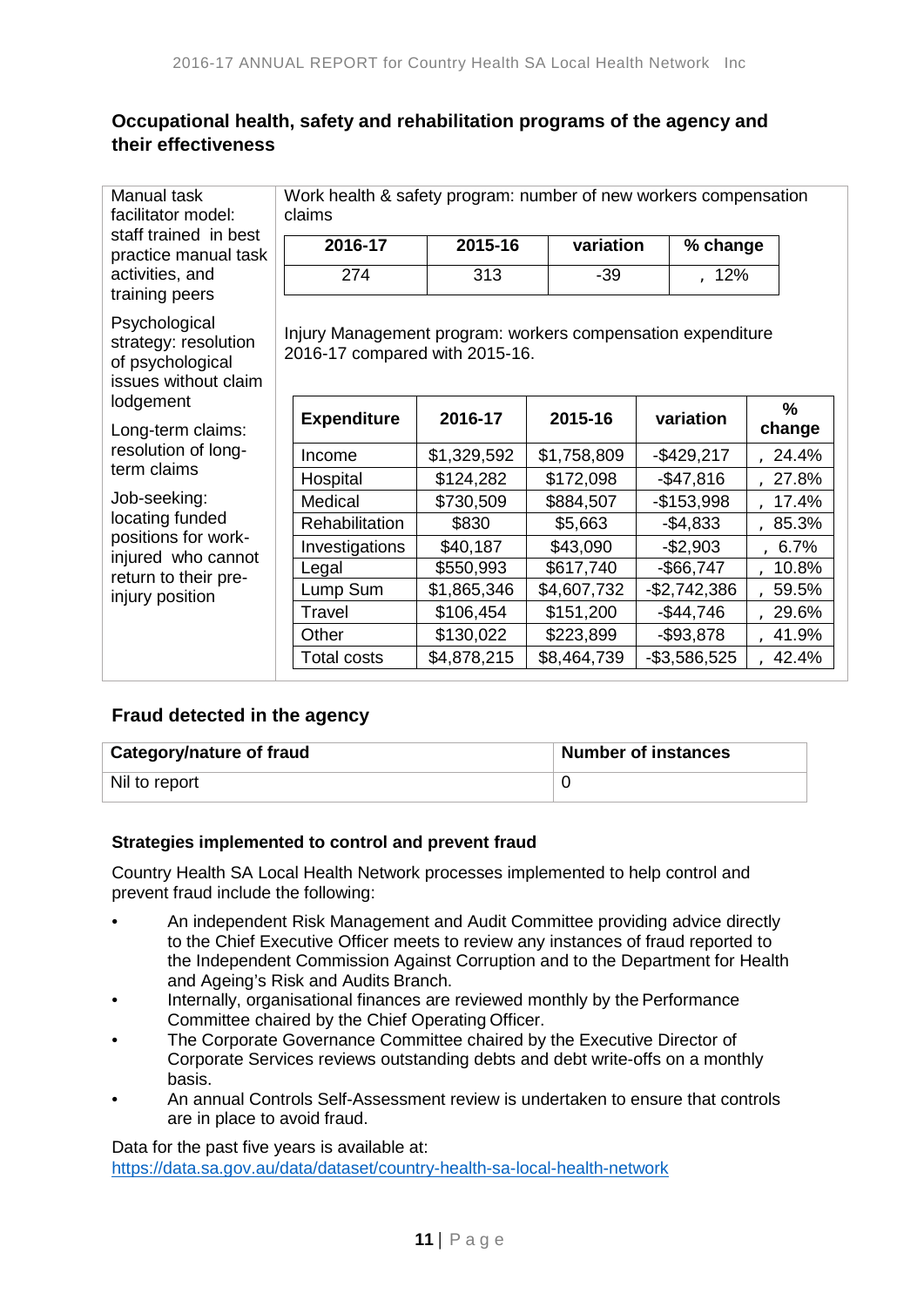Whistle-blowers' disclosure

Number of occasions on which public interest information has been disclosed to a responsible officer of the agency under the *Whistle-blowers' Protection Act 1993*

0

Data for the past five years is available at: <https://data.sa.gov.au/data/dataset/country-health-sa-local-health-network>

### <span id="page-11-0"></span>**Executive employment in the agency**

| <b>Executive classification</b> | <b>Number of executives</b> |
|---------------------------------|-----------------------------|
| SAES 1 (PS Act)                 | 5                           |
| SAES 2 (PS Act)                 |                             |
| Executive Level A (HC Act)      | 5                           |
| Executive Level B(HC Act)       |                             |
| Executive Level C (HC Act)      |                             |
| Executive Level D (HC Act)      |                             |

Data for the past five years is available at: <https://data.sa.gov.au/data/dataset/country-health-sa-local-health-network>

<span id="page-11-1"></span>For further information, the **Office for the Public Sector** has a [data dashboard f](http://publicsector.sa.gov.au/about/office-for-the-public-sector/dashboard/)or further information on the breakdown of executive gender, salary and tenure by agency.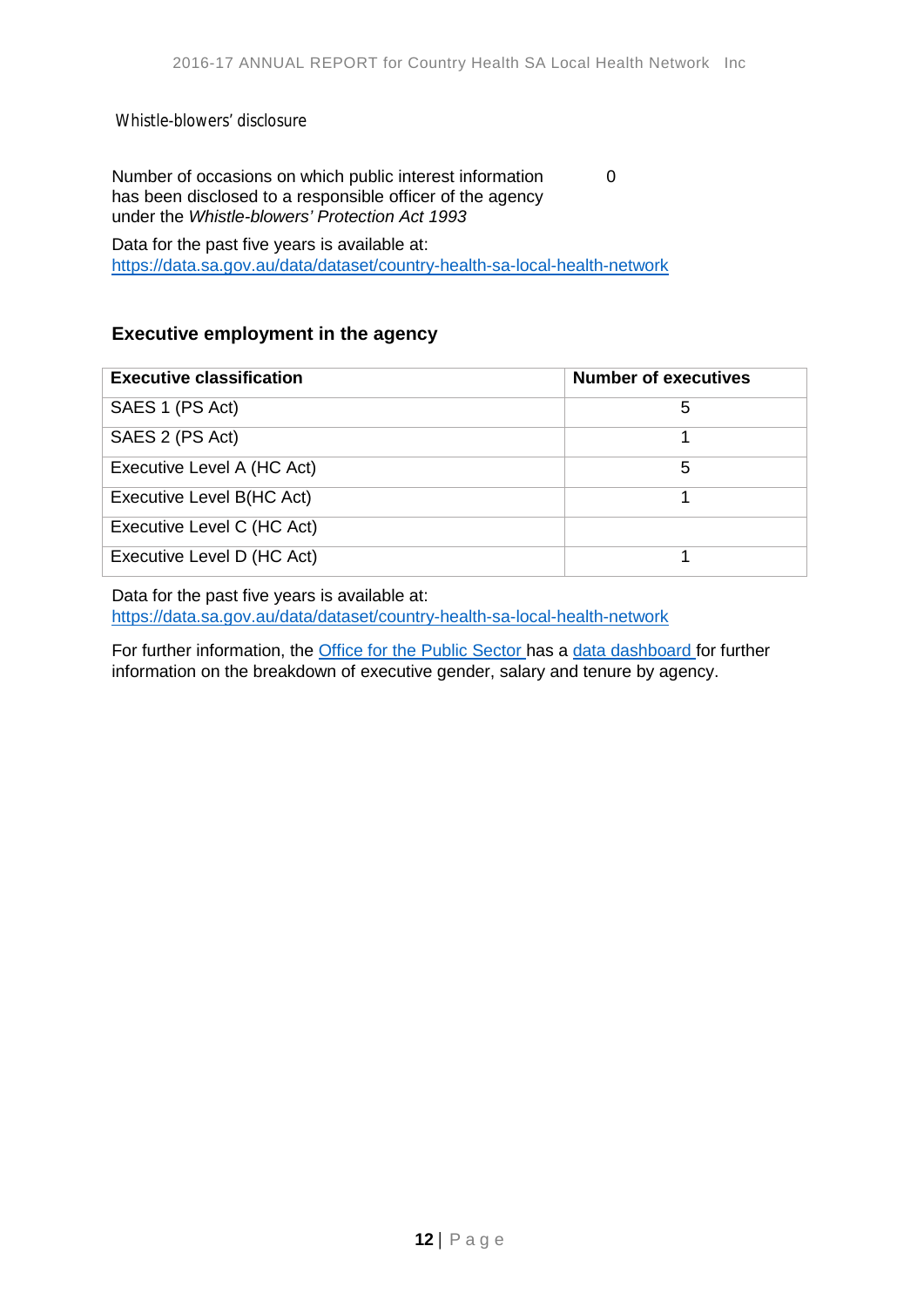### **Consultants**

The following is a summary of external consultants that have been engaged by the agency, the nature of work undertaken and the total cost of the work undertaken.

| <b>Consultants</b>                | <b>Purpose</b>                                                                                                                                                                                                   | Value       |
|-----------------------------------|------------------------------------------------------------------------------------------------------------------------------------------------------------------------------------------------------------------|-------------|
| University of South Australia     | Development,<br>implementation and<br>evaluation of a modernised<br>clinical intake and initial<br>response process for<br>Children's Health and<br>Development Services within<br>Country South Australia.      | \$9,090.91  |
| Consultancies above \$10,000 each |                                                                                                                                                                                                                  |             |
| BDO Advisory (SA) Pty Ltd         | Market analysis of Country<br><b>Health South Australia Local</b><br>Health Network's disability<br>services in line with<br>Commonwealth funding and<br><b>National Disability Insurance</b><br>Scheme reforms. | \$86,097.68 |
| <b>Total all consultancies</b>    |                                                                                                                                                                                                                  | \$95,188.59 |

Data for the past five years is available at: <https://data.sa.gov.au/data/dataset/country-health-sa-local-health-network>

<span id="page-12-0"></span>See also [https://www.tenders.sa.gov.au/tenders/index.do f](https://www.tenders.sa.gov.au/tenders/index.do)or a list of all external consultancies, including nature of work and value. See also the Consolidated Financial Report of the Department of Treasury and Finance<http://treasury.sa.gov.au/> for total value of consultancy contracts across the SA Public Sector.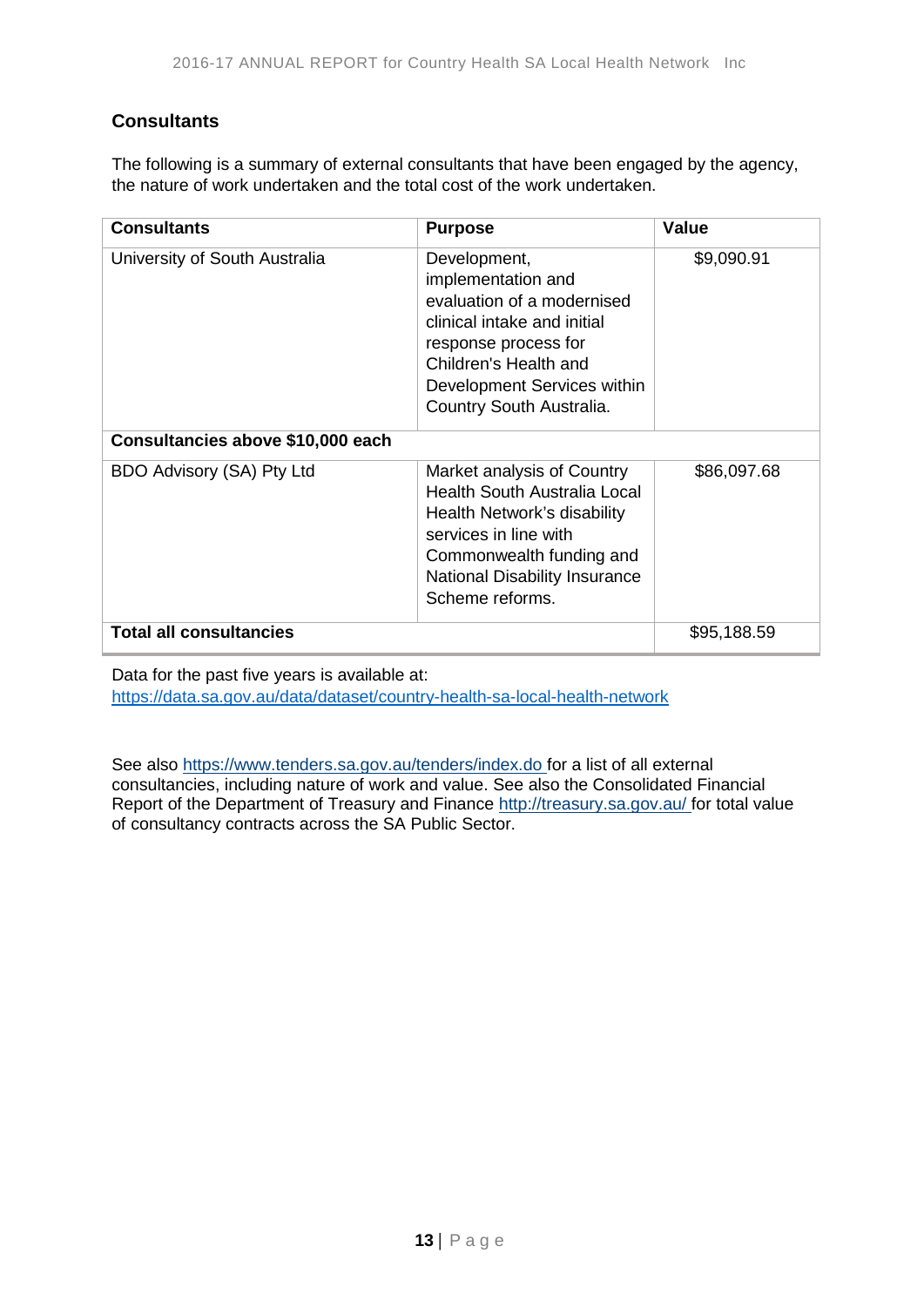### **Financial performance of the agency**

The following is a brief summary of the overall financial position of the agency. The information is unaudited. Full audited financial statements for 2016-17 are attached to this report.

The figures below are the consolidated figures which include Country Health SA Local Health Network and the Health Advisory Councils and their respective Gift Fund Trusts.

During the reporting period:

- *Total Expenses* **decreased** by \$10 million from \$872 million in 2015-16 to \$862 million in 2016-17 mainly due to a **decrease** in Staff Benefit expenses (Salaries and Wages, On-costs, Annual Leave, etc) from \$532 million to \$521 million but an **increase** in Supplies and Services expenses from \$301 million to \$302 million.
- *Total Income* **increased** by \$4 million from \$210 million in 2015-16 to \$214 million in 2016-17 mainly due to an **increase** in Other Revenue (Donations, Dividend Revenue, etc) from \$3 million to \$5 million and Grants and Contributions from \$129 million to \$131 million.
- Thus, due to the above, the overall *Net Cost of Providing Services* **decreased** by \$14 million from \$662 million in 2015-16 to \$648 million in 2016-17.
- The value of *Total Assets* **decreased** by \$40 million from \$1014 million in 2015-16 to \$974 million in 2016-17 mainly due to a **decrease** in the value of Property, Plant and Equipment from \$852 million to \$829 million, Cash and Cash Equivalents (Cash at Bank, Deposits with Treasurer) from \$48 million to \$25 million and total Receivables from \$30 million to \$22 million but an **increase** in Other Financial Assets (Term Deposits with Finance Institutions) from \$79 million to \$90 million and Intangible Assets (mostly Computer Software) by \$3 million.
- The value of *Total Liabilities* also **decreased** by \$10 million from \$305 million in 2015-16 to \$295 million in 2016-17 mostly due to a **decrease** in Payables by \$7 million, Borrowings by \$4 million, total Provisions by \$5 million and Staff Benefits by \$1 million but an **increase** in Other Liabilities (Unclaimed Monies) by \$7 million.
- Thus, the above led to a **decrease** in *Net Assets* (Total Assets less Total Liabilities) by \$30 million from \$709 million in 2015-16 to \$679 million in 2016-17, which is reflected in the **decrease** in *Retained Earnings* from \$531 million in 2015-16 to \$501 million in 2016-17.

*(The above amounts are rounded to the nearest million.)*

### **Other financial information**

<span id="page-13-0"></span>Nil to report.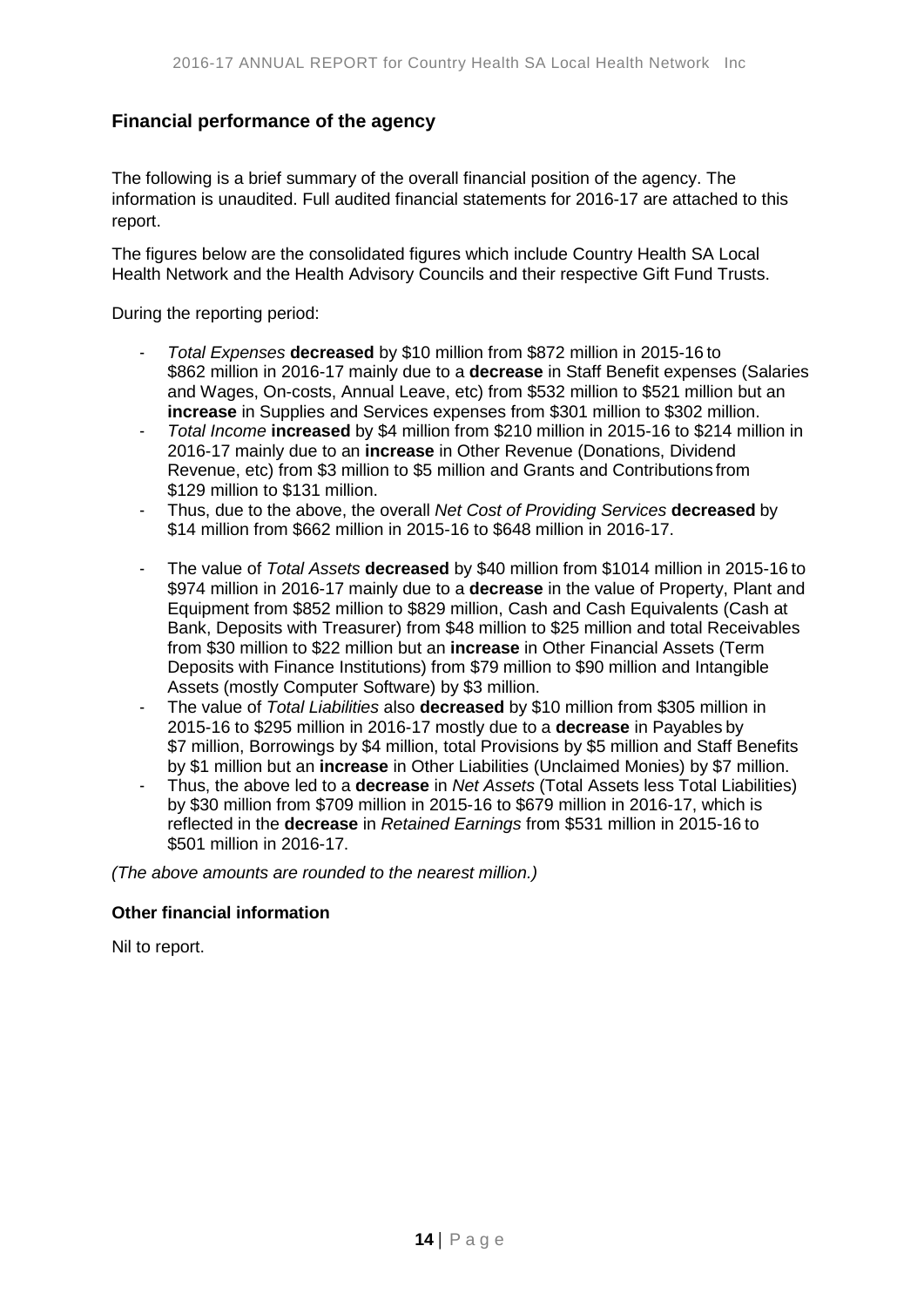### **Other information requested by the Minister(s) or other significant issues affecting the agency or reporting pertaining to independent functions**

### **Other information requested by the Minister**

Not Applicable.

### **Significant issues affecting the agency**

Not Applicable.

### **Reporting pertaining to independent functions**

Not applicable.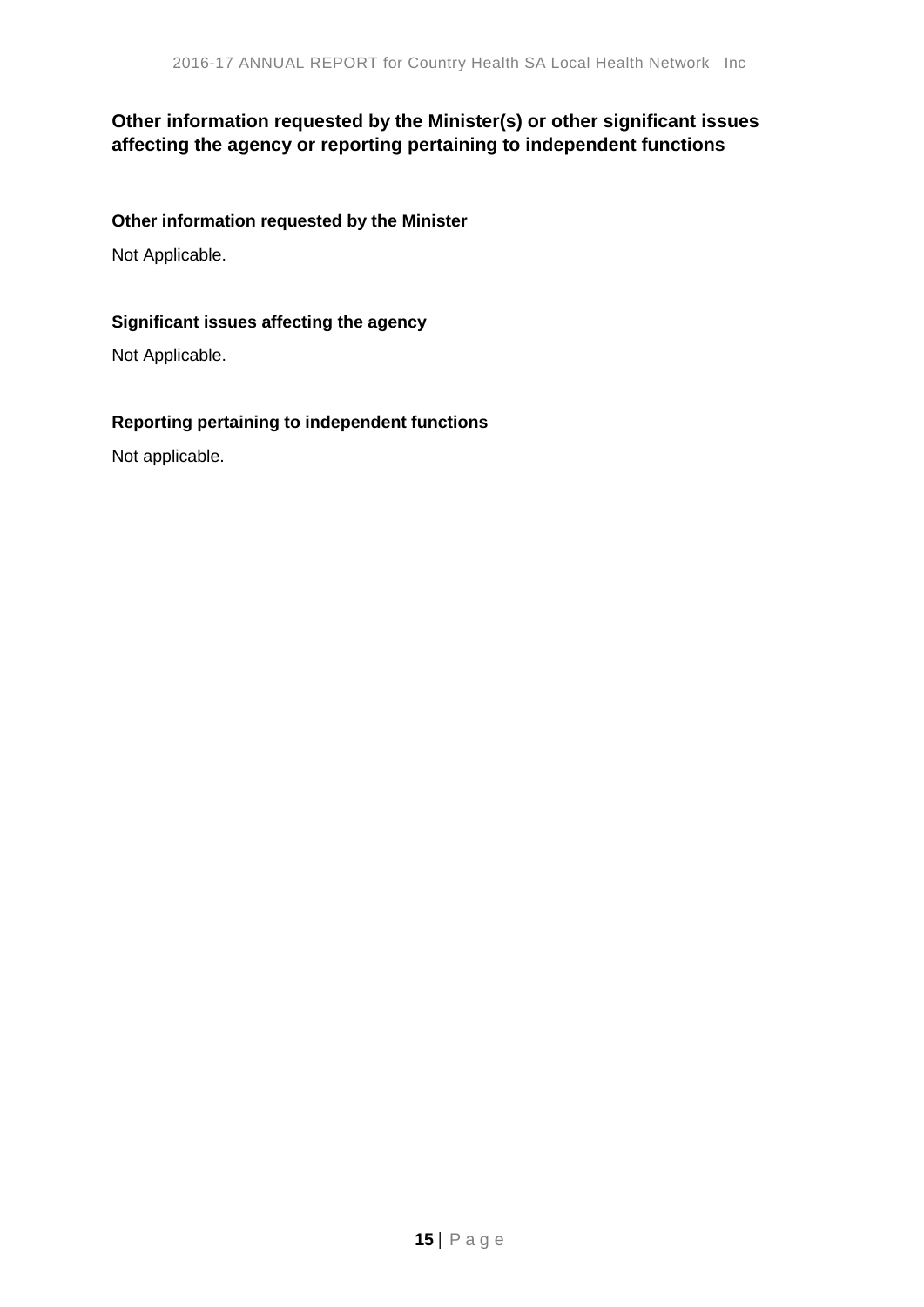# <span id="page-15-0"></span>**Section B: Reporting required under any other act or regulation**

None.

### <span id="page-15-1"></span>**Reporting required under the** *Carers' Recognition Act* **2005**

The *Carers' Recognition Act* is deemed applicable for the following: Department for Communities and Social Inclusion, Department for Education and Child Development, Department for Health and Ageing, Department of State Development, Department of Planning, Transport and Infrastructure, South Australia Police and TAFE SA.

*Section 7: Compliance or non-compliance with section 6 of the Carers Recognition Act 2005 and (b) if a person or body provides relevant services under a contract with the organisation (other than a contract of employment), that person's or body's compliance or non-compliance with section 6.*

CHSALHN has a staff orientation and induction program and a mandatory staff training program that ensures staff are educated about the Carers Charter.

CHSALHN has a comprehensive consumer engagement strategy and regularly consults with Health Advisory Councils, the Health Consumers Alliance of South Australia and other representative groups when developing policies and programs that affect consumers or carers and when undertaking strategic or operational planning.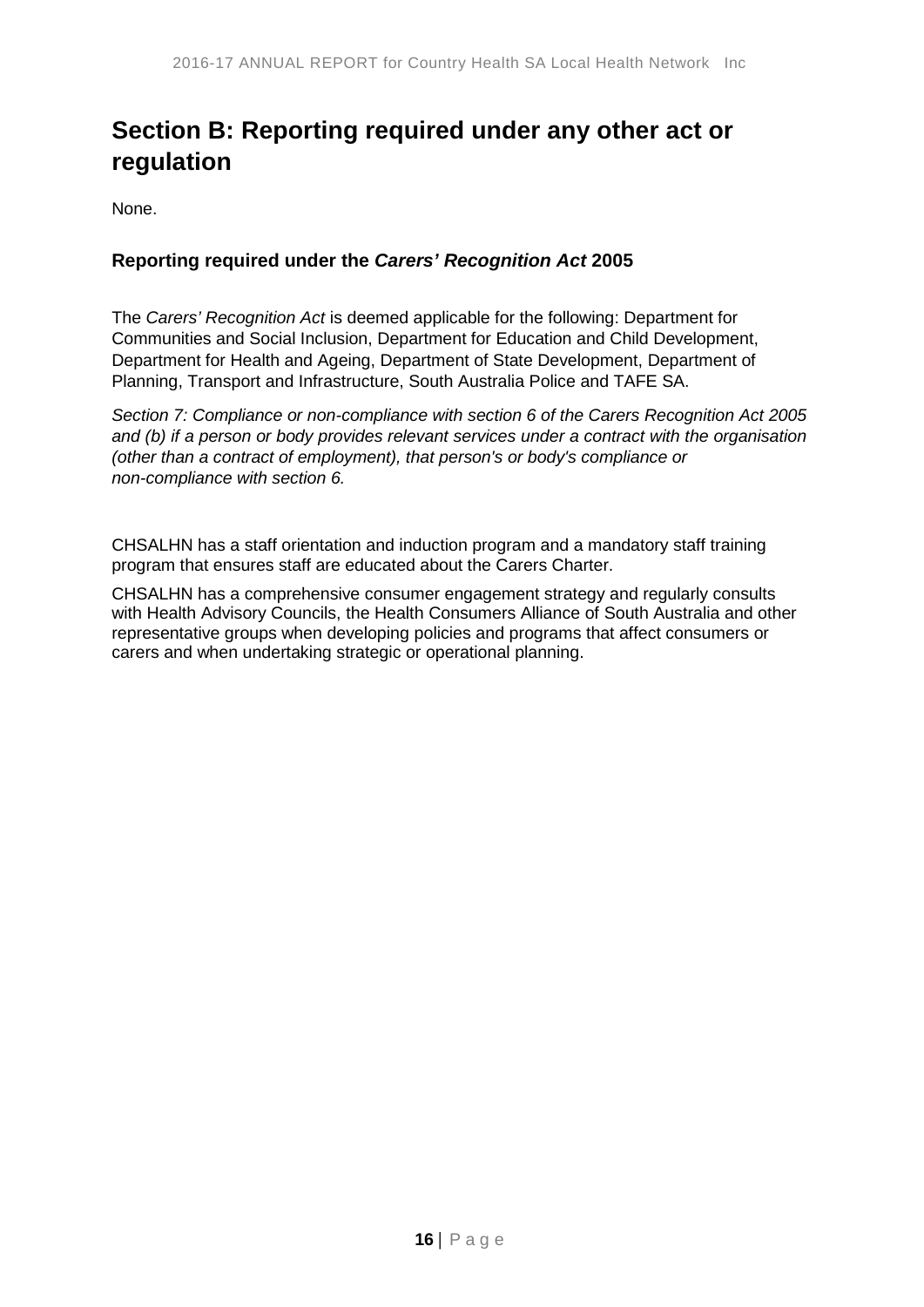# <span id="page-16-0"></span>**Section C: Reporting of public complaints as requested by the Ombudsman**

### <span id="page-16-1"></span>**Summary of complaints by subject**

A whole of SA Health response is provided in the Department for Health and Ageing 2016-17 Annual Report, which can be accessed on the [SA Health website.](http://www.sahealth.sa.gov.au/wps/wcm/connect/public%20content/sa%20health%20internet/about%20us/publications%20and%20resources/reports?WCM_PI=1&WCM_Page.4545488043df989f8273bfd404a53267=1)

Data for the past five years is available at: <https://data.sa.gov.au/data/dataset/country-health-sa-local-health-network>

### <span id="page-16-2"></span>**Complaint Outcomes**

A whole of SA Health response is provided in the Department for Health and Ageing 2016-17 Annual Report, which can be accessed on the **SA Health website.**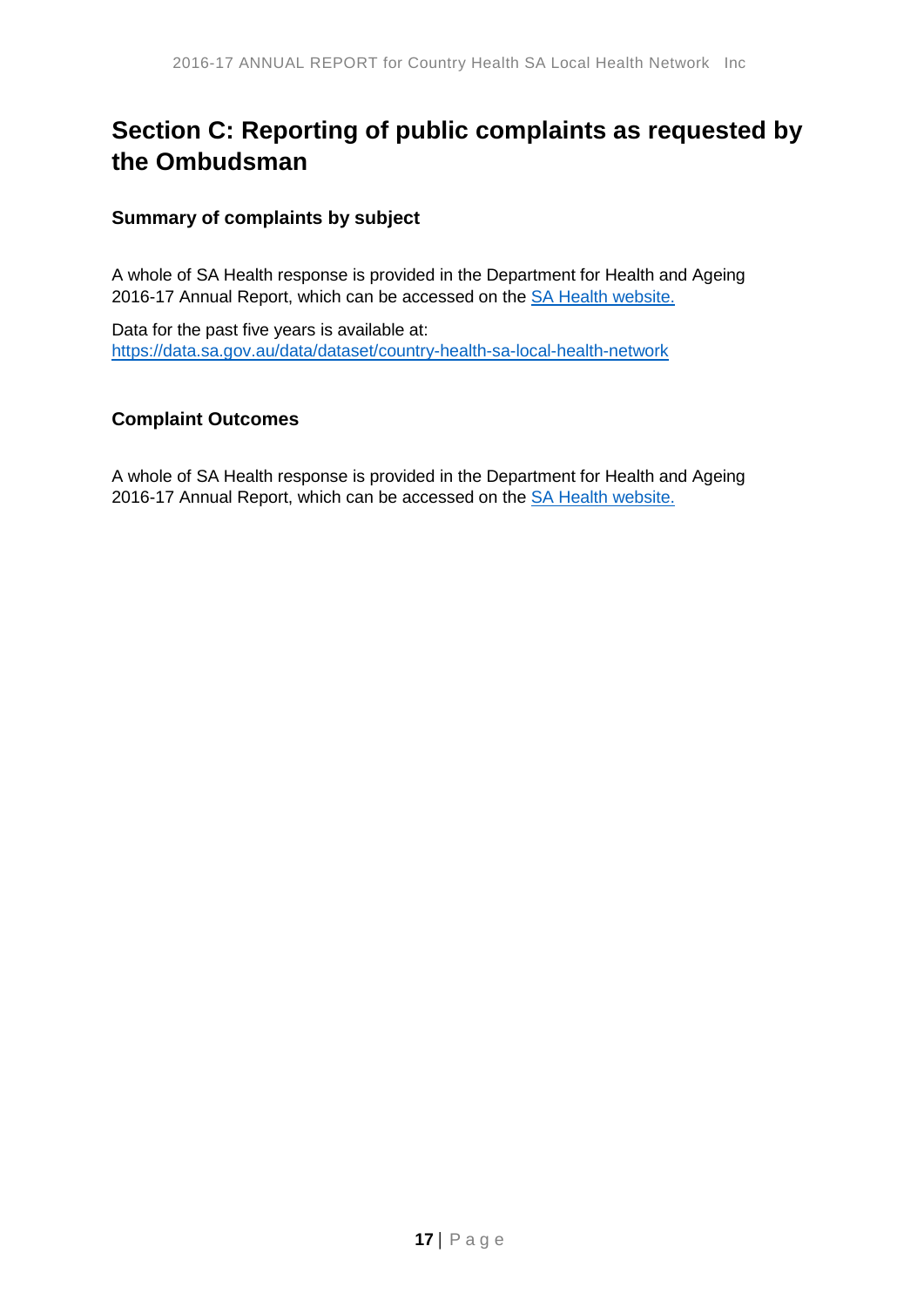# <span id="page-17-0"></span>**Appendix: Audited financial statements 2016-17**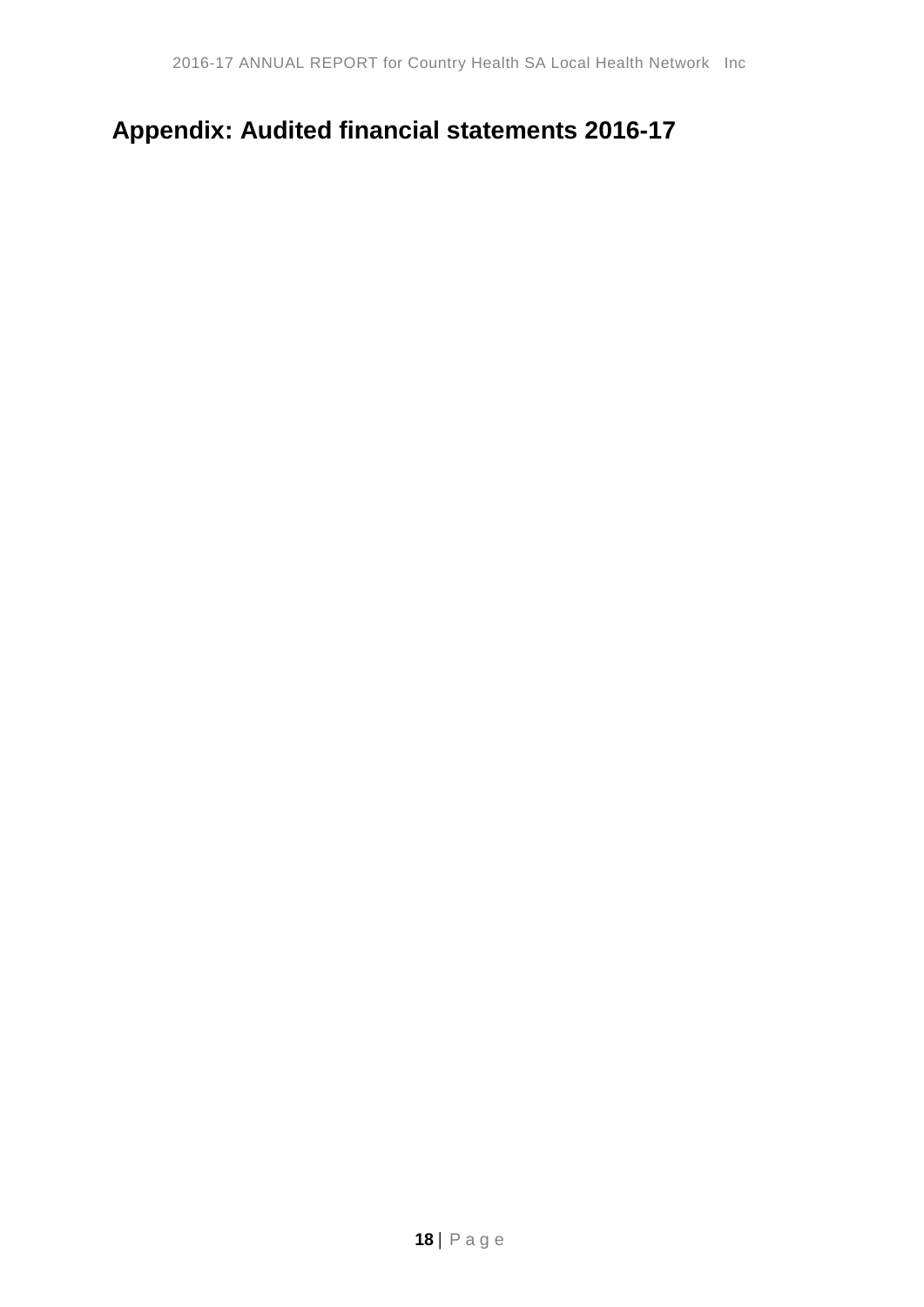

Level 9 State Administration Centre 200 Victoria Square Adelaide SA 5000 DX 56208 Victoria Square Tel +618 8226 9640 Fax +618 8226 9688 ABN 53 327 061 410 [audgensa@audit.sa.gov](mailto:audgensa@audit.sa.gov) .au [www.audit.sa.gov.au](http://www.audit.sa.gov.au/)

### **To the Chief Executive Officer Country Health SA Local Health Network Incorporated**

As required by section 3l(l)(b) of the *Public Finance and Audit Act 1987* and section 36(2) of the *Health Care Act 2008,* I have audited the financial report of Country Health SA Local Health Network Incorporated and the consolidated entity comprising the Country Health Network Incorporated and its controlled entities for the financial year ended 30 June 2017.

### **Opinion**

In my opinion, the accompanying financial report gives a true and fair view of the financial position of the Country Health SA Local Health Network Incorporated and its controlled entities as at 30 June 2017, its financial performance and its cash flows for the year then ended in accordance with the Treasurer's Instructions promulgated under the provisions of the *Public Finance and Audit Act 1987* and Australian Accounting Standards.

The financial report comprises:

- a Statement of Comprehensive Income for the year ended 30 June 2017
- a Statement of Financial Position as at 30 June 2017
- a Statement of Changes in Equity for the year ended 30 June 2017 a Statement of Cash Flows for the year ended 30 June 2017 notes, comprising significant accounting policies and other explanatory information
- a Certificate from the Chief Executive Officer and the Chief Finance Officer, Department for Health and Ageing.

### **Basis for opinion**

I conducted the audit in accordance with the *Public Finance and Audit Act 1987* and Australian Auditing Standards. My responsibilities under those standards are further described in the Auditor's Responsibilities for the Audit of the Financial Report section of my report. I am independent of Country Health SA Local Health Network Incorporated and its controlled entities. The *Public Finance and Audit Act 1987* establishes the independence of the Auditor-General. In conducting the audit, the relevant ethical requirements of APES 110 Code of Ethics for Professional Accountants have been met.

I believe that the audit evidence obtained is sufficient and appropriate to provide a basis for my op1mon.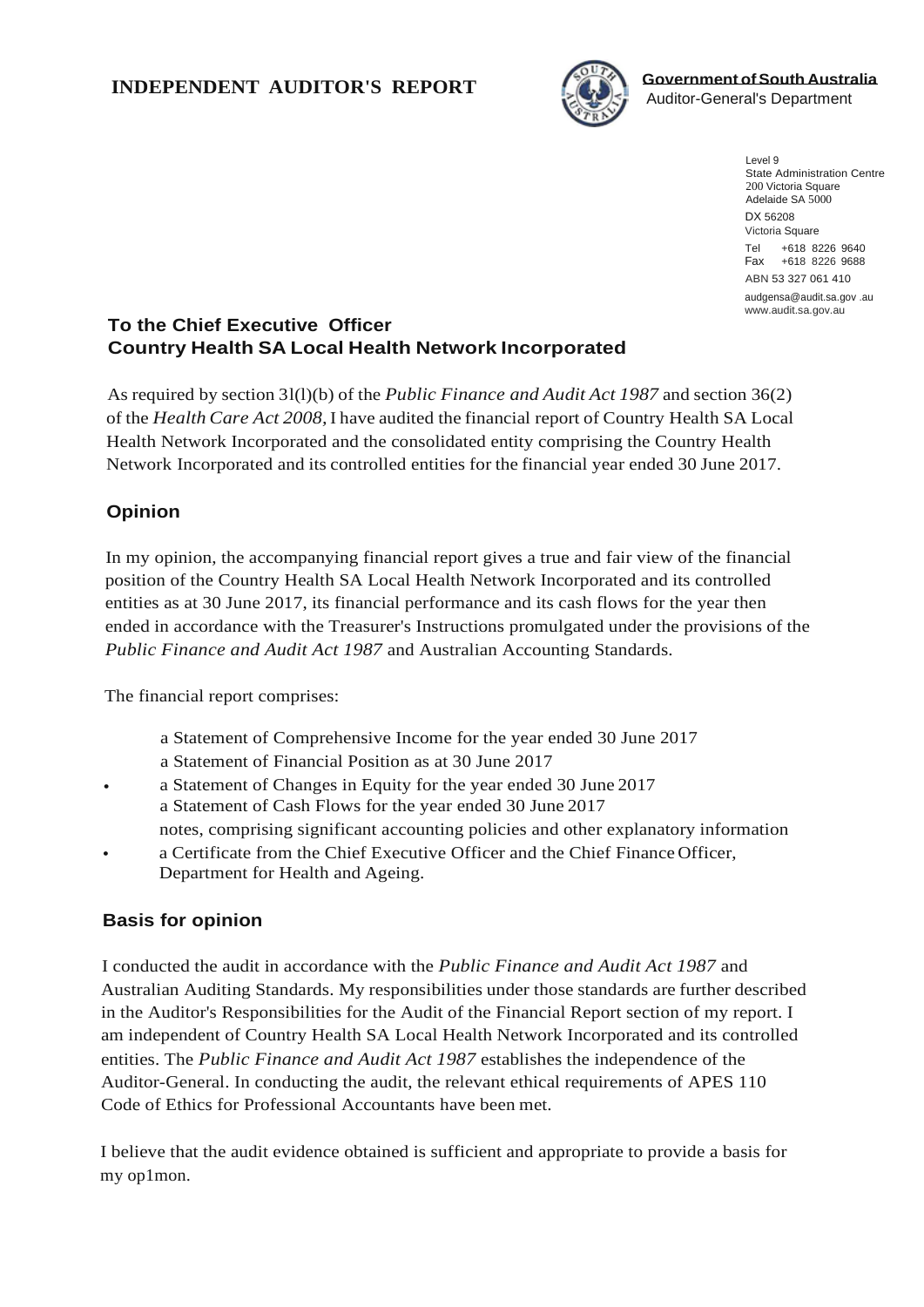### **Responsibilities of the Chief Executive Officer for the financial report**

The Chief Executive Officer is responsible for the preparation of the financial report that gives a true and fair view in accordance with the Treasurer's Instructions promulgated under the provisions of the *Public Finance and Audit Act 1987* and the Australian Accounting Standards, and for such internal control as management determines is necessary to enable the preparation of the financial report that gives a true and fair view and is free from material misstatement, whether due to fraud or error.

### **Auditor's Responsibilities for the audit of the financial report**

My objectives are to obtain reasonable assurance about whether the financial report as a whole is free from material misstatement, whether due to fraud or error, and to issue an auditor's report that includes my opinion. Reasonable assurance is a high level of assurance, but is not a guarantee that an audit conducted in accordance with Australian Auditing Standards will always detect a material misstatement when it exists. Misstatements can arise from fraud or error and are considered material if, individually or in the aggregate, they could reasonably be expected to influence the economic decisions of users taken on the basis of this financial report.

As part of an audit in accordance with Australian Auditing Standards, I exercise professional judgement and maintain professional scepticism throughout the audit. I also:

- identify and assess the risks of material misstatement of the financial report, whether due to fraud or error, design and perform audit procedures responsive to those risks, and obtain audit evidence that is sufficient and appropriate to provide a basis for my opinion. The risk of not detecting a material misstatement resulting from fraud is higher than for one resulting from error, as fraud may involve collusion, forgery, intentional omissions, misrepresentations, or the override of internal control
- obtain an understanding of internal control relevant to the audit in order to design audit procedures that are appropriate in the circumstances
- evaluate the appropriateness of accounting policies used and the reasonableness of accounting estimates and related disclosures made by the ChiefExecutive Officer
- evaluate the overall presentation, structure and content of the financial report,including the disclosures, and whether the financial report represents the underlying transactions and events in a manner that achieves fair presentation.

My report refers only to the financial report described above and does not provide assurance over the integrity of electronic publication by the entity on any website nor does it provide an opinion on other information which may have been hyperlinked to/from the report.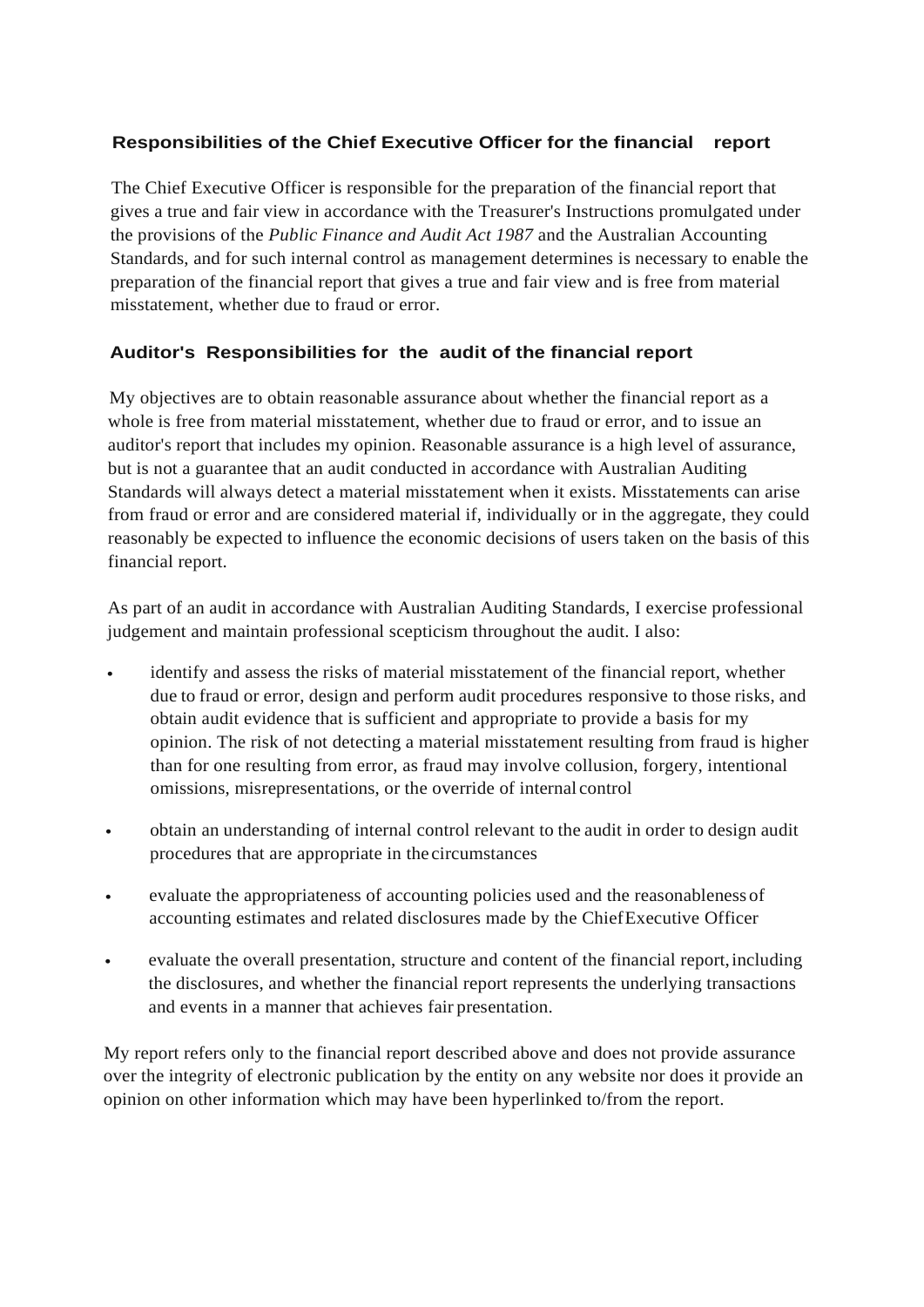I communicate with the Chief Executive Officer regarding, among other matters, the planned scope and timing of the audit and significant audit findings, including any significant deficiencies in internal control that I identify during the audit.

tolusch Q

Andrew Richardson **Auditor-General**  21 September 2017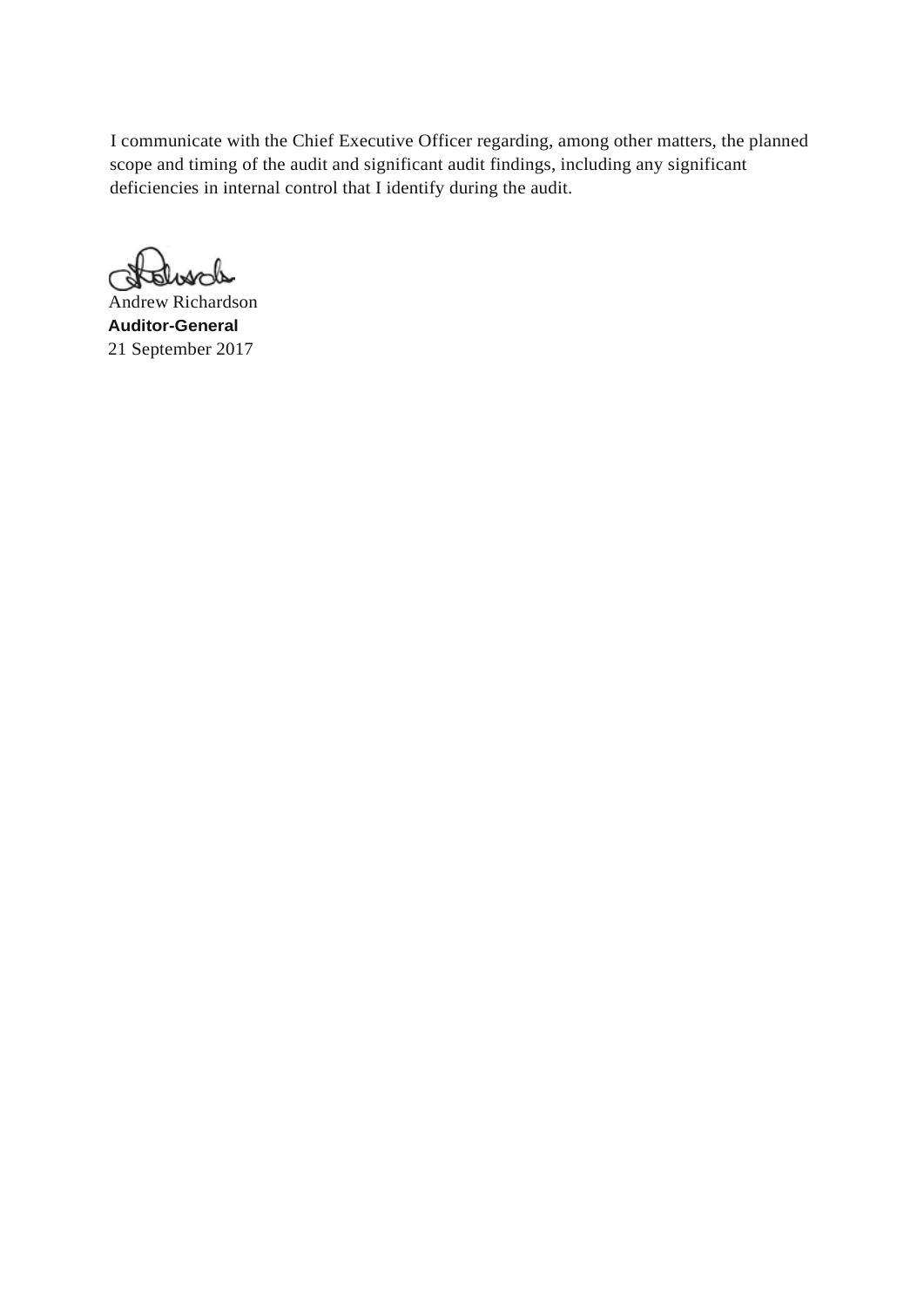### **Certification of the financial statements**

We certify that the:

- financial statements of the Country Health SA Local Health Network Inc.:
	- are in accordance with the accounts and records of the authority; and comply with relevant Treasurer's instructions; and comply with relevant accounting standards; and present a true and fair view of the financial position of the authority at the end of the financial year and the result of its operations and cash flows for the financial year.
- Internal controls employed by the Country Health SA Local Health Network Inc. over its financial reporting and its preparation of the financial statements have been effective throughout the financial year.

(Cought)  $\overline{\phantom{a}}$ 

Maree Geraghty Chief Executive Officer

 $C:=C$  $\mathbf{w}$  in  $\mathbf{u}$ 

 $\frac{1}{2}$  WOOICOCK

Date **. . . '.. j J1 ."?......**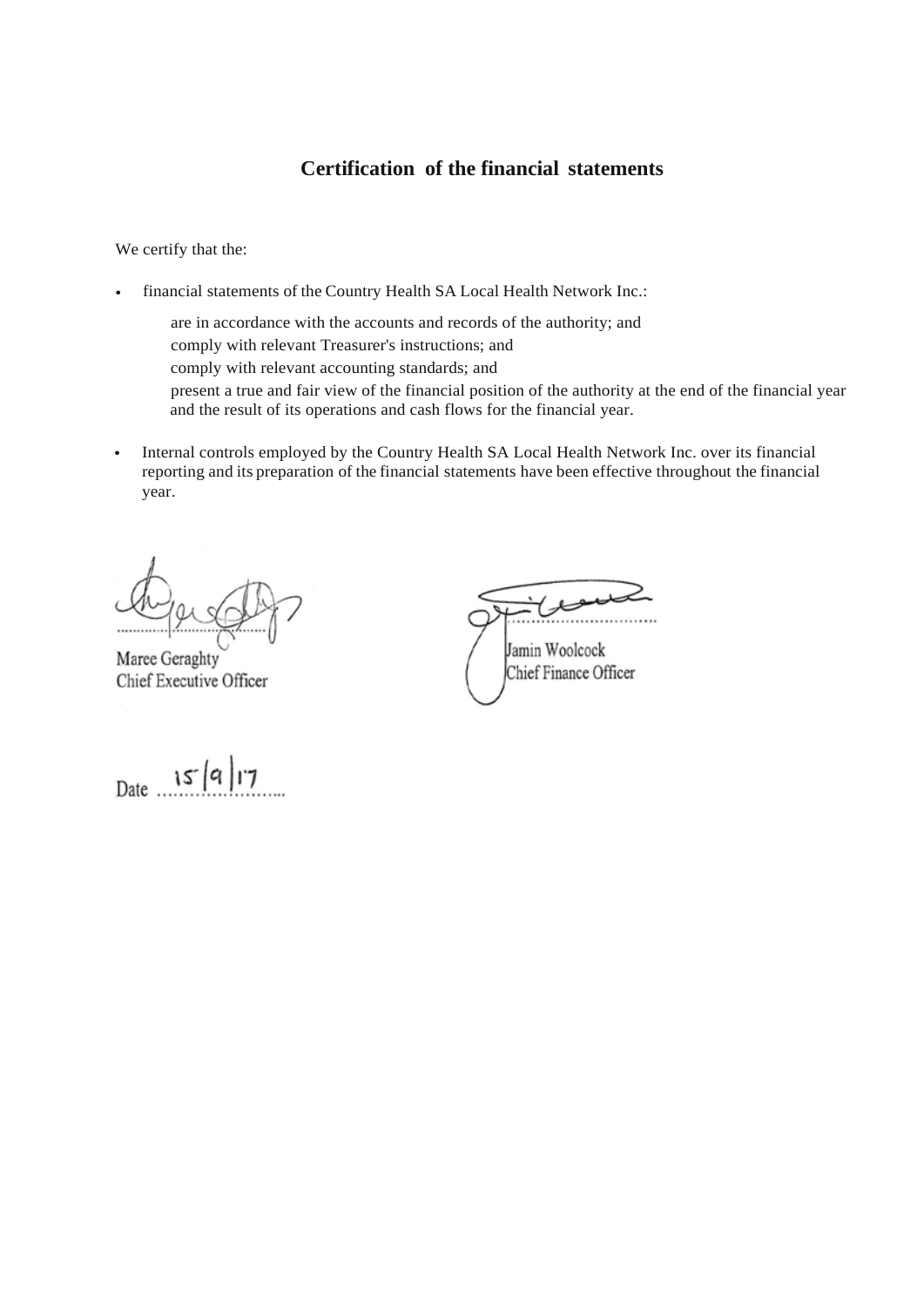#### **COUNTRY HEALTH SA LOCAL HEALTH NETWORK INCORPORATED STATEMENT OF COMPREHENSIVE INCOME**

**For the year ended 30 June 2017**

|                                                         |                | <b>Consolidated</b> |           | Parent   |           |
|---------------------------------------------------------|----------------|---------------------|-----------|----------|-----------|
|                                                         | <b>Note</b>    | 2017                | 2016      | 2017     | 2016      |
|                                                         |                | \$'000              | \$'000    | \$'000   | \$'000    |
| <b>Expenses</b>                                         |                |                     |           |          |           |
| Staff benefit expenses                                  | $\overline{4}$ | 521,025             | 531,692   | 521,025  | 531,692   |
| Supplies and services                                   | 5              | 302,348             | 300,778   | 302,324  | 300,774   |
| Depreciation and amortisation expense                   | 6              | 34,307              | 34,930    | 18,917   | 19,461    |
| Grants and subsidies                                    | 7              | 833                 | 888       | 567      | 846       |
| Borrowing costs                                         | 8              | 1,396               | 1,602     | 1,396    | 1,602     |
| Net loss from disposal of non-c urrent and other assets | 14             | 187                 | 374       | 118      | 293       |
| Other expenses                                          | 9              | 1,973               | 1,686     | 6,178    | 2,855     |
| <b>Total expenses</b>                                   |                | 862,069             | 871,950   | 850,525  | 857,523   |
| <b>Income</b>                                           |                |                     |           |          |           |
| Revenue from fees and charges                           | 10             | 75,437              | 75,591    | 75,437   | 75,591    |
| Grants and contributions                                | 11             | 131,284             | 128,866   | 132,832  | 130,849   |
| Interest revenue                                        | 12             | 2,377               | 2,489     | 2,077    | 2,213     |
| Resources received free of charge                       | 13             | 256                 | 9         | 224      | 9         |
| Other revenue                                           | 15             | 4,698               | 2,902     | 614      | 251       |
| Other income                                            | 15             | 53                  |           | 16       |           |
| <b>Total income</b>                                     |                | 214,105             | 209,857   | 211,200  | 208,913   |
| Net cost of providing services                          |                | 647,964             | 662,093   | 639,325  | 648,610   |
| <b>Revenues from SA Government</b>                      |                |                     |           |          |           |
| Revenue from SA Government                              | 16             | 618,230             | 617,653   | 618,230  | 617,653   |
| <b>Total revenues from SA Government</b>                |                | 618,230             | 617,653   | 618,230  | 617,653   |
| <b>Total comprehensive result</b>                       |                | (29, 734)           | (44, 440) | (21,095) | (30, 957) |

#### **The total comprehensive result is attributable to the SA Government as owner**

The above statement should be read in conjunction with the accompanying notes .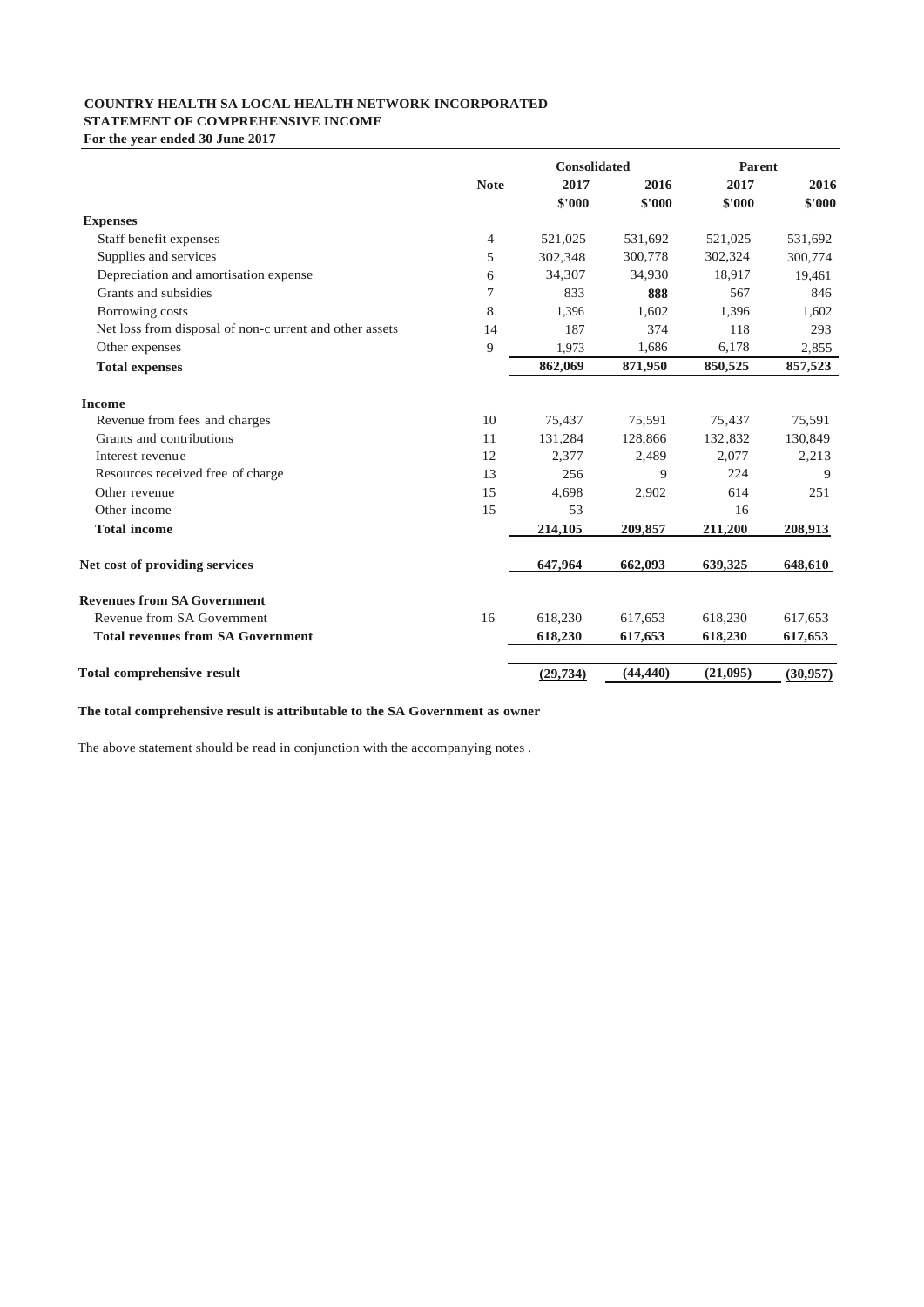#### **COUNTRY HEALTH SA LOCAL HEALTH NETWORK INCORPORATED STATEMENT OF FINANCIAL POSITION**

**As at 30 June 2017**

|                                                                                                        |             | <b>Consolidated</b> |           | <b>Parent</b> |         |
|--------------------------------------------------------------------------------------------------------|-------------|---------------------|-----------|---------------|---------|
|                                                                                                        | <b>Note</b> | 2017                | 2016      | 2017          | 2016    |
|                                                                                                        |             | \$'000              | \$'000    | \$'000        | \$'000  |
| <b>Current assets</b>                                                                                  |             |                     |           |               |         |
| Cash and cash equiv alents                                                                             | 17          | 24,669              | 47,549    | 17,063        | 41,712  |
| Receivables                                                                                            | 18          | 19,071              | 25,736    | 19,016        | 25,950  |
| Other financial assets                                                                                 | 19          | 90,228              | 79,373    | 80,247        | 70,724  |
| Inventories                                                                                            | 20          | 4,722               | 4,493     | 4,722         | 4,493   |
| <b>Total current assets</b>                                                                            |             | 138,690             | 157,151   | 121,048       | 142,879 |
| <b>Non-current assets</b>                                                                              |             |                     |           |               |         |
| Receivabl es                                                                                           | 18          | 3,234               | 4,836     | 3,234         | 4,836   |
| Other financial assets                                                                                 | 19          | 77                  | 77        |               |         |
| Property, plant and equipment                                                                          | 21          | 828,852             | 851,717   | 426,327       | 437,183 |
| Intangible assets                                                                                      | 22          | 3,538               | 824       | 3,538         | 824     |
| <b>Total non-current assets</b>                                                                        |             | 835,701             | 857,454   | 433,099       | 442,843 |
| <b>Total assets</b>                                                                                    |             | 974,391             | 1,014,605 | 554,147       | 585,722 |
|                                                                                                        |             |                     |           |               |         |
| <b>Current liabilities</b>                                                                             |             |                     |           |               |         |
| Payables                                                                                               | 24          | 36,862              | 43,624    | 36,862        | 43,624  |
| <b>Borrowings</b>                                                                                      | 25          | 3,627               | 3,380     | 3,627         | 3,380   |
| <b>Staff benefits</b>                                                                                  | 26          | 72,427              | 72,294    | 72,427        | 72,294  |
| Provisions                                                                                             | 27          | 6,102               | 8,260     | 6,102         | 8,260   |
| Other liabilities                                                                                      | 28          | 70,550              | 63,941    | 70,550        | 63,941  |
| <b>Total current liabilities</b>                                                                       |             | 189.568             | 191.499   | 189,568       | 191.499 |
| <b>Non-current liabilities</b>                                                                         |             |                     |           |               |         |
| Payables                                                                                               | 24          | 3,671               | 3,953     | 3,671         | 3,953   |
| <b>Borrowings</b>                                                                                      | 25          | 15,002              | 18,642    | 15,002        | 18,642  |
| Staff benefits                                                                                         | 26          | 78,923              | 80,208    | 78,923        | 80,208  |
| Provisions                                                                                             | 27          | 7,785               | 11,127    | 7,785         | 11,127  |
| <b>Total non-current liabilities</b>                                                                   |             | 105,381             | 113,930   | 105,381       | 113,930 |
| <b>Total liabilities</b>                                                                               |             | 294,949             | 305,429   | 294,949       | 305,429 |
|                                                                                                        |             |                     |           |               |         |
| <b>Net assets</b>                                                                                      |             | 679,442             | 709,176   | 259,198       | 280,293 |
| <b>Equity</b>                                                                                          |             |                     |           |               |         |
| Asset revaluation surplus                                                                              |             | 178,119             | 178,215   | 99,893        | 99,893  |
| Retain ed earnings                                                                                     |             | 501,323             | 530,961   | 159,305       | 180,400 |
| <b>Total equity</b>                                                                                    |             | 679,442             | 709,176   | 259,198       | 280,293 |
|                                                                                                        |             |                     |           |               |         |
| The total equity is attributable to the SA Government as owner<br>Unrecognised contractual commitments | 29          |                     |           |               |         |
|                                                                                                        |             |                     |           |               |         |

Contingent assets and liabilities 32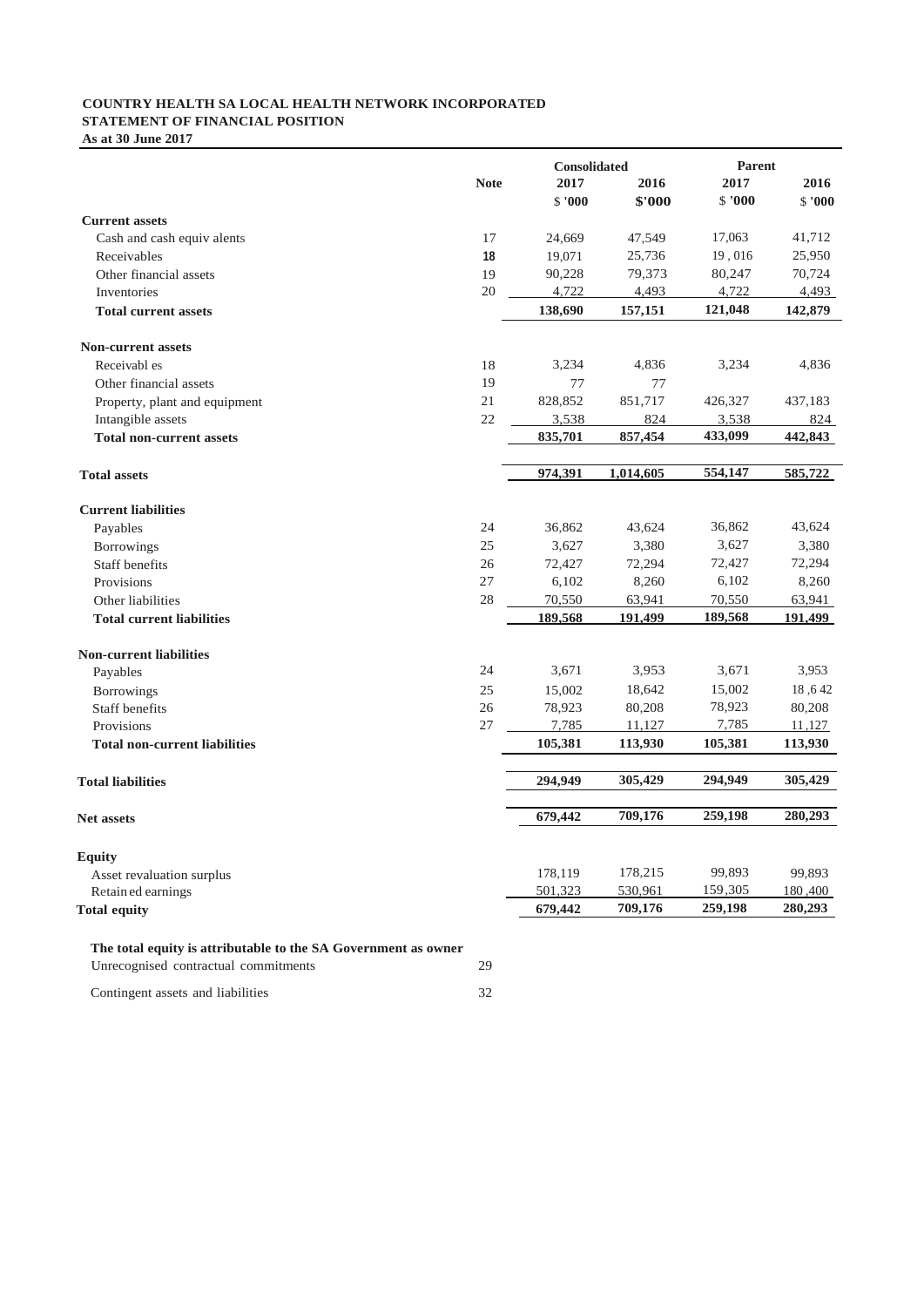### **COUNTRY HEALTH SA LOCAL HEALTH NETWORK INCORPORATED** STATEMENT OF CHANGES IN EQUITY

As at 30 June 2017

#### CONSOLIDATED

|                                                                     |             | Asset       |           |                       |
|---------------------------------------------------------------------|-------------|-------------|-----------|-----------------------|
|                                                                     |             | revaluation | Retained  |                       |
|                                                                     | <b>Note</b> | surplus     |           | earnings Total equity |
|                                                                     |             | \$'000      | \$'000    | \$'000                |
| Balance at 30 June 2015                                             |             | 178,324     | 577,536   | 755,860               |
| Total comprehensive result for 2015-16                              |             |             | (44, 440) | (44, 440)             |
| Transfer between equity components                                  |             | (109)       | 109       |                       |
| Transactions with SA Government as owner                            |             |             |           |                       |
| Net assets received from an administrative restructure              |             | 31 (1,679)  |           | (1,679)               |
| Net assets transferred as a result of an administrative restructure | 31          |             | (565)     | (565)                 |
| Balance at 30 June 2016                                             |             | 178.215     | 530.961   | 709,176               |
| Total comprehensive result for 2016-17                              |             |             | (29.734)  | (29, 734)             |
| Transfer between equity components                                  |             | (96)        | 96        |                       |
| Balance at 30 June 2017                                             |             | 178.119     | 501.323   | 679,442               |

#### **PARENT**

|                                                                     | <b>Note</b> | Asset<br>revaluation<br>surplus<br>\$'000 | Retained<br>\$ '000 |       | earnings Total equity<br>\$ '000 |
|---------------------------------------------------------------------|-------------|-------------------------------------------|---------------------|-------|----------------------------------|
| Balance at 30 June 2015                                             |             | 99,893                                    | 213,601             |       | 313,494                          |
| Net result for 2015-16 as previously reported                       |             |                                           | (30.957)            |       | (30, 957)                        |
| Net result for $2015-16$                                            |             | 99,893                                    | 182,644             |       | 282,537                          |
| Transactions with SA Government as owner                            |             |                                           |                     |       |                                  |
| Net assets received from an administrative restructure              | 31          |                                           | (1,679)             |       | (1,679)                          |
| Net assets transferred as a result of an administrative restructure | 31          |                                           |                     | (565) | (565)                            |
| Balance at 30 June 2016                                             |             | 99,893                                    | 180,400             |       | 280,293                          |
| Total comprehensive result for 2016-17                              |             |                                           | (21.095)            |       | (21,095)                         |
| Balance at 30 June 2017                                             |             | 99,893                                    | 159.305             |       | 259,198                          |

All changes in equity are attributable to the SA Government as owner

The above statement should be read in conjunction with the accompanying notes.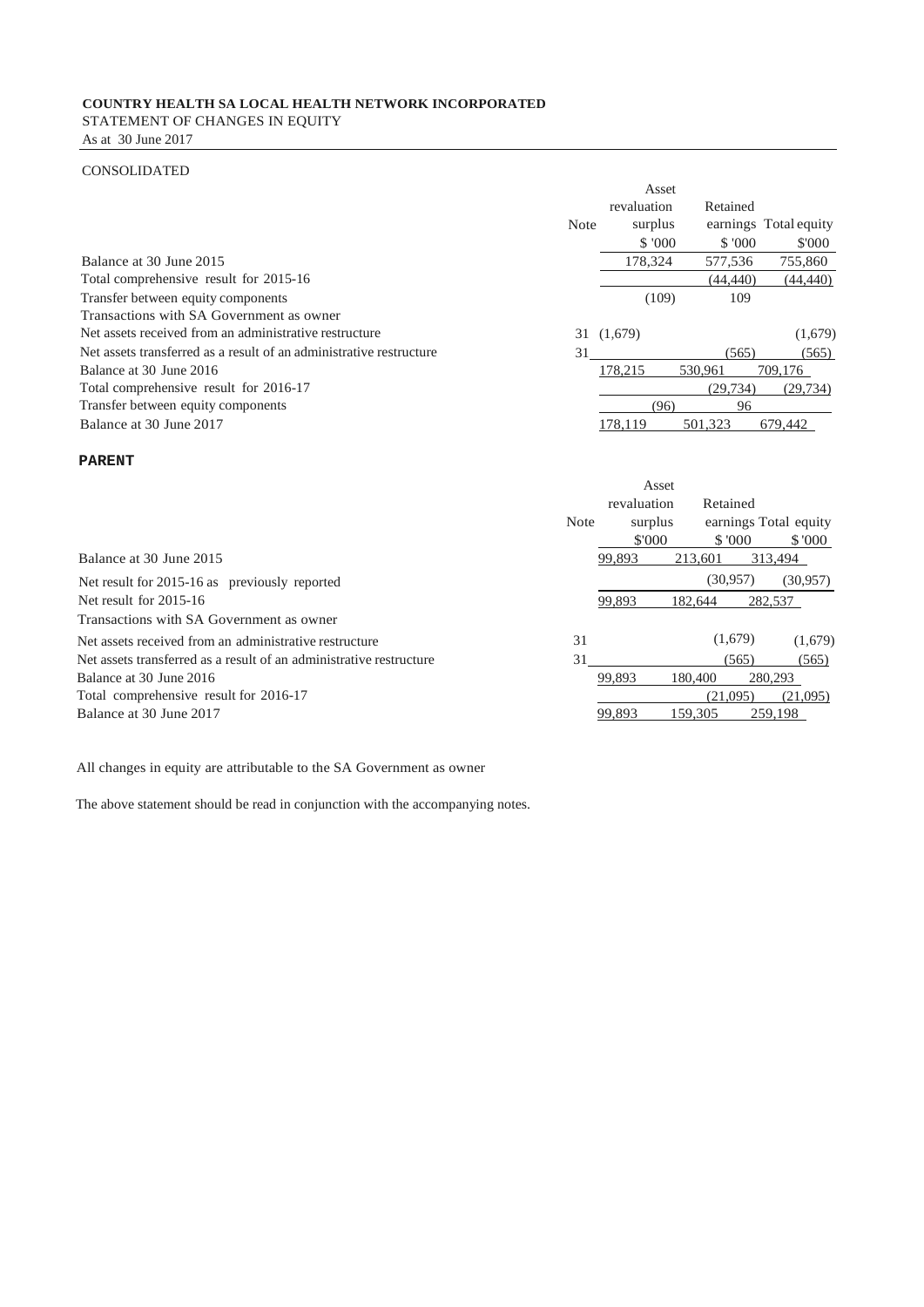### **COUNTRY HEALTH SA LOCAL HEALTH NETWORK INCORPORATED**

**STATEMENT OF CASH FLOWS For the year ended 30 June 2017**

|                                                                     |             | <b>Consolidated</b> |            | <b>Parent</b>  |            |  |
|---------------------------------------------------------------------|-------------|---------------------|------------|----------------|------------|--|
|                                                                     | <b>Note</b> | 2017                | 2016       | 2017           | 2016       |  |
| Cash flows from operating activities                                |             | \$ '000             | \$'000     | \$ 7000        | \$ 7000    |  |
| <b>Cash outflows</b>                                                |             |                     |            |                |            |  |
| Staff benefit payments                                              |             | (540, 332)          | (511, 755) | (538, 174)     | (511, 755) |  |
| Payments for supplie s and services                                 |             | (315, 730)          | (325, 562) | (317, 881)     | (325, 536) |  |
| Payments for grants and subsidies                                   |             | (2,930)             | (2,455)    | (2,664)        | (2, 413)   |  |
| Interest paid                                                       |             | (1,396)             | (1,602)    | (1,396)        | (1,602)    |  |
| Residential aged care bond s refunded                               |             | (16,299)            | (I 0, 277) | (16,299)       | (10, 277)  |  |
| Payments for paid parental leave scheme                             |             | (1,932)             | (1,954)    | (1,932)        | (1,954)    |  |
| Other payments                                                      |             | (2,398)             | (1,038)    | (2,863)        | (1,440)    |  |
| Cash used in operations                                             |             | (881, 017)          | (854, 643) | (881, 209)     | (854, 977) |  |
| <b>Cash inflows</b>                                                 |             |                     |            |                |            |  |
| Fees and charges                                                    |             | 80,200              | 81,863     | 80,459         | 82,378     |  |
| Grants and contributions                                            |             | 131,934             | 129,769    | 133,482        | 131,752    |  |
| Interest received                                                   |             | 247                 | 665        | 187            | 597        |  |
| GST recovered                                                       |             | 18,406              | 18,816     | 18,406         | 18,816     |  |
| Residential aged care bonds received                                |             | 23,717              | 27,225     | 23,717         | 27,225     |  |
| Receipts for paid parental leave scheme                             |             | 1,907               | 1,907      | 1,907          | 1,907      |  |
| Other receipts                                                      |             | 6,601               | 4,765      | 2,480          | 2,113      |  |
| Cash generated from operations                                      |             | 263,012             | 265,010    | 260,638        | 264,788    |  |
| <b>Cash flows from SA Government</b>                                |             |                     |            |                |            |  |
| Receipts from SA Government                                         |             | 618,862             | 614,219    | 618,862        | 614,197    |  |
| <b>Total cash flows from SA Government</b>                          |             | 618,862             | 614,219    | 618,862        | 614,197    |  |
| Net cash provided by operating activities                           |             | 857                 | 24.586     | (1,709)        | 24,008     |  |
|                                                                     |             |                     |            |                |            |  |
| <b>Cash flows from investing activities</b><br><b>Cash outflows</b> |             |                     |            |                |            |  |
| Purchase of property, plant and equipment                           |             | (8,343)             | (7,828)    | (8,343)        | (7,756)    |  |
| Purchase of intangibles                                             |             | (3,750)             |            | (3,750)        |            |  |
| Purchase of investments                                             |             | (12,056)            | (22, 369)  | (8,003)        | (21,500)   |  |
| Cash used in investing activities                                   |             | (24, 149)           | (30, 197)  | (20,096)       | (29, 256)  |  |
| <b>Cash inflows</b>                                                 |             |                     |            |                |            |  |
| Proceeds from sale of property, plant and equipm ent                |             | 325                 | 220        | $\overline{4}$ |            |  |
| Proceeds from sale/maturities of investments                        |             | 3,336               | 550        | 401            |            |  |
| Cash generated from investing activities                            |             | 3,661               | 770        | 405            |            |  |
|                                                                     |             |                     |            |                |            |  |
| Net cash provided by/(used in) investing activities                 |             | (20, 488)           | (29, 427)  | (19,691)       | (29, 256)  |  |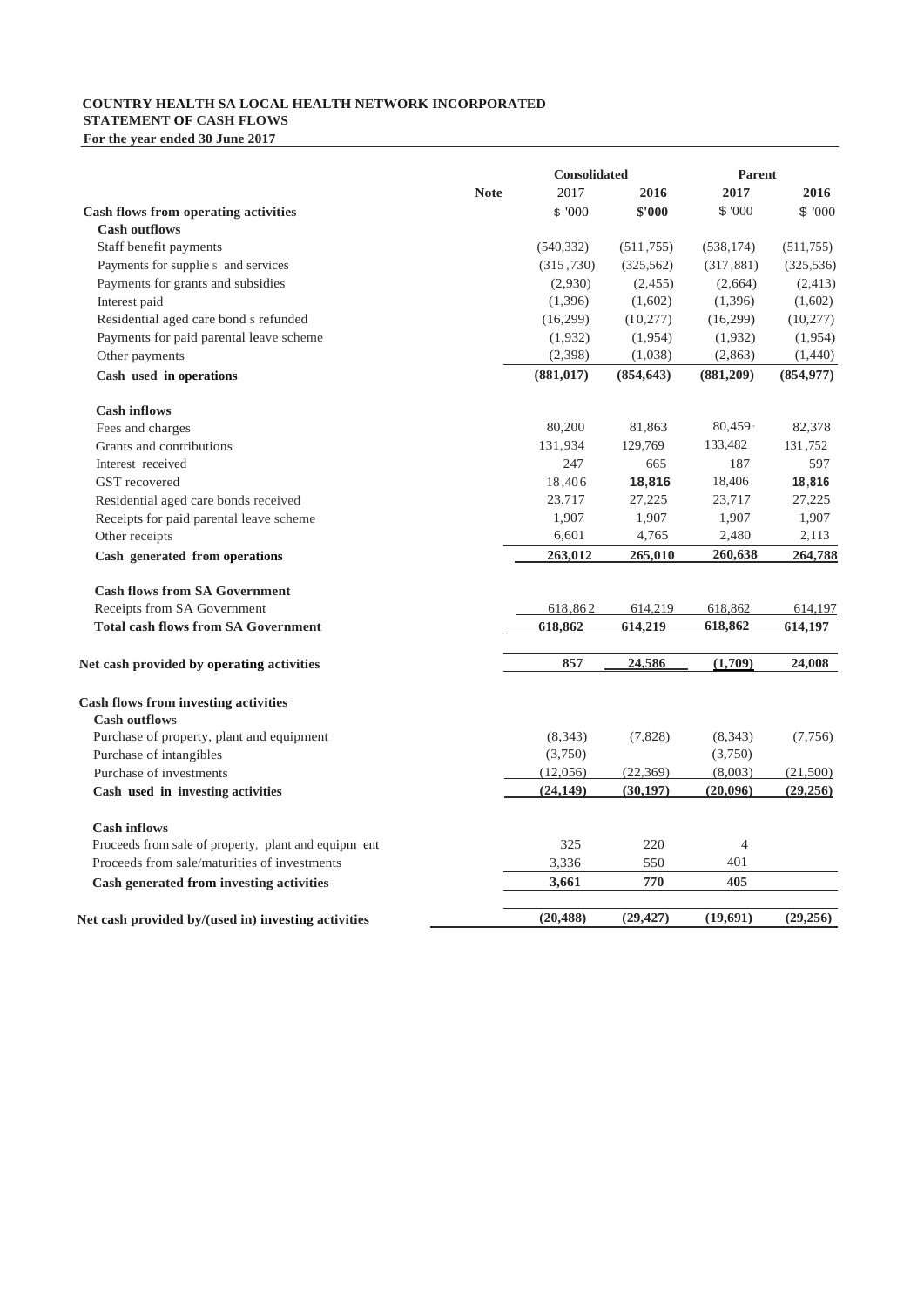#### COUNTRY HEALTH SA LOCAL HEALTH NETWORK INCORPORATED STATEMENT OF CASH FLOWS

**For the year ended 30 June 2017**

|                                                          |             | <b>Consolidated</b> |                | <b>Parent</b>  |                |
|----------------------------------------------------------|-------------|---------------------|----------------|----------------|----------------|
|                                                          | <b>Note</b> | 2017<br>\$1000      | 2016<br>\$'000 | 2017<br>\$'000 | 2016<br>\$'000 |
| <b>Cash flows from financing activities</b>              |             |                     |                |                |                |
| <b>Cash outflows</b>                                     |             |                     |                |                |                |
| Repayment of finance leases                              |             | (2,603)             | (2,420)        | (2,603)        | (2,420)        |
| Repayment of borrowings                                  |             | (790)               | (734)          | (790)          | (734)          |
| Cash used in financing activities                        |             | (3,393)             | (3, 154)       | (3,393)        | (3,154)        |
| <b>Cash inflows</b>                                      |             |                     |                |                |                |
| Proceeds from receipt of loan repayments                 |             | 144                 |                | 144            |                |
| Cash generated from financing activities                 |             | 144                 |                | 144            |                |
| Net cash provided by/(used in) financing activities      |             | (3,249)             | (3,154)        | (3,249)        | (3,154)        |
| Net increase/(decrease) in cash and cash equivalents     |             | (22,880)            | (7,995)        | (24, 649)      | (8,402)        |
| Cash and cash equivalents at the beginning of the period |             | 47,549              | 55,544         | 41,712         | 50,114         |
| Cash and cash equivalents at the end of the period       | 17          | 24,669              | 47,549         | 17,063         | 41,712         |
| Non-cash transactions                                    | 33          |                     |                |                |                |

The above statement should be read in conjunction with the accompanying notes.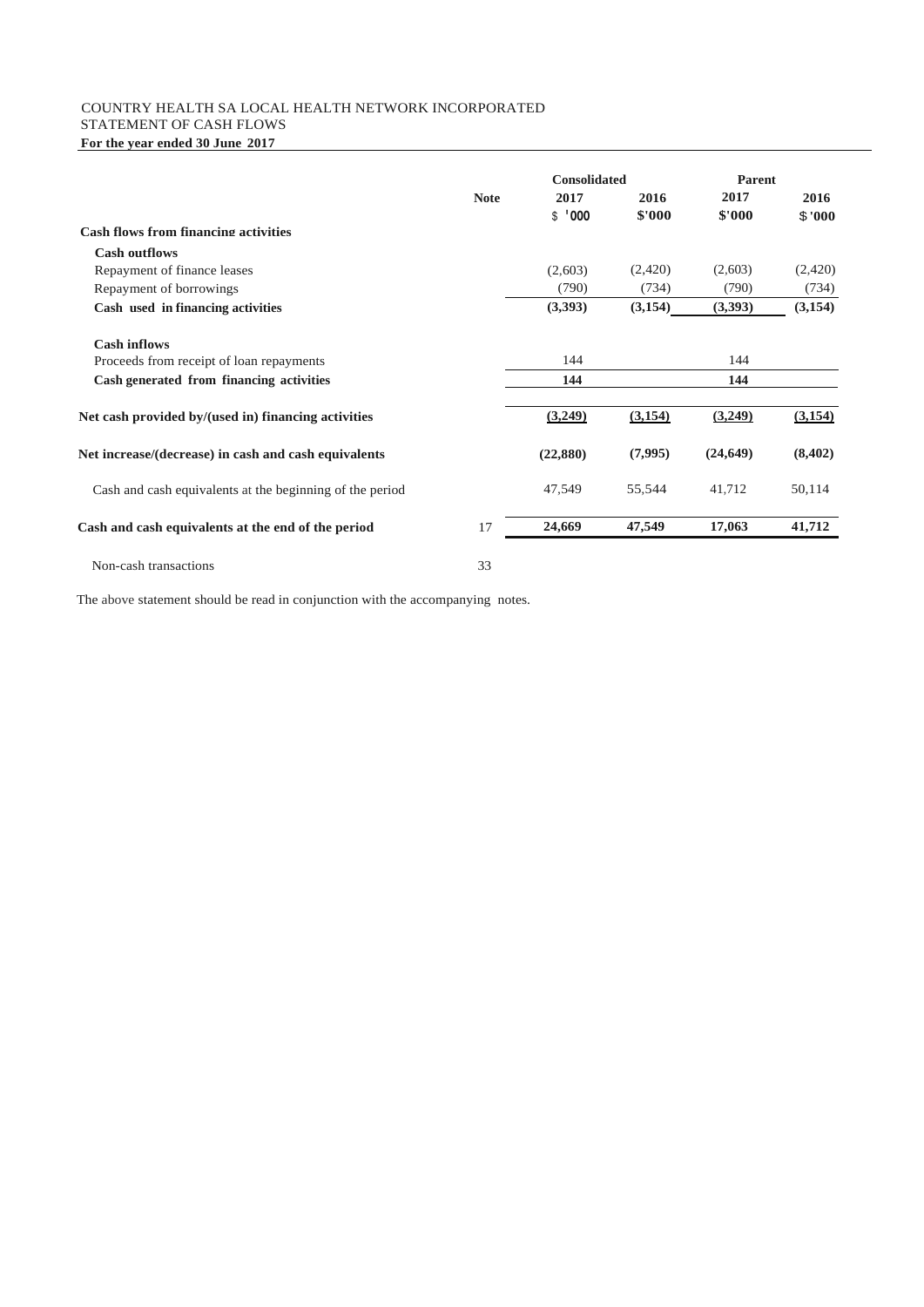#### **1 Objectives of the Country Health SA Local Health NetworkIncorporated**

The Country Health SA Local Health Network Incorporated (the Hospital) is committed to a health system that produces positive health outcomes by focusing on health promotion, illness prevention, early intervention and achieving equitable health outcomes for all South Australians.

The Hospital is part of the SA Health portfolio providing health services for Country and Regional Adelaide, and is responsible to the Minister for Health, the Minister for Mental Health and Substance Abuse and the Minister for Ageing.

The Hospital is structured to contribute to the outcomes for which the portfolio is responsible by providing health and related services across the country region including primary health services to Aboriginal communities in Ceduna, Port Augusta and surrounding areas and financial assistance to individuals through the Patient Assistance Transport Scheme.

Health Advisory Councils (I-IACs) were established under the *Health Care Act 2008* (the Act) to provide a more coordinated, strategic and integrated health care system to meet the health needs of South Australians. I-IAC's are consultative bodies that advise and make recommendations to the Chief Executive of the Department for Health and Ageing (the Department) and the Chief Executive Officer of the Hospital on issues related to specific groups or regions.

HAC's may be incorporated or non-incorpo rated. Incorporated HAC's in country South Australia hold assets, manage bequests and provide advice on local health service needs and priorities. The Country Health SA Local Health Network Advisory Council Incorporated holds assets on behalf of non-incorpo rated HAC's.

The Chief Executive Officer administers and manages the Hospital under delegation from the Chief Executive of the Department and is accountable to the Chief Executive of the Department.

#### **I.I Reporting Entity**

The Act became effective on I July 2008 and as a consequence the former Hospitals and Incorporated Health Centres were abolished and became sites of the (then) new Country Health SA Hospital Incorpo rated. At the same time the incorporated and non-incorporated HACs were establis hed. Effective 1st July 2011 Country Health SA Hospital Incorporated was renamed to Country Health SA Local Health Network Incorporated.

The consolidated accounts of the Hospital include the assets, liabilities, revenues and expenses of the parent entity, the I-IAC's and the incorporated HAC's gift fund trusts. These funds are trusts administered by each HAC pursuant to a Declaration of Trust. The fund receives donations , gifts and bequests from the public which are applied by the Trustee to improve the services offered by the I-IAC.

The consolidated financial statements have been prepared. by combining the financial statements of all entities that comprise the consolidated entity being the Hospital and the HACs, in accordance with *AASE 10 Consolidated Financial Statements.*  Consistent accounting policies have been applied and all inter-entity balances and transactions arising within the consolidated entity have been eliminated in full. Information on the consolidated entity's interests in other entities is at Note 34.

The Hospital has administered activities and resources. Transactions and balances relating to administered resources are not recognised as the Hospital's controlled income, expense s, assets and liabilities. As administered items are insignificant in relation to the Hospital's overall financial performance and position, they are disclosed in the Schedule of Administered Financial Statements following the general purpose financial statements. Except as otherwise disclosed, administered items are accounted for on the same basis and using the same accounting policies as for the Hospital's transactions .

#### **2 Significant accounting policies**

#### **2.1 Statement of compliance**

These financial statements have been prepared in compliance with section 23 of the *Public Finance and Audit Act 1987.*

The financial statements are general purpose financial statements. The accounts have been prepared in accordance with relevant Australian Accounting Standards and comply with Treasurer's Instructions and accounting policy statements promulgated under the provisions of the *Public Finance and Audit Act 1987 .*

The Hospital has applied Australian Accounting Standards that are applicable to not-for-profit entities, as the Hospital is a notfor-profit entity.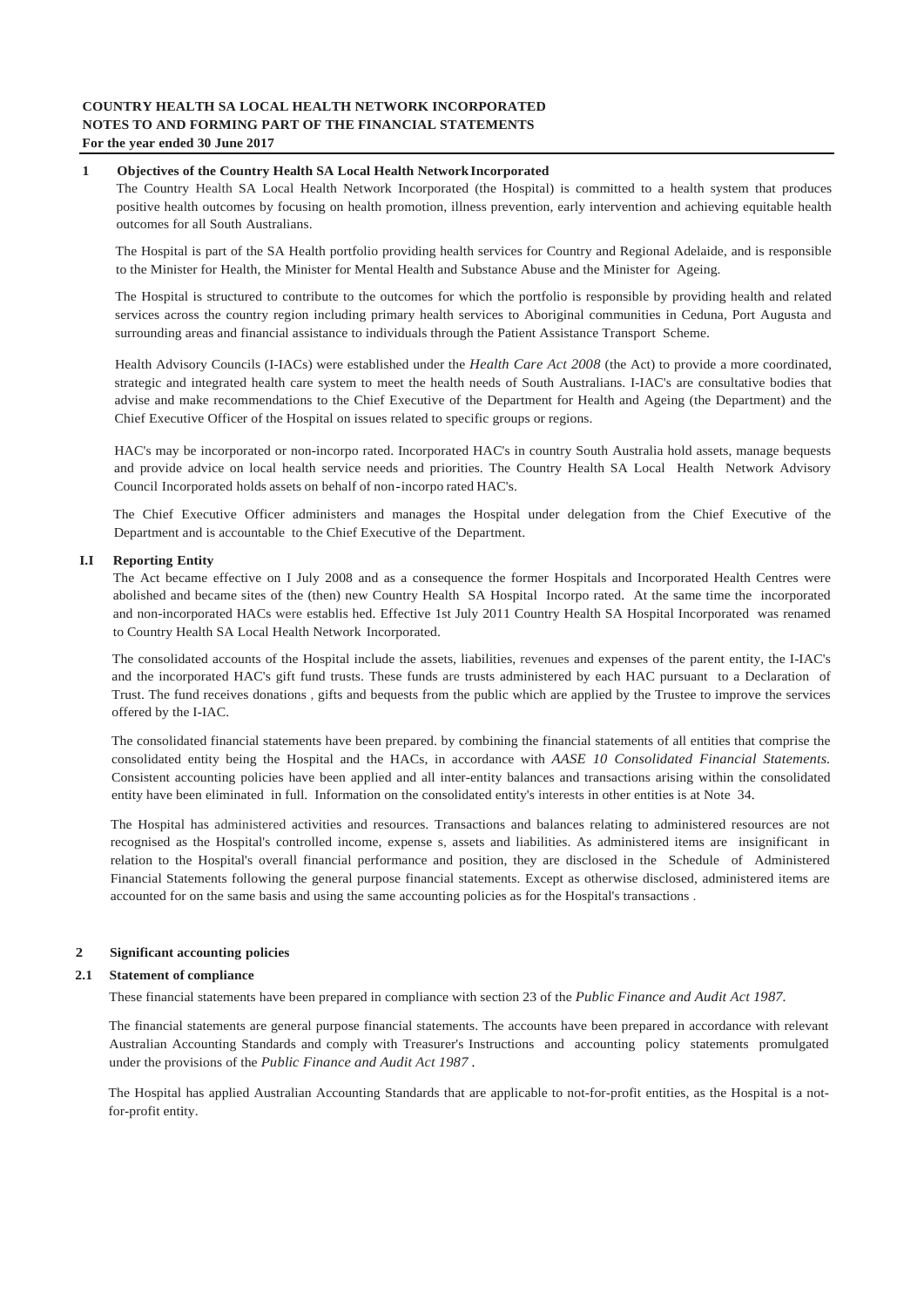#### **2.2 Basis of preparation**

The preparation of the financial statements requires:

- the use of certain accounting estimates and requires management to exercise its judgment in the process of applying the Hospital's accounting policies. The areas involving a higher degree of judgment or where assumptions and estimates are significant to the financial statements are outlined in the applicable notes;
- accounting policies are selected and applied in a manner which ensures that the resulting financial information satisfies the concepts of relevance and reli abili ty, thereby ensuring that the substance of the underlying transactions or other events are reported; and
- compliance with accounting policy statements issued pursuant to section 41 of the *Public Finance and Audit Act 1987.* In the interest of public accountability and transparency the accounting policy statements require the following note disclosures, that have been included in this financial report:
	- a) revenues, expenses, financial assets and financial liabilities where the counterparty/transaction is with an entity within the SA Government as at reporting date, classified according to their nature;
	- b) expenses incurred as a result of engaging consultants;
	- c) staff targeted voluntary separation package (TVSP) information;
	- d) staff whose normal remuneration is equal to or greater than the base executive remuneration level (within \$10,000 bandwidths), and the aggregate of the remuneration paid or payable or otherwise made available, directly or indirectly by the entity to those staff; and
	- e) board/committee member and remuneration information, where a board /committee member is entitled to receive income from membership other than direct out of pocket reimbursement.

The financial statements have been prepared based on a 12 month period; presented in Australian currency; and have used the historical cost convention unl ess a different measurement basis is specifically disclosed in the note associated with the item measured on a different basis.

#### **2.3 Comparative information**

The presentation and classification of items in the financial statements are consistent with prior periods except where specific accounting standards and/or accounting policy statements have require d a change, or as otherwise noted.

The restated comparative amounts do not replace the original financial statements for the preceding period.

#### **2.4 Rounding**

All amounts in the financial statements and accompanying notes have been rounded to the nearest thousand dollars (\$'000).

#### **2.5 Taxation**

The Hospital is not subject to income tax. The Hospital is liable for fringe benefits tax (FBT) and goods and services tax (GST).

In come, expenses and assets are recognised net of the amount of GST except:

- when the GST incurred on a purchase of goods or services is not recoverable from the Australian Taxation Office (ATO), in which case the GST is recognise d as part of the cost of acquisition of the asset or as part of the expense item applicable; and receivables and payab les, which are stated with the amount of GST included.
- The net amount of GST recoverable from, or payable to, the ATO is included as part of receivables or payables in the Statement

of Financial Position.

Cash flows are included in the Statement of Cash Flows on a gross basis, and the GST component of cash flows arising from investing and financing activities, which is recoverable from, or payable to, the ATO is classified as part of operating cash

#### **2.6 Continuity of Operations**

As at 30 June 2017, the Hospital had working capital deficiency of \$50.878 million (\$34 .348 million deficiency). The SA Government is committed and has consistently demonstrated a commitment to the ongoing funding of the Hospital to enable it to perform its functions.

#### **2.7 Events after the reporting period**

Adjustments are made to amounts recognised in the financial statements, where an event occurs after 30 June and before the date the financial statements are authorised for issue, where those events provide information about conditions that existed at 30 June.

Note disclosure is made about events between 30 June and the date the financial statements are authorised for is sue, where the events relate to a condition which arose after 30 June, and which may have a material impact on the results of subsequent years.

The Hospital is not aware of any material events occurring between the end of the reporting period and when the financial statements were authorised.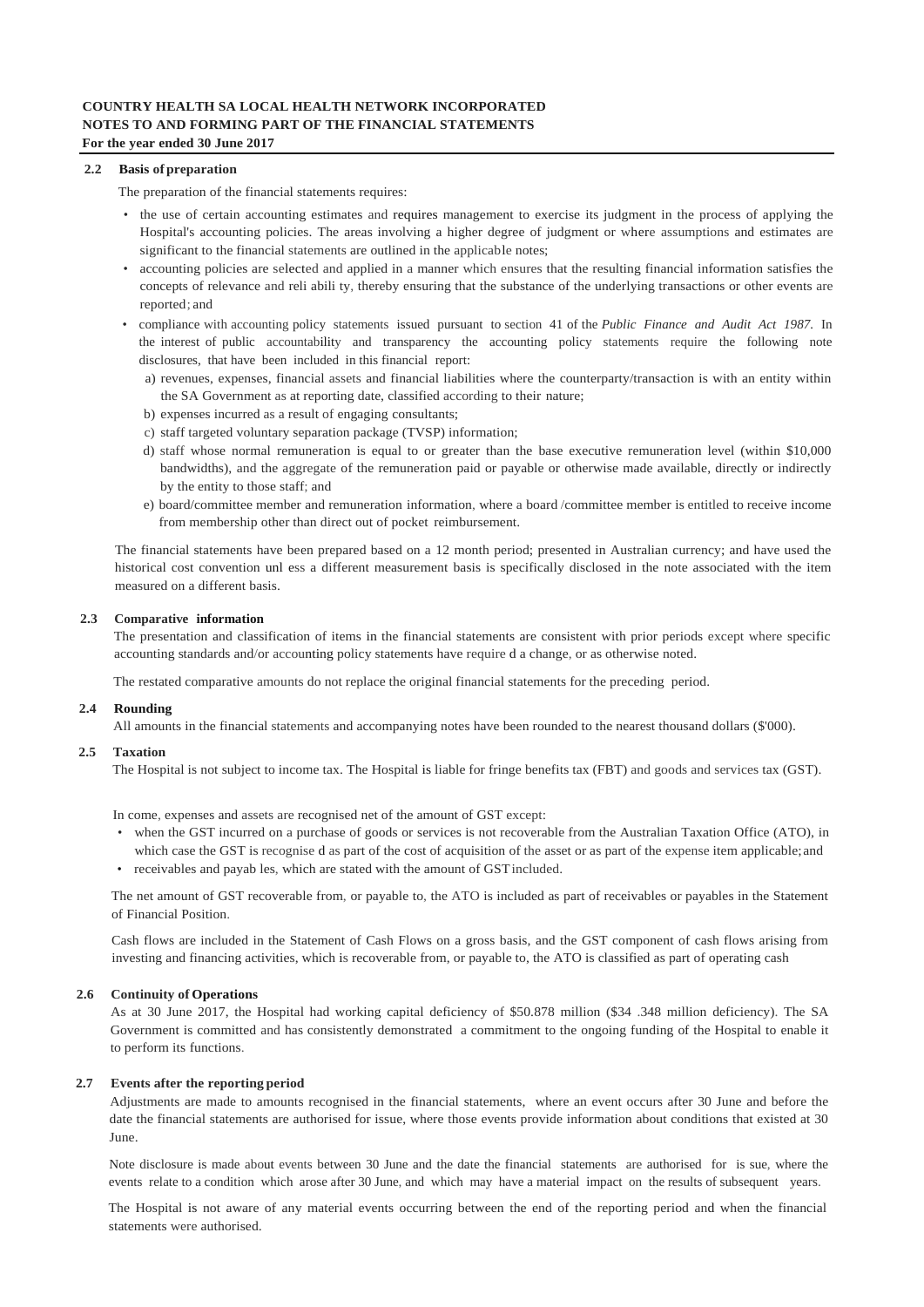#### **2.8 Current and non-current classification**

The Hospital has a clearly defined operating cycle -of I 2 months. Assets and liabilities that are to be sold, consumed or realised as part of the normal operating cycle even when they are not expected to be realised within 12 months after the repo rting date have been classified as current assets or current liabilities . All other assets and liabilities are classified as non-current.

#### **2.9 Non-current assets**

#### **a. Acquisition and recognition of non-current assets**

Non-cmTent assets are initially recorded at cost or at the value of any liabilities assumed, plus any incidental cost involved with the acquisiti on. Non-current assets are subsequently measured at fair value after allowing for accumulated depreciation. Where assets are acquired at no value, or minimal value, they are recorded at their fair value in the Statement of Financial Position. Where assets are acquired at no or nominal value as part of a restructure of administrative arrangements, the assets are recorded at the value held by the transferor public authority prior to the restructure.

The Hospital capitalises all non-current tangible property, plant and equipment and intangible assets that it controls valued at or greater than \$10,000. Assets recorded as works in progress represent projects physically incomplete as at the reporting date. Componentisation of complex assets is generally performed when the complex asset's fair value at the time of acquisition is equal to or greater than \$5 million for infrastructure assets and \$ I million for other assets.

#### **b. Depreciation and amortisation of non-current assets**

All non-current assets, that have a limited useful life, are systematically depreciated/amortised over their useful lives in a manner that reflects the consumption of their service potential.

The useful lives, depreciation and amortisation methods of all major assets held by the Hospital are reassessed on an annual basis.

Changes in expected useful life or the expected pattern of consumption of future economic benefits embodied in the asset are accounted for prospectively by changing the time period or method , as appropriate, which is a change in accounting estimat e.

Land and non current assets held for sale are not depreciated .

Depreciation/amortisation is calculated on a straight line basis over the estimated or revised remaining useful life of the following classes of assets as follow s:

| <b>Class of asset</b>                                              | Useful life (years) |
|--------------------------------------------------------------------|---------------------|
| Buildings and improvements                                         | $10 - 80$           |
| Leasehold improvements                                             | Life of lease       |
| Plant and equipment:                                               |                     |
| • Medical, surgical, dental and biomedical equipment and furniture | $2 - 20$            |
| • Computing equipment                                              | $3 - 5$             |
| Vehicles<br>$\bullet$                                              | $2 - 20$            |
| • Other plant and equipment                                        | $3 - 30$            |
| Intangibles                                                        | $5 - 10$            |

#### **c. Revaluation of non-current assets**

All non-current tangible assets are valued at fair value (written down cost).

The Hospital revalues all land, buildings and site improvements triennially via a Certified Practicing Valuer. A triennial revaluation of other non-current assets by a Certified Practicing Valuer is only performed when the asset's fair value at the time of acquisition is greater than \$ I million and the estimated useful life exceeds three years.

If at any time management considers that the carrying amount of an asset greater than \$ I million materially differs from its fair value, then the asset will be revalued regardless of when the last revaluation took place.

Non-current tangible assets that are acquired between revaluations are held at cost until the next valuation , where they are revalued to fair-value.

Revaluation increases and revaluation decreases relating to individual assets within a class of property, plant and equipment, are offset against one another within that class, but are not offset in respect of assets in different classes.

Any accumulated depreciation as at the revaluation date is eliminated against the gross carrying amounts of the assets and the net amounts are restated to the revalued amounts of the asset.

Upon disposal or derecognition, any asset revaluation surplus relating to that asset is transferred to retained earnings.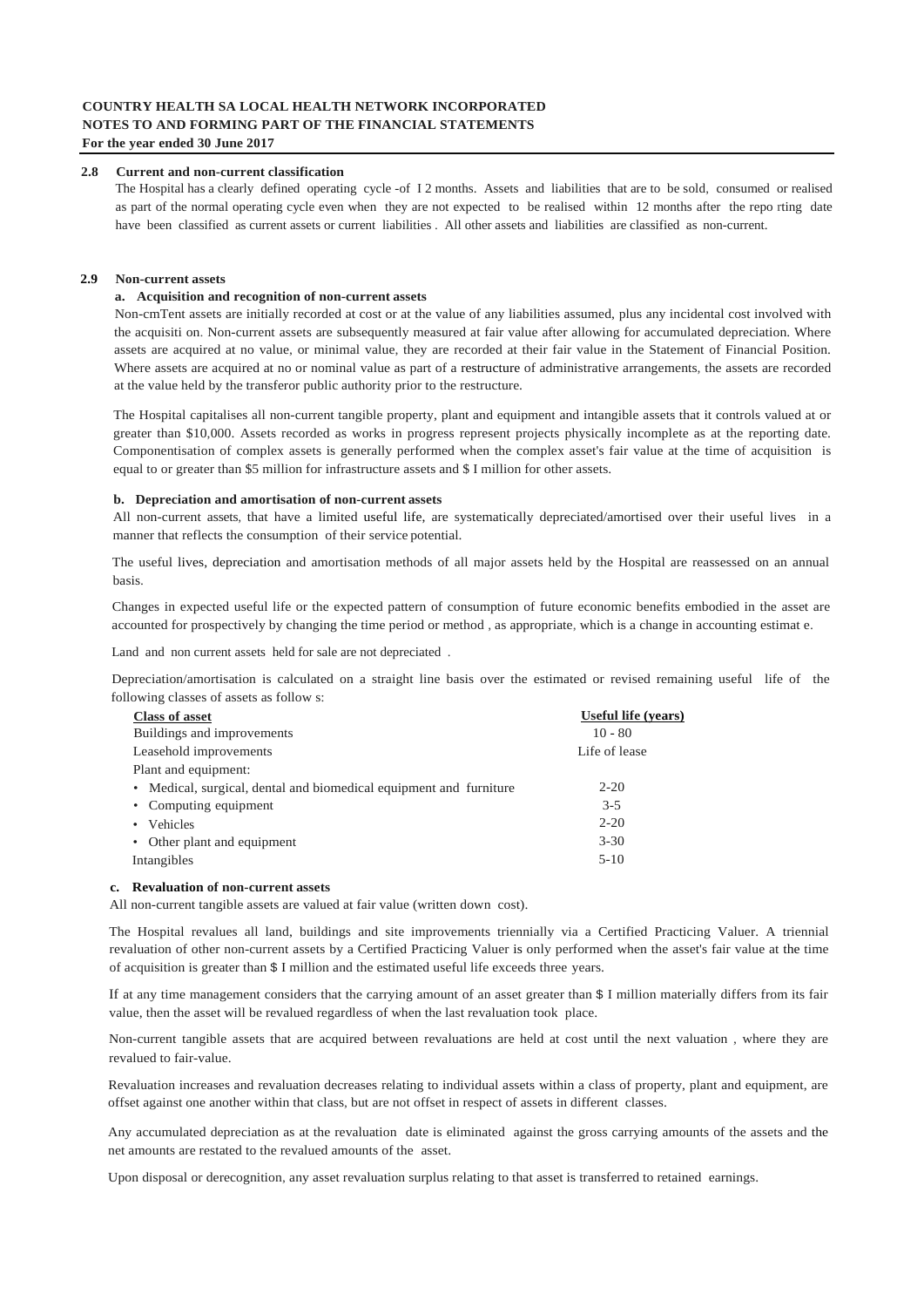#### **d. Impairment**

The Hospital holds its property , plant and equipment and intangible assets for their service potential (value in use). All noncurrent tangible assets are valued at fair value. Specialised assets would rarely be sold and typically any costs of disposal would be negligible, accordingly the recoverable amount will be closer to or greater than fair value. Where there is an indication of impairment, the recoverable amount is estimated. The recoverable amount is determined as the higher of the asset's fair value less costs of disposal and depreciated replacement cost. The amount by which the asset's carrying amount exceeds the recoverable amount is recorded as an impairment loss. For revalued assets, an impairment loss is offset against the revaluation surplus for that class of assets, to the extent that the impairment loss does not exceed the amount in the respective asset revaluation surplus.

#### **e. Intangible assets**

An intangible asset is an identifiable non-monetary asset without physical substance. Intangible assets are measured at cost and are tested for indications of impairment at each reporting date. Following initial recognition, intangible assets are carried at cost less any accumulated amortisation and any accumulated impairment losses.

The useful lives of intangible assets are assessed to be either finite or indefinite. The amortisation period and the amortisation method for intangible assets is reviewed on an annual basis.

The Hospital has aged care bed licences which have an indefinite useful life therefore no amortisation is recognised.

The acquisition of, or internal development of, software is capitalised only when the expenditure meets the definition criteria (identifiabi li ty, control and the existence of future economic benefits) and recognition criteria (probability of future economic benefits and cost can be reliably meas ured), and when the amount of expenditure is greater than or equal to \$10,000.

Capitalised software is amortised over the useful life of the asset.

#### **f. Fair value measurement**

AASB 13 *Fair Value Measurement* defines fair value as the price that would be received to sell an asset, or paid to transfer a liability, in an orderly transaction between market participants, in the principal or most advantageous market, at the measurement date.

The Hospital classifies fair value measurement using the following fair value hierarchy that reflects the significance of the inputs used in making the measurements, based on the data and assumptions used in the most recent revaluation:

- Level I traded in active markets, and is based on unadjusted quoted prices in active markets for identical assets or liabilities that the entity can access at measurement date.
- Level 2 not traded in an active mark et, and are derived from inputs (inputs other than quoted prices included within Level I) that are observable for the asset, either directly or indirectly.
- Level 3 not traded in an active market, and are derived from unobservable inpu ts.

In determining fair value, the Hospital has taken into account the characteristic of the asset (e.g. condition and location of the asset and any restrictions on the sale or use of the asset); and the asset's highest and best use (that is physically possible, legally permissible and financially feasible).

The Hospital's current use is the highest and best use of the asset unless other factors suggest an alternative use. As the Hospital did not identify any factors to suggest an alternative use, fair value measurement was based on current use.

The carrying amount of non-financial assets with a fair value at the time of acquisition that was less than \$1 million or an estimated useful life that was less than three years are deemed to approximate fair valu e.

Refer to Notes 21 and 23 for disclosure regarding fair value measurement techniques and inputs used to develop fair value measurements for non-financial assets.

#### **2.10 Liabilities** - **Staff benefits**

These benefits accrue for staff as a result of services provided up to the reporting date that remain unpaid . Long-term staff benefits are measured at present value, and short-term staff benefits are measured at nominal amounts.

#### *Salaries, wages. annual leave, SERL and sick leave*

The liability for salary and wages is measured as the amount unpaid at the reporting date at remuneration rates current at the reporting date.

The annual leave liability and the SERL liability is expected to be payable within **12** months and is measured at the undiscounted amount expected to be paid. In the unusual event where salary and wages, annual leave and SERL liability are payable later than 12 months, the liability will be measured at present value.

No provision has been made for sick leave, as all sick leave is non-vesting, and the average sick leave taken in future years by staff is estimated to be less than the annual entitlement for sick leave.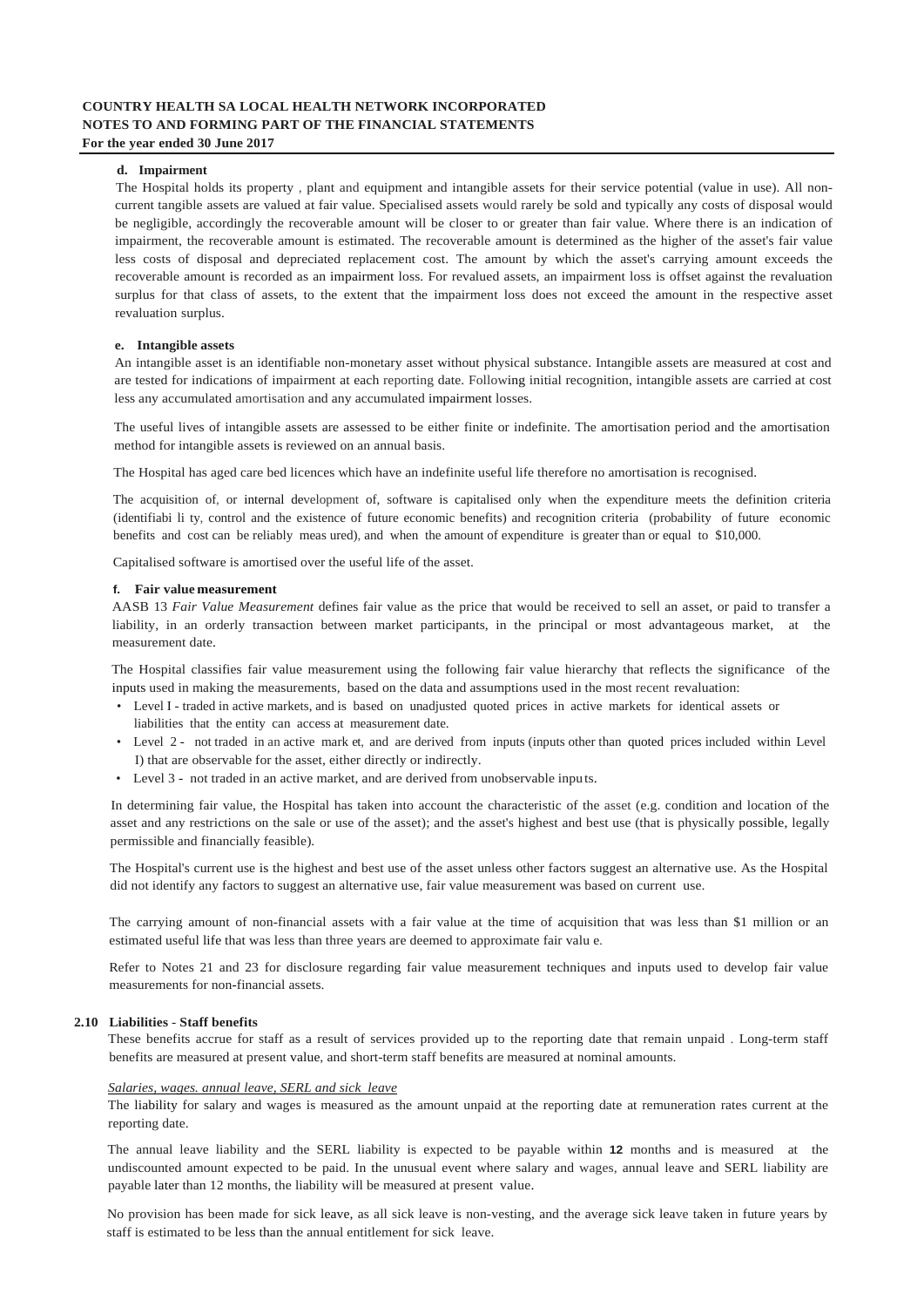#### *Long service leave*

The liability for LSL was determined through an actuarial assessment undertaken by Mercer Consulting (Australia) Pty Ltd, in accordance with AASB I I 9 *Employee Benefits.*

The estimated liability for LSL is based on actuarial assumptions over expected future salary and wage levels, experience of employee depaitures and periods of service. These assumptions are based on employee data over the health sector across government.

Expected future payments are discounted using market yields at the end of the reporting period on government bonds with durations that match, as closely as possible, the estimated future cash outflows.

#### **2.11 Equity**

The Hospital uses the asset revaluation surplus to record increments and decrements in the fair value of land, buildings and plant and equipment to the extent that they offset one another. Relevant amounts are transferred to retained earnings when an asset isderecognised .

#### **2.12 Correction of a prior period error**

#### *Prior Period Reclassification*

The comparative informative at Note 5 and 7 has been amended to better reflect the nature of the transactions.

#### **3 New and revised accounting standards and policies**

The Hospital did not voluntarily change any of its accounting policies during 2016-17.

#### **Accounting Standards**

Australian Accounting Standards and Interpretations that have recently been issued or amended but are not yet effective, have not been adopted by the Consolidated Entity for the period ending 30 June 2017 . The Hospital has assessed the impact of the new and amended standards and interpretations and considers there will be no impact on the accounting policies or the financial statements of the Hospital, except as outlined below.

|                    | Title and date of |                                                    |                                         | <b>Application</b> |
|--------------------|-------------------|----------------------------------------------------|-----------------------------------------|--------------------|
| Reference          | <b>Standard</b>   | <b>Summary</b>                                     | <b>Impact on Financial Statements</b>   | date for           |
|                    | application       |                                                    |                                         | agency             |
| AASB <sub>15</sub> | Revenue from      | AASB 15 is the new standard for                    | The Hospital is currently assessing     | 1 July2019         |
|                    | Contracts with    | revenue recognition and replaces AASB              | the impact of AASB 15 and has           |                    |
|                    | <i>Customers</i>  | <b>III Construction Contracts and AASB</b>         | identified there could be a potential   |                    |
|                    |                   | 118 Revenue.                                       | impact on the timing of the             |                    |
|                    | I Jan 2019        |                                                    | recognition of revenue from fees and    |                    |
|                    |                   | It establishes a comprehensive                     | charges.                                |                    |
|                    |                   | framework for determining whether,                 |                                         |                    |
|                    |                   | how and when revenue is recognised.                | At this stage, the Hospital is not able |                    |
|                    |                   |                                                    | to estimate the impact of AASB 15       |                    |
|                    |                   | The principle in the new standard is               | on its financial statements. The        |                    |
|                    |                   | 'when control of a good or service                 | Hospital will make a more detailed      |                    |
|                    |                   | transfers to a customer' rather than               | assessment of the impact over the       |                    |
|                    |                   | 'when the risk and rewards of<br>ownership reside' | next 12 months.                         |                    |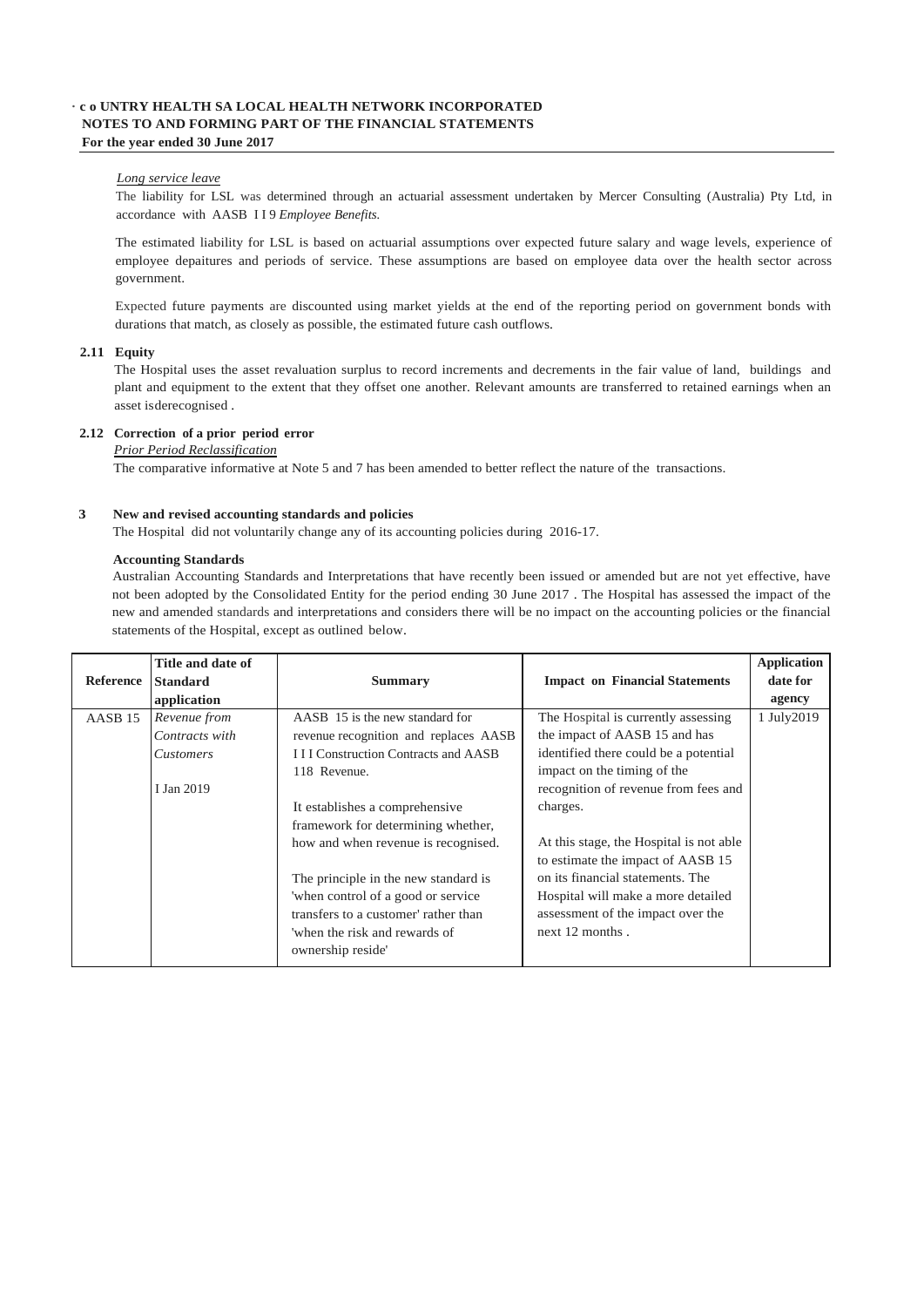| Reference          | Title and date of<br><b>Standard</b><br>application                         | <b>Summary</b>                                                                                                                                                                                                                                                                                                                                                                                                                                                                                                                                           | <b>Impact on Financial Statements</b>                                                                                                                                                                                                                                                                                                                                                                                                                                                 | <b>Application</b><br>date for<br>agency |
|--------------------|-----------------------------------------------------------------------------|----------------------------------------------------------------------------------------------------------------------------------------------------------------------------------------------------------------------------------------------------------------------------------------------------------------------------------------------------------------------------------------------------------------------------------------------------------------------------------------------------------------------------------------------------------|---------------------------------------------------------------------------------------------------------------------------------------------------------------------------------------------------------------------------------------------------------------------------------------------------------------------------------------------------------------------------------------------------------------------------------------------------------------------------------------|------------------------------------------|
| AASB <sub>16</sub> | Leases<br>I January2019                                                     | This new standard introduces a single<br>accounting model for lessees.<br>The standard requires a lessee to<br>recognise assets and liabilities for all<br>leases with a term of more than 12<br>months, unless the underlying asset is of<br>low value.                                                                                                                                                                                                                                                                                                 | This new standard is a significant<br>change from the past 30 years of<br>accounting for leases.<br>It will require the Hospital to record<br>almost all operating leases<br>arrangements on the Statement of<br>Financial Position.                                                                                                                                                                                                                                                  | I July 2019                              |
|                    |                                                                             | A lessee is required to recognise a right-<br>of-use asset representing its right to use<br>the underlying leased asset, and a lease<br>liability representing its obligations to<br>make lease payments.                                                                                                                                                                                                                                                                                                                                                | There will be significant work for<br>the Hospital to report these assets<br>and liabilities due to the large scale<br>of it's leasing activiti es.                                                                                                                                                                                                                                                                                                                                   |                                          |
|                    |                                                                             | In effect, the majority of leases currently<br>classified as operating leases will be<br>rep011ed on the Statement of Financial<br>Position.                                                                                                                                                                                                                                                                                                                                                                                                             | The Hospital has not yet quantified<br>the impact on the Statement of<br>Comprehensive Income or the<br>Statement of Financial Position of<br>applying AASB 16 to its current<br>operating lease arrangements.                                                                                                                                                                                                                                                                        |                                          |
|                    |                                                                             | AASB 16 substantially carries forward<br>the lessor accounting requirements in<br>AASB <sub>117</sub>                                                                                                                                                                                                                                                                                                                                                                                                                                                    |                                                                                                                                                                                                                                                                                                                                                                                                                                                                                       |                                          |
|                    | AASB 1058 Income of Not-for-<br><b>Profit Entities</b><br><b>1 Jan 2019</b> | This standard clarifies and simplifies the<br>income recognition requirements that<br>apply to not-for-profit entities in<br>conjunction with AASB 15.<br>AASE 15 and I 058 will supersede the<br>majority of income recognition<br>requirements relating to public sector<br>not-for-profit entities, previously in<br>AASE 1004.<br>The timing of income recognition<br>depends on whether a transaction gives<br>rise to a liability or other performance<br>obligation or a contribution by owners<br>related to an asset received by the<br>entity. | The Hospital is currently assessing<br>the impact of AASB I 058 and has<br>identified there could be a potential<br>impact on the timing of the<br>recognition of grant revenue and<br>disclosures relating to volunteer<br>services, whether recognised or not.<br>At this stage, the Hospital is not able<br>to estimate the impact of AASE I 058<br>on its financial statements. The<br>Hospital will make a more detailed<br>assessment of the impact over the<br>next 12 months. | I July 2019                              |
|                    |                                                                             | AASE I 058 applies when a not-for-<br>profit entity receives volunteer services<br>or enters into other transactions where<br>the consideration to acquire an asset is<br>significantly less than the fair value of<br>the asset principally to enable the entity<br>to further its objectives.                                                                                                                                                                                                                                                          |                                                                                                                                                                                                                                                                                                                                                                                                                                                                                       |                                          |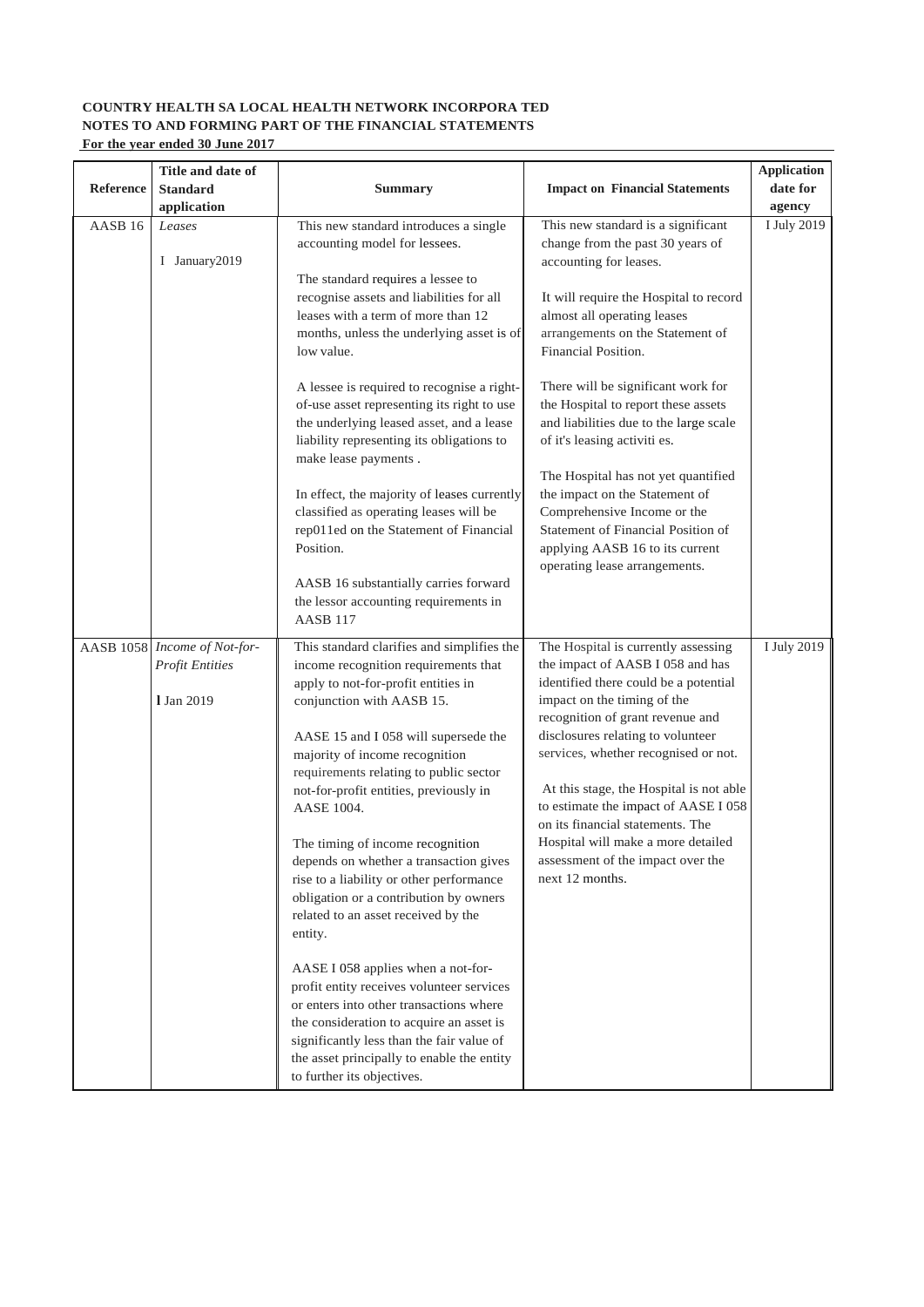| 4 | <b>Staff benefit expenses</b>                | Consolidated |         | Parent  |         |
|---|----------------------------------------------|--------------|---------|---------|---------|
|   |                                              | 2017         | 2016    | 2017    | 2016    |
|   |                                              | \$'000       | \$'000  | \$'000  | \$'000  |
|   | Salaries and wages                           | 425,716      | 417,118 | 425,716 | 417,118 |
|   | TVSP (refer below)                           | 724          | 18      | 724     | 18      |
|   | Long service leave (LSL)                     | 7.602        | 21,247  | 7.602   | 21,247  |
|   | Annual leave                                 | 40.754       | 39.585  | 40,754  | 39,585  |
|   | Skills and experience retention leave (SERL) | 2.198        | 2.015   | 2.198   | 2.015   |
|   | Staff on-costs - superannuation*             | 44,534       | 44,892  | 44,534  | 44,892  |
|   | Workers compensation                         | (820)        | 6,395   | (820)   | 6,395   |
|   | Board and committee fees                     | 75           | 78      | 75      | 78      |
|   | Other staff related expenses                 | 242          | 344     | 242     | 344     |
|   | <b>Total staff benefit exeenses</b>          | 521,025      | 531,692 | 521,025 | 531,692 |

\* The superannuation employment on-cost charge represents the Hospital's contribution to superannuation plans in respect of current services of the Hospital's current employees. The Depai1ment of Treasury and Finance (DTF) centrally recognises the superannuation liability in the whole-of-government financial statements.

|                                                                 | <b>Consolidated</b> |        | Parent |        |
|-----------------------------------------------------------------|---------------------|--------|--------|--------|
|                                                                 | 2017                | 2016   | 2017   | 2016   |
| Targeted voluntary separation packages (TVSPs)                  | \$'000              | \$'000 | \$'000 | \$'000 |
| Amount paid during the reporting period to separated staff:     |                     |        |        |        |
| <b>TVSPs</b>                                                    | 724                 | 18     | 724    | 18     |
| Annual leave, LSL and SERL paid to those employees              | 317                 | Q      | 317    | 9      |
|                                                                 | 1.041               | 27     | 1.041  | 27     |
| Number of staff who received a TVSP during the reporting period | 8                   |        | 8      |        |

|                                                    |                | Consolidated   |                | <b>Parent</b>  |
|----------------------------------------------------|----------------|----------------|----------------|----------------|
| <b>Remuneration of staff</b>                       | 2017           | 2016           | 2017           | 2016           |
| The number of staff whose remuneration received or | <b>Total</b>   | <b>Total</b>   | <b>Total</b>   | <b>Total</b>   |
| receivable falls within the following bands:       | <b>Number</b>  | <b>Number</b>  | <b>Number</b>  | <b>Number</b>  |
| $$145,000 - $147,000*$                             | na             | 8              | na             | 8              |
| $$147,001 - $157,000$                              | 32             | 22             | 32             | 22             |
| $$157,001 - $167,000$                              | 19             | 8              | 19             | 8              |
| $$167,001 - $177,000$                              | 6              | 2              | 6              | $\mathbf{2}$   |
| $$177,001 - $187,000$                              | 4              | 6              | 4              | 6              |
| \$187,001 - \$197,000                              | 3              | 3              | 3              | $\mathfrak{Z}$ |
| $$197,001 - $207,000$                              | 3              | $\overline{2}$ | 3              | $\mathbf{2}$   |
| \$207,00 I - \$217,000                             | 5              | 1              | 5              | 1              |
| $$217,001 - $227,000$                              |                | 4              |                | $\overline{4}$ |
| $$227,001 - $237,000$                              |                | 3              |                | 3              |
| $$237,001 - $247,000$                              |                | $\overline{c}$ |                | $\mathfrak{2}$ |
| $$247,001 - $257,000$                              | $\sqrt{2}$     |                | 2              |                |
| $$257,001 - $267,000$                              | Ι              |                | 1              |                |
| $$267,001 - $277,000$                              | 3              | $\mathfrak{2}$ | 3              | 2              |
| $$277,001 - $287,000$                              |                | $\mathbf{2}$   |                | $\sqrt{2}$     |
| $$287,001 - $297,000$                              |                | 4              |                | $\overline{4}$ |
| \$297,001 - \$307,000                              |                | 3              |                | 3              |
| $$307,001 - $317,000$                              |                | 3              |                | 3              |
| \$317,001 - \$327,000                              | 5              |                | 5              |                |
| \$327,001 - \$337,000                              | 7              |                | 7              |                |
| \$337,001 - \$347,000                              | 3              |                | 3              |                |
| $$347,001 - $357,000$                              | $\mathfrak{2}$ | $\overline{c}$ | $\mathfrak{2}$ | $\mathbf{2}$   |
| $$357,001 - $367,000$                              | $\mathfrak{2}$ | I              | $\mathfrak{2}$ |                |
| \$367,001 - \$377,000                              |                |                |                |                |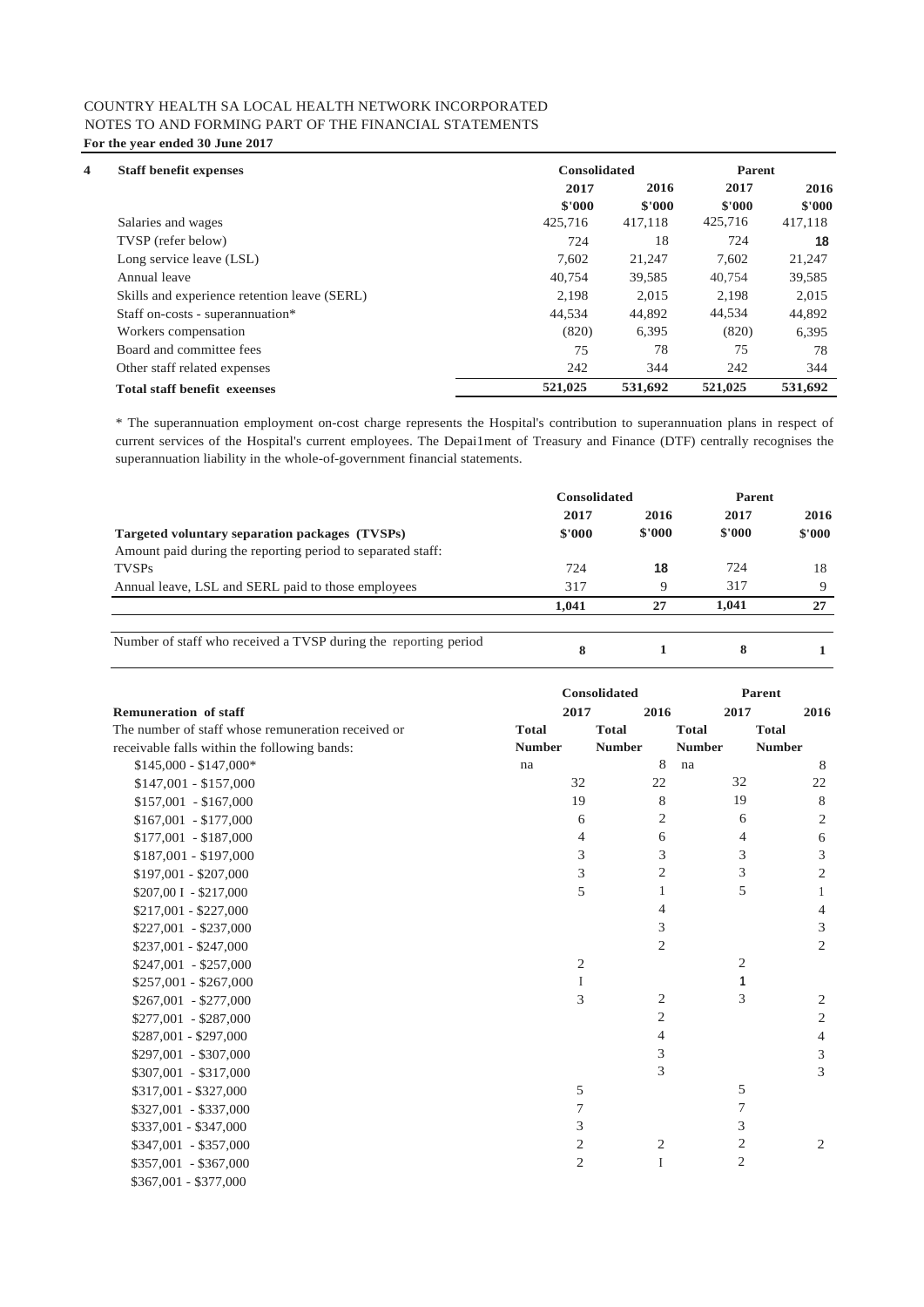| <b>Remuneration of staff</b>                       |                               | <b>Consolidated</b>           |                |                               | Parent                        |
|----------------------------------------------------|-------------------------------|-------------------------------|----------------|-------------------------------|-------------------------------|
| The number of staff whose remuneration received or | 2017                          |                               | 2016           | 2017                          | 2016                          |
| receivable falls within the following bands:       |                               |                               |                |                               |                               |
|                                                    | <b>Total</b><br><b>Number</b> | <b>Total</b><br><b>Number</b> |                | <b>Total</b><br><b>Number</b> | <b>Total</b><br><b>Number</b> |
| $$377,001 - $387,000$                              |                               |                               |                |                               |                               |
| \$387,001 - \$397,000                              |                               |                               |                |                               |                               |
| \$397,001 - \$407,000                              |                               | $\mathfrak{2}$                | 3              | $\mathbf{2}$                  | 3                             |
| \$407,001 - \$417,000                              |                               |                               | 3              |                               | $\mathfrak{Z}$                |
| \$417,001 - \$427,000                              |                               |                               | 1              |                               |                               |
| \$427,001 - \$437,000                              |                               | 3                             | 3              | 3                             | 3                             |
| \$437,001 - \$447,000                              |                               |                               | $\overline{c}$ |                               | $\sqrt{2}$                    |
| \$447,001 - \$457,000                              |                               | $\mathfrak{2}$                | 2              | $\sqrt{2}$                    | $\sqrt{2}$                    |
| $$457,001 - $467,000$                              |                               | $\mathbf{1}$                  | $\mathbf{1}$   |                               | 1                             |
| $$467,001 - $477,000$                              |                               | 4                             |                | $\overline{4}$                |                               |
| \$477,001 - \$487,000                              |                               |                               |                |                               |                               |
| \$487,001 - \$497,000                              |                               |                               |                |                               |                               |
| \$507,001 - \$517,000                              |                               | $\overline{2}$                |                | $\sqrt{2}$                    |                               |
| \$517,001 - \$527,000'                             |                               | $\mathbf{2}$                  |                | $\sqrt{2}$                    |                               |
| \$527,001 - \$537,000                              |                               | 1                             |                |                               |                               |
| \$537,001 - \$547,000                              |                               |                               |                |                               |                               |
| \$547,001 - \$557,000                              |                               |                               |                |                               |                               |
| \$557,001 - \$567,000                              |                               |                               |                |                               |                               |
| $$567,001 - $577,000$                              |                               |                               |                |                               |                               |
| \$577,001 - \$587,000                              |                               |                               |                |                               |                               |
| \$587,001 - \$597,000                              |                               |                               |                |                               |                               |
| $$607,001 - $617,000$                              |                               |                               | $\sqrt{2}$     |                               | $\mathfrak{2}$                |
| $$627,001 - $637,000$                              |                               |                               | 1              |                               |                               |
| $$637,001 - $647,000$                              |                               |                               |                |                               |                               |
| $$667,001 - $677,000$                              |                               |                               |                |                               |                               |
| <b>Total number of staff</b>                       | 132                           |                               | 107            | 132                           | 107                           |

\* This band has been included for the purposes of reporting comparative figures based on the executive base level remuneration for 2015-16.

|                                                        | Consolidated |        |     |        | <b>Parent</b> |        |     |        |  |
|--------------------------------------------------------|--------------|--------|-----|--------|---------------|--------|-----|--------|--|
| Total remuneration received or due and received        |              | 2017   |     | 2016   |               | 2017   |     | 2016   |  |
| by employees included above:                           | No.          | \$'000 | No. | \$'000 | No.           | \$'000 | No. | \$'000 |  |
| Medical (excluding Nursing) remuneration               | 65           | 24.181 | 63  | 21,356 | 65            | 24.181 | 63  | 21,356 |  |
| Executive remuneration                                 | 12           | 2.661  | 13  | 2.717  | 12            | 2.661  | 13  | 2.717  |  |
| Nursing remuneration                                   | 52           | 8.708  | 27  | 4.107  | 52            | 8.708  | 27  | 4.107  |  |
| Non-medical ( <i>i.e.</i> administration) remuneration | 3            | 488    | 4   | 687    | 3             | 488    | 4   | 687    |  |
| <b>Total</b>                                           | 132          | 36,038 | 107 | 28,867 | 132           | 36,038 | 107 | 28,867 |  |

The table includes all staff who received remuneration equal to or greater than the base executive remuneration level during the year. Remuneration of staff reflects all costs of employment including salaries and wages, payments in lieu of leave, superannuation contributions , salary sacrifice benefits and fringe benefits and any fringe benefits tax paid or payable in respect of those benefits.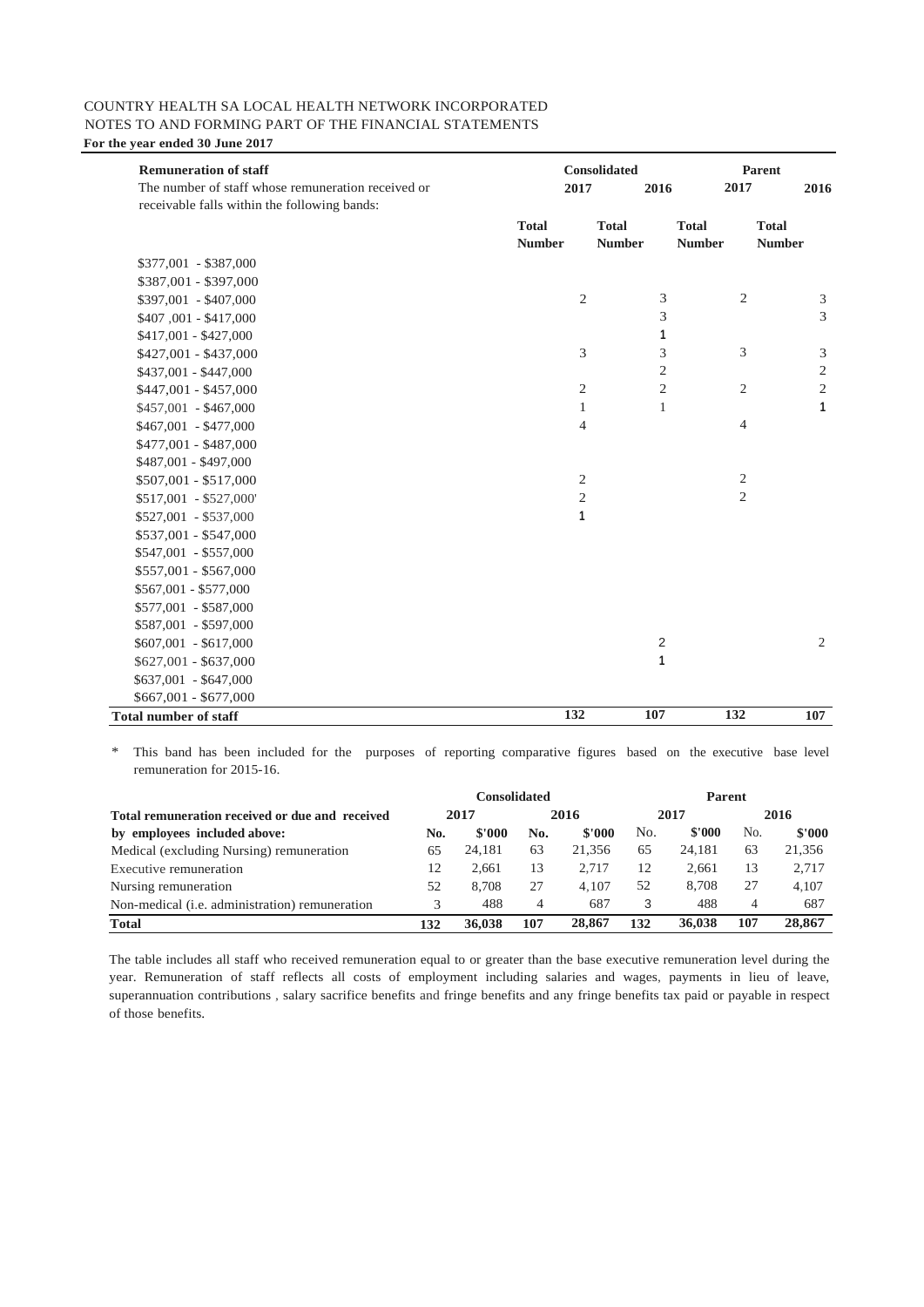| <b>Supplies and services</b>              |         | <b>Consolidated</b> |         |         |
|-------------------------------------------|---------|---------------------|---------|---------|
|                                           | 2017    | 2016                | 2017    | 2016    |
|                                           | \$'000  | \$'000              | \$'000  | \$'000  |
| Administration                            | 2,030   | 1,628               | 2,018   | 1,628   |
| Advertising                               | 1,096   | 347                 | 1,096   | 347     |
| Communication                             | 3,748   | 3,915               | 3,748   | 3,915   |
| Computing                                 | 10,026  | 10,212              | 10,026  | 10,212  |
| Contractors                               | 1,695   | 1,691               | 1,695   | 1,691   |
| Contractors - agency staff                | 13,351  | 13,997              | 13,351  | 13,997  |
| Consultants                               | 95      | 146                 | 95      | 146     |
| Contract of services                      | 21,166  | 21,991              | 21,166  | 21,991  |
| Drug supplies                             | 8,028   | 8,426               | 8,028   | 8,426   |
| Electricity, gas and fuel                 | 8,615   | 8,924               | 8,615   | 8,924   |
| Fee for service                           | 80,560  | 79,387              | 80,560  | 79,387  |
| Finance lease contingent rentals          | 2,359   | 2,260               | 2,359   | 2,260   |
| Food supplies                             | 9,461   | 9,566               | 9,461   | 9,566   |
| Housekeeping                              | 7,350   | 7,560               | 7,350   | 7,560   |
| Insurance                                 | 7,567   | 7,251               | 7,567   | 7,251   |
| Internal SA Health SLA payments           | 4,727   | 6,537               | 4,727   | 6,537   |
| Interstate patient transfers              | 3       |                     | 3       |         |
| Legal                                     | 175     | 131                 | 175     | 131     |
| Medical, surgical and laboratory supplies | 38,303  | 38,601              | 38,303  | 38,601  |
| Minor equipment                           | 5,434   | 3,096               | 5,434   | 3,096   |
| Motor vehicle expenses                    | 1,664   | 2,230               | 1,664   | 2,230   |
| Occupancy rent and rates                  | 3,713   | 5,329               | 3,713   | 5,329   |
| Patient transport                         | 19,464  | 19,127              | 19,464  | 19,127  |
| Payments to Shared Services SA            | 6,855   | 6,527               | 6,855   | 6,527   |
| Postage                                   | 1,145   | 1,155               | 1,145   | 1,155   |
| Printing and stationery                   | 2,908   | 2,995               | 2,908   | 2,995   |
| Rental expense on operating lease*        | 5,485   | 4,222               | 5,485   | 4,222   |
| Repairs and maintenance                   | 25,304  | 22,299              | 25,304  | 22,299  |
| Security                                  | 983     | 670                 | 983     | 670     |
| Staff training and development            | 2,495   | 3,237               | 2,495   | 3,237   |
| Staff travel expenses                     | 2,272   | 2,724               | 2,272   | 2,724   |
| Other supplies and services               | 4,271   | 4,597               | 4,259   | 4,593   |
| <b>Total sueelies and services</b>        | 302,348 | 300,778             | 302,324 | 300,774 |

\*Operating lease payments are recognised as an expense on a straight-line basis over the lease term as it is representative of the pattern of benefits derived from the leased assets.

#### *Professional indemnitv and general public insurance*

Professional indemnity and general public liability claims arising from the Hospital's operations are managed as part of the State Government Insurance Program. The Hospital pays an annual premium to the Department. The Department and the SA Government Financing Authority, SAICORP Division are responsible for meeting the cost of any claims. Consequently, no provision for these claims is recognised in the Hospital's financial statements.

| The number and dollar amount of consultancies  | Consolidated |              |     | <b>Parent</b> |     |        |      |        |
|------------------------------------------------|--------------|--------------|-----|---------------|-----|--------|------|--------|
| paid/payable included in supplies and services |              | 2016<br>2017 |     | 2017          |     |        | 2016 |        |
| expense) that fell within the following bands: | No.          | \$'000       | No. | \$'000        | No. | \$'000 | No.  | \$'000 |
| Below \$10,000                                 |              |              |     |               |     |        |      |        |
| Above \$10,000                                 |              | 86           |     | 146           |     | 86     |      | 146    |
| Total paid/payable to consultants engaged      |              | 95           |     | 146           |     | 95     |      | 146    |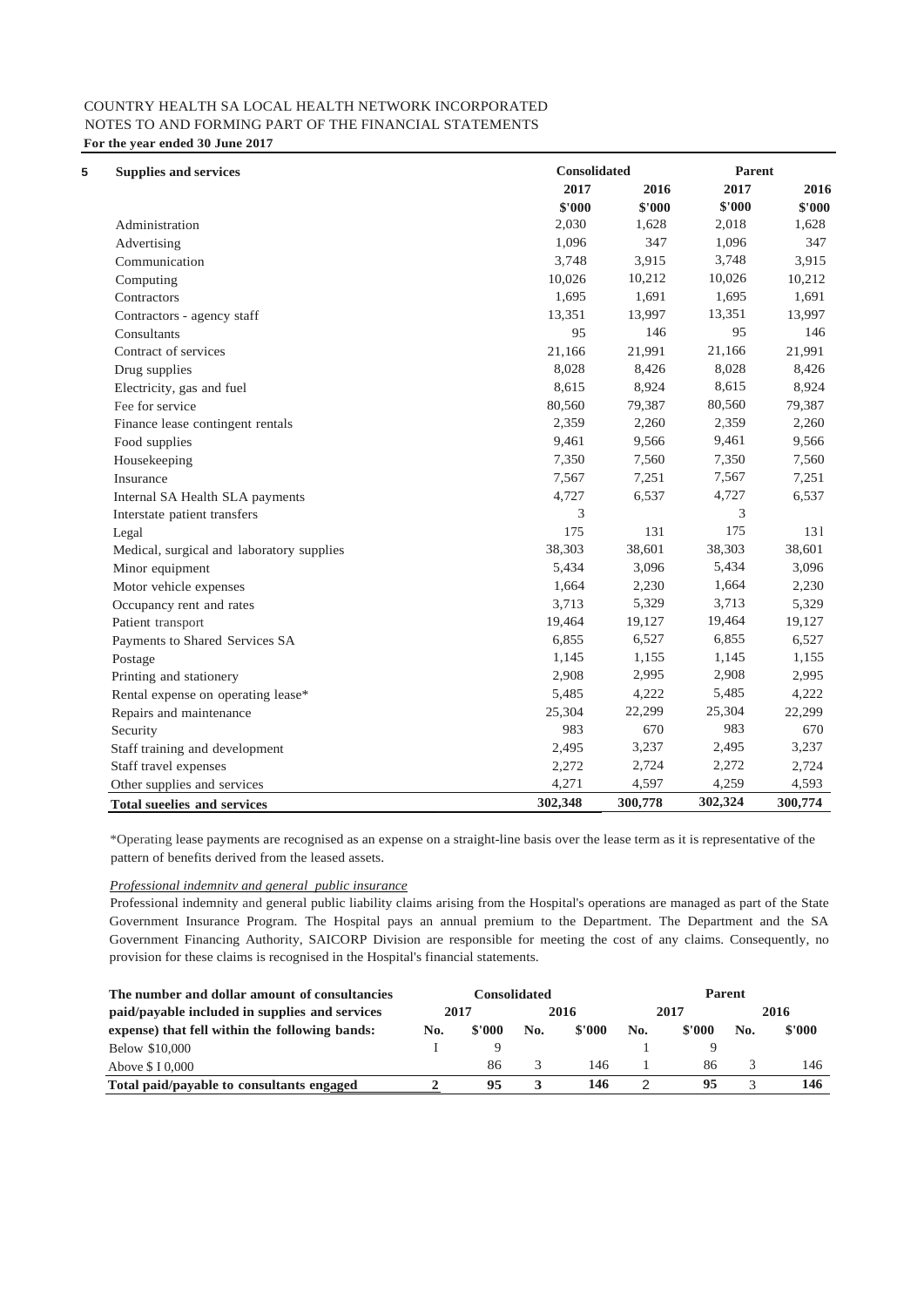The 2016 comparative information for supplies and services has been amended to better reflect the nature of the transactions in accordance with Note 2.12 above. Reclassification has occurred from Note 7 Grants and subsidi es. The amendments made had no impact on reported equity.

The following significant adjustments were made to the 2016 comparative info1mation:

|   |                                                    |             | <b>Consolidated</b> |                 | <b>Parent</b>   |                 |
|---|----------------------------------------------------|-------------|---------------------|-----------------|-----------------|-----------------|
|   |                                                    |             | 2016                | 2016            | 2016            | 2016            |
|   |                                                    |             | <b>Reported</b>     | <b>Adjusted</b> | <b>Reported</b> | <b>Adjusted</b> |
|   |                                                    |             | \$'000              | \$'000          | \$'000          | \$'000          |
|   | Contractors                                        |             | 1,590               | 1,691           | 1,590           | 1,691           |
|   | Contract of services                               |             |                     | 21,991          |                 | 21,991          |
|   | Fee for service                                    |             | 78,865              | 79,387          | 78,865          | 79,387          |
| 6 | Depreciation and amortisation expense              |             | <b>Consolidated</b> |                 | <b>Parent</b>   |                 |
|   |                                                    |             | 2017                | 2016            | 2017            | 2016            |
|   |                                                    |             | \$'000              | \$'000          | \$'000          | \$'000          |
|   | Buildings and improvements                         |             | 29,818              | 31,016          | 14, 428         | 15,547          |
|   | Medical, surgical, dental and biomedical equipment |             | 2,501               | 2,816           | 2,501           | 2,816           |
|   | Other plant and equipment                          |             | 878                 | 934             | 878             | 934             |
|   | Leasehold improvements                             |             | 74                  | 128             | 74              | 128             |
|   | Intangible assets                                  |             | 1.036               | 36              | 1,036           | 36              |
|   | Total depreciation and amortisation                |             | 34,307              | 34,930          | 18,917          | 19,461          |
| 7 | <b>Grants</b> and subsidies                        |             | <b>Consolidated</b> |                 | <b>Parent</b>   |                 |
|   |                                                    |             | 2017                | 2016            | 2017            | 2016            |
|   |                                                    | <b>Note</b> | \$'000              | \$'000          | \$'000          | \$'000          |
|   | Capital grants                                     |             | 14                  |                 | 14              |                 |
|   | <b>Subsidies</b>                                   |             | $\overline{2}$      |                 | $\overline{2}$  |                 |
|   | Funding to non-government organisations            |             | 515                 | 846             | 515             | 846             |
|   | Other                                              |             | 302                 | 42              | 36              |                 |
|   | <b>Total grants and subsidies</b>                  |             | 833                 | 888             | 567             | 846             |

The grants given are usually subject to terms and conditions set out in the contract, correspondence, or by legislation. Contributions payable will be recognised as a liability and an expense when the Hospital has a present obligation to pay the contribution and the expense recognition criteria are met.

The 2016 comparative information for grants and subsidies has been amended to better reflect the nature of the transactions in accordance with Note 2.12 above. Reclassification has occurred from Note 5 Supplies and serv ices. The amendments made had no impact on reported equity.

The following significant adjustments were made to the 2016 comparative information:

|                                         | <b>Consolidated</b>               |     | <b>Parent</b>   |                 |
|-----------------------------------------|-----------------------------------|-----|-----------------|-----------------|
|                                         | 2016<br><b>Reported</b><br>\$'000 |     | 2016            | 2016            |
|                                         |                                   |     | <b>Reported</b> | <b>Adjusted</b> |
|                                         |                                   |     | \$'000          | \$'000          |
| Recurrent grants                        | 97                                |     | 97              |                 |
| <b>Subsidies</b>                        | 95                                |     | 95              |                 |
| Funding to non-government organisations | 22,866                            | 846 | 22,866          | 864             |
| Other                                   | 444                               | 42  | 402             |                 |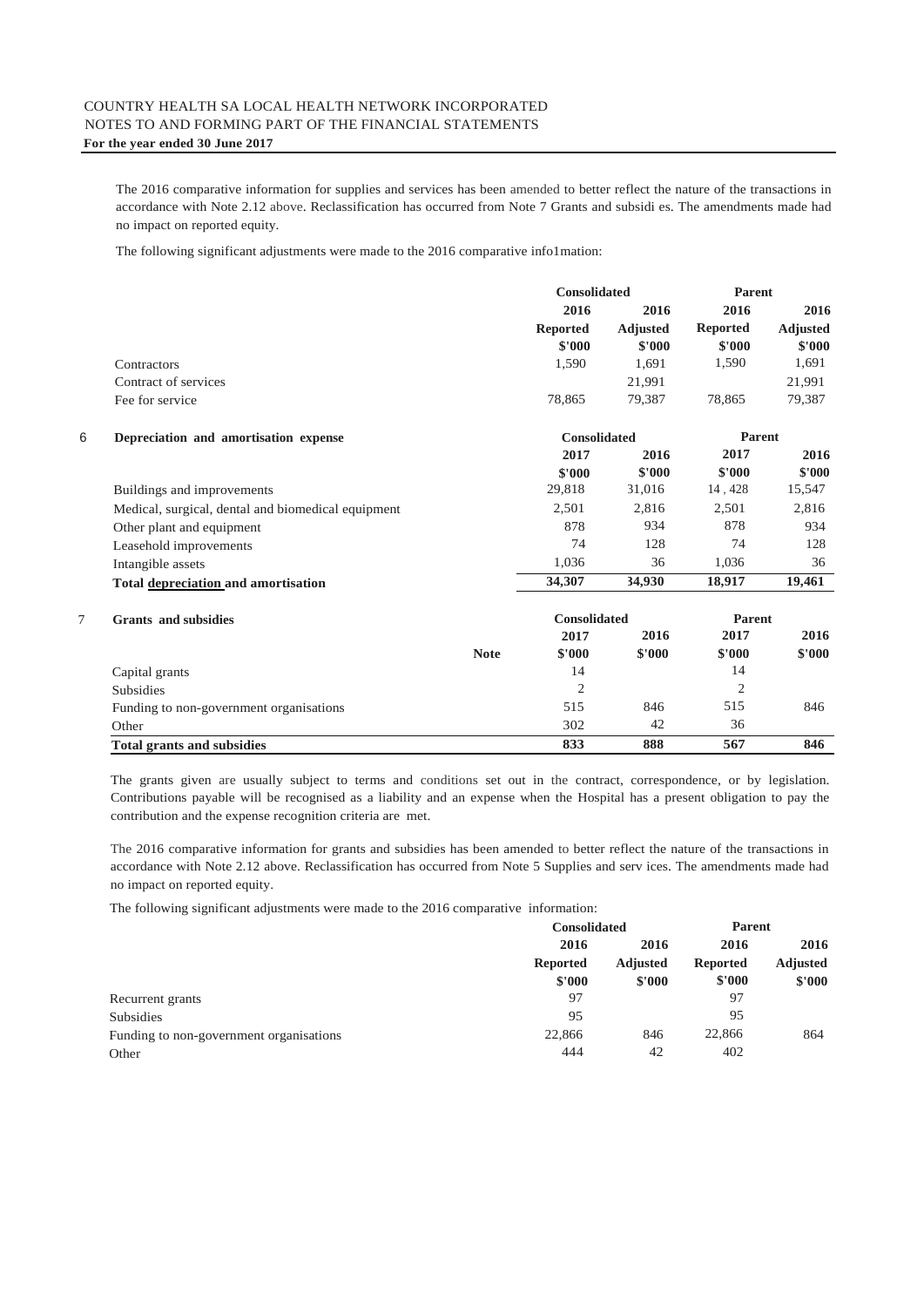| 8<br><b>Borrowing costs</b>       | <b>Consolidated</b> | <b>Parent</b> |        |        |
|-----------------------------------|---------------------|---------------|--------|--------|
|                                   | 2017                | 2016          | 2017   | 2016   |
|                                   | \$'000              | \$'000        | \$'000 | \$'000 |
| Finance charges on finance leases | 1.306               | 1,468         | 1,306  | 1.468  |
| Interest on borrowings            | 86                  | 127           | 86     | 127    |
| Other finance charges             | $\overline{4}$      |               | 4      |        |
| <b>Total borrowing cost</b>       | 1.396               | 1.602         | 1.396  | 1.602  |

The Hospital does not capitalise borrowing costs. The total borrowing costs from financial liabilities not at fair value through profit and loss was \$1.396 million (\$1.602 million) .

| 9<br>Other expenses                    |             | <b>Consolidated</b> |        | <b>Parent</b> |        |  |
|----------------------------------------|-------------|---------------------|--------|---------------|--------|--|
|                                        |             | 2017                | 2016   | 2017          | 2016   |  |
|                                        | <b>Note</b> | \$'000              | \$'000 | \$'000        | \$'000 |  |
| Bad and doubtful debts                 | 18          | 285                 | 130    | 285           | 130    |  |
| Bank fees and charges                  |             | 24                  | 46     | 24            | 44     |  |
| Donated assets expense                 |             |                     | 314    | 3.740         | 1,479  |  |
| Net loss on revaluation of investments |             |                     | 20     |               | 20     |  |
| $Other*$                               |             | 1.664               | 1.176  | 2.129         | 1.182  |  |
| <b>Total other exeenses</b>            |             | 1.973               | 1.686  | 6,178         | 2,855  |  |

Donated assets expense includes transfer of buildings and improvements and is recorded as expenditure at their fair value.

\* Audit fees paid or payable to the Auditor-General's Department relating to work performed under the *Public Finance and Audit Act J 987* were \$0.454 million (\$0.528 million) and to Galpins Accountants Auditors and Business Consultants were \$0.228 million (\$0.227 million). No other services were provided by the Auditor-General's Department.

| 10 | <b>Revenue from fees and charges</b>    |        | <b>Consolidated</b> |        |        |
|----|-----------------------------------------|--------|---------------------|--------|--------|
|    |                                         | 2017   | 2016                | 2017   | 2016   |
|    |                                         | \$'000 | \$'000              | \$'000 | \$'000 |
|    | Ambulance transport                     |        |                     |        |        |
|    | Insurance recoveries                    | 9      | 28                  | 9      | 28     |
|    | Patient and client fees                 | 19.351 | 18,231              | 19,351 | 18,231 |
|    | Private practice fees                   | 1.620  | 1.137               | 1,620  | 1.137  |
|    | Recoveries                              | 15.843 | 15,037              | 15.843 | 15,037 |
|    | Residential and other aged care charges | 26.835 | 26.913              | 26,835 | 26,913 |
|    | Sale of goods - medical supplies        | 1.469  | 1,798               | 1.469  | 1,798  |
|    | Other user charges and fees             | 10.310 | 12.446              | 10,310 | 12,446 |
|    | Total fees and charges                  | 75,437 | 75,591              | 75,437 | 75,591 |

#### **11 Grants and contributions Consolidated Parent**

| ATT ATTIS ATTU AVITU IIVUUVIIS               |         |         | .       |         |  |
|----------------------------------------------|---------|---------|---------|---------|--|
|                                              | 2017    | 2016    | 2017    | 2016    |  |
|                                              | \$'000  | \$'000  | \$'000  | \$'000  |  |
| Commonwealth grants and donations            | 41,206  | 38,920  | 41,206  | 38,920  |  |
| Commonwealth aged care subsidies             | 74,080  | 72,387  | 74,080  | 72,387  |  |
| SA Government Capital contributions          |         |         | 969     | 1,334   |  |
| Other SA Government grants and contributions | 7.474   | 8.664   | 8,053   | 9,313   |  |
| Private sector capital contributions         |         | 156     |         | 156     |  |
| Private sector grants and contributions      | 8.524   | 8.739   | 8.524   | 8.739   |  |
| <b>Total grants and contributions</b>        | 131.284 | 128,866 | 132,832 | 130,849 |  |

Contributions are recognised as an asset and income when the Hospital obtains control of the contributions or obtains the right to receive the contributions and the income recognition criteria are met.

The grants received are usually subject to terms and conditions set out in the contract, correspondence , or by legislation.

Of the \$131.284 million (\$128.866 million) received in 2016-17, \$131.284 million (\$128 .866 million) was provided for specific purposes such as aged care, community health services and other related health services.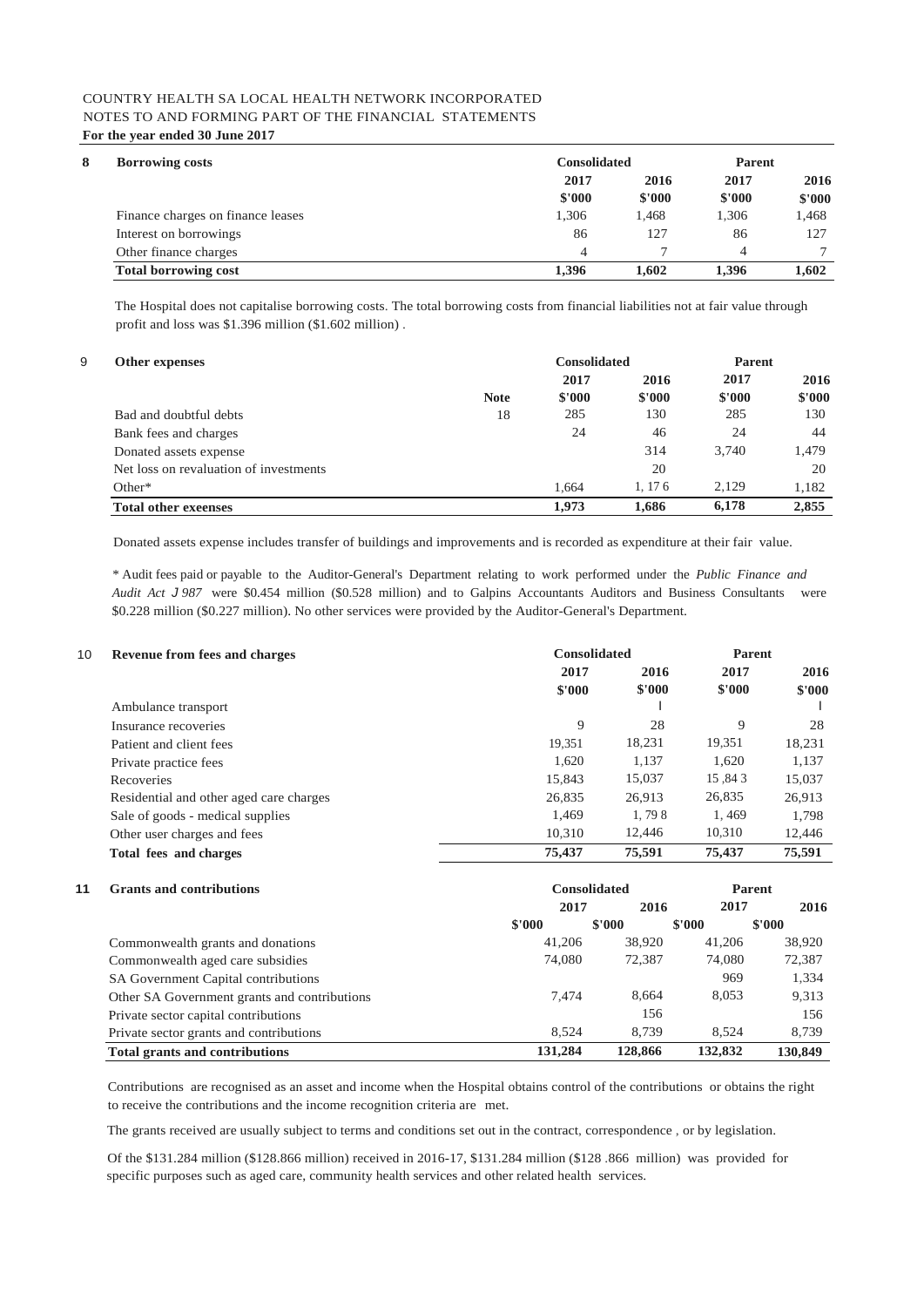| Interest revenue              | <b>Consolidated</b> |        |        | <b>Parent</b> |  |  |
|-------------------------------|---------------------|--------|--------|---------------|--|--|
|                               | 2017                | 2016   | 2017   | 2016          |  |  |
|                               | \$'000              | \$'000 | \$'000 | \$'000        |  |  |
| Interest from SAFA            | 24                  | 28     | 24     | 28            |  |  |
| Bank interest                 | 2.353               | 2.461  | 2.053  | 2,185         |  |  |
| <b>Total interest revenue</b> | 2,377               | 2.489  | 2,077  | 2,213         |  |  |

#### **13 Resources received free of charge Consolidated Parent**

|                                         | 2017   | 2016   | 2017   | 2016   |
|-----------------------------------------|--------|--------|--------|--------|
|                                         | \$'000 | \$'000 | \$'000 | \$'000 |
| Land and buildings                      | 200    |        | 200    |        |
| Plant and equipment                     | 24     |        | 24     |        |
| Other                                   | 32     |        |        |        |
| Total resources received free of charge | 256    |        | 224    | Q      |

Resources received free of charge include property, plant and equipment and are recorded at their fair value.

| Net gain/(loss) from disposal of non-current and other assets       | <b>Consolidated</b> |        | <b>Parent</b>  |        |  |
|---------------------------------------------------------------------|---------------------|--------|----------------|--------|--|
|                                                                     | 2017                | 2016   | 2017           | 2016   |  |
| Land and buildings:                                                 | \$'000              | \$'000 | \$'000         | \$'000 |  |
| Proceeds from disposal                                              | 307                 | 220    |                |        |  |
| Net book value of assets disposed                                   | (457)               | (309)  | (98)           | (17)   |  |
| Less other costs of disposal                                        | (17)                | (9)    |                |        |  |
| Net gain/(loss) from disposal of land and buildings                 | (167)               | (98)   | (98)           | (17)   |  |
| <b>Plant and equipment:</b>                                         |                     |        |                |        |  |
| Proceeds from disposal                                              | 4                   |        | 4              |        |  |
| Net book value of assets disposed                                   | (23)                | (276)  | (23)           | (276)  |  |
| Less other costs of disposal                                        | (I)                 |        | (1)            |        |  |
| Net gain/(loss) from disposal of plant and equipment                | (20)                | (276)  | (20)           | (276)  |  |
| Non-current assets held for sale:                                   |                     |        |                |        |  |
| Proceeds from disposal                                              | 32                  |        |                |        |  |
| Net book value of assets disposed                                   | (32)                |        |                |        |  |
| Net gain/(loss) from disposal of non-current assets held for resale |                     |        |                |        |  |
| <b>Total assets:</b>                                                |                     |        |                |        |  |
| Total proceeds from disposal                                        | 343                 | 220    | $\overline{4}$ |        |  |
| Less total value of assets disposed                                 | (512)               | (585)  | (121)          | (293)  |  |
| Less other costs of disposal                                        | (18)                | (9)    | $(\; ! \;)$    |        |  |
| Total net gain/(loss) from disposal of assets                       | (187)               | (374)  | (118)          | (293)  |  |

Gains or losses on disposal are recognised at the date control of the asset is passed from the Hospital and are determined after deducting the cost of the asset from the proceeds at that tim e. When revalued assets are disposed, the revaluation surplus is transferred to retained earnings.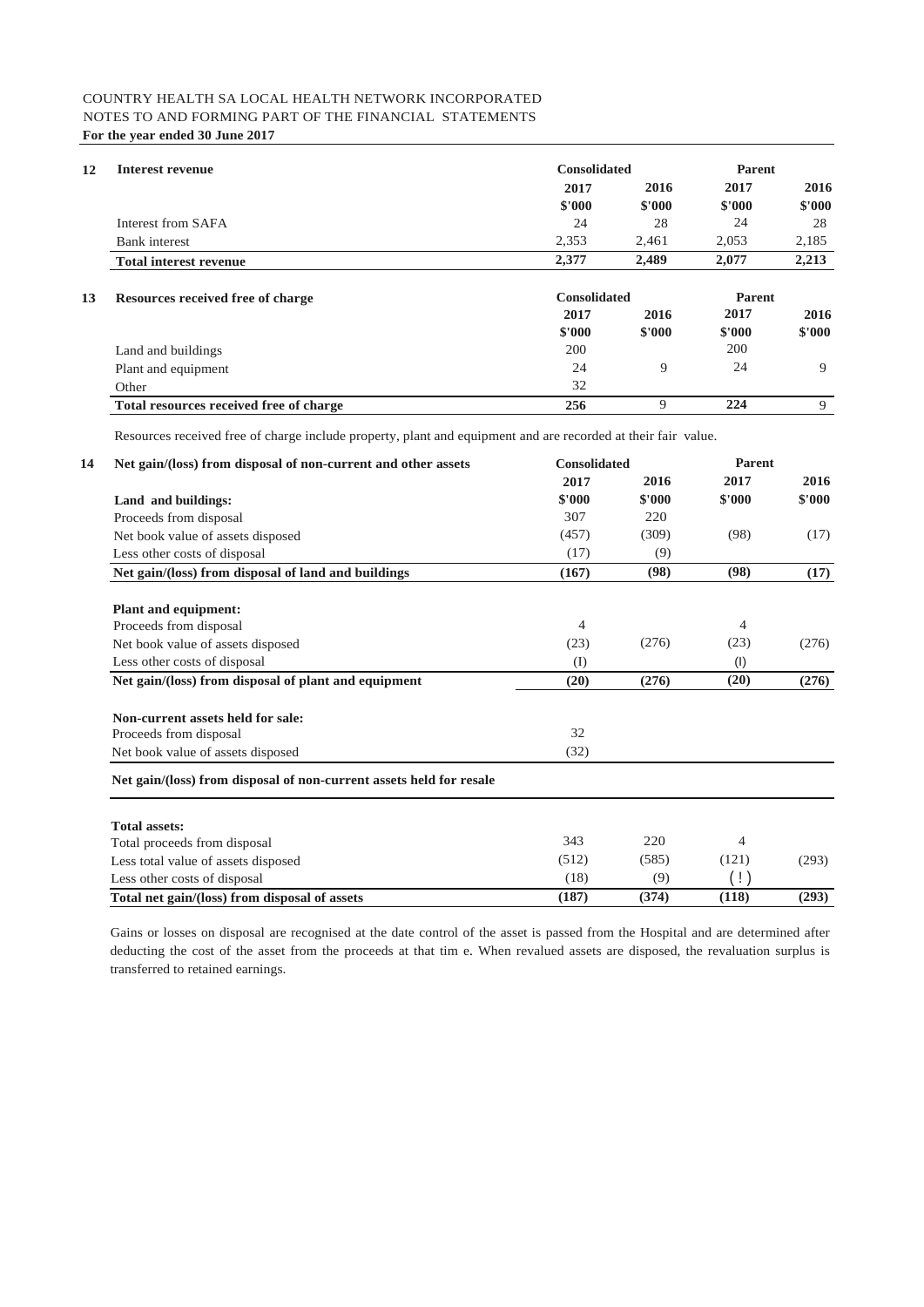| 15 | Other revenues/income                                       | <b>Consolidated</b> | <b>Parent</b>  |                |                |
|----|-------------------------------------------------------------|---------------------|----------------|----------------|----------------|
|    |                                                             | 2017                | 2016           | 2017           | 2016           |
|    |                                                             | \$'000              | \$'000         | \$'000         | \$'000         |
|    | Commissions revenue                                         | 17                  | 13             | 17             | 13             |
|    | Dividend revenue                                            | 2                   | $\overline{4}$ | $\overline{2}$ | $\overline{4}$ |
|    | Training revenue                                            | 5                   | $\overline{2}$ | 5              | $\overline{2}$ |
|    | Donations                                                   | 4,583               | 3,059          | 548            | 439            |
|    | Car parking revenue                                         | 3                   | 3              | 3              | 3              |
|    | Other                                                       | 88                  | (179)          | 39             | (210)          |
|    | <b>Total other revenues</b>                                 | 4,698               | 2,902          | 614            | 251            |
|    | Other                                                       | 53                  |                | 16             |                |
|    | <b>Total other income</b>                                   | 53                  |                | 16             |                |
| 16 | <b>Revenue from SA Government</b>                           | <b>Consolidated</b> |                | <b>Parent</b>  |                |
|    |                                                             | 2017                | 2016           | 2017           | 2016           |
|    |                                                             | \$'000              | \$'000         | \$'000         | \$'000         |
|    | Recurrent funding                                           | 604,221             | 604,729        | 604,221        | 604,729        |
|    | Capital funding                                             | 14,009              | 12,924         | 14,009         | 12,924         |
|    | <b>Total revenues from Deeartment for Health and Ageing</b> | 618,230             | 617,653        | 618,230        | 617,653        |

The Department for Health and Ageing (DHA) provides recurrent and capital funding under a service level agreement to the Hospital for the provision of general health services. Contributions from DHA are recognised as revenues when the Hospital obtains control over the fund ing. Control over the funding is normally obtained upon receipt.

#### **17 Cash and cash equivalents Consolidated Parent 2017 2016 2017 2016 \$'000 \$'000 \$'000 \$'000** Cash at bank or on hand - non-government financial institutions Deposits with Treasurer 5,209 17,272 5,209 17,272 Imprest account/cash on hand 106 107 47 107 **Total cash 24,669 47,549 17,063 41,712**

Cash is measured at nominal amounts.

The Hospital receives specific purpose funds from various sources including government, private sector and individuals. The amounts are controlled by the Hospita l, and are used to help achieve the Hospital objectives, notwithstanding that specific uses can be determined by the grantor or donor. Amounts are treated as revenue at the time they are earned or at the time control passes to the Hospital.

The Government has a policy to align agency cash balances with the appropriation and expenditure authority.

#### **Deposits with the Treasurer**

The Hospital operates through the Depaiiment's two deposit accounts held with the Treasurer, one general operating account and one special purpose deposit account. The Hospital earns interest on the special deposit account and does not earn interest on the general operating account held with the Treasurer.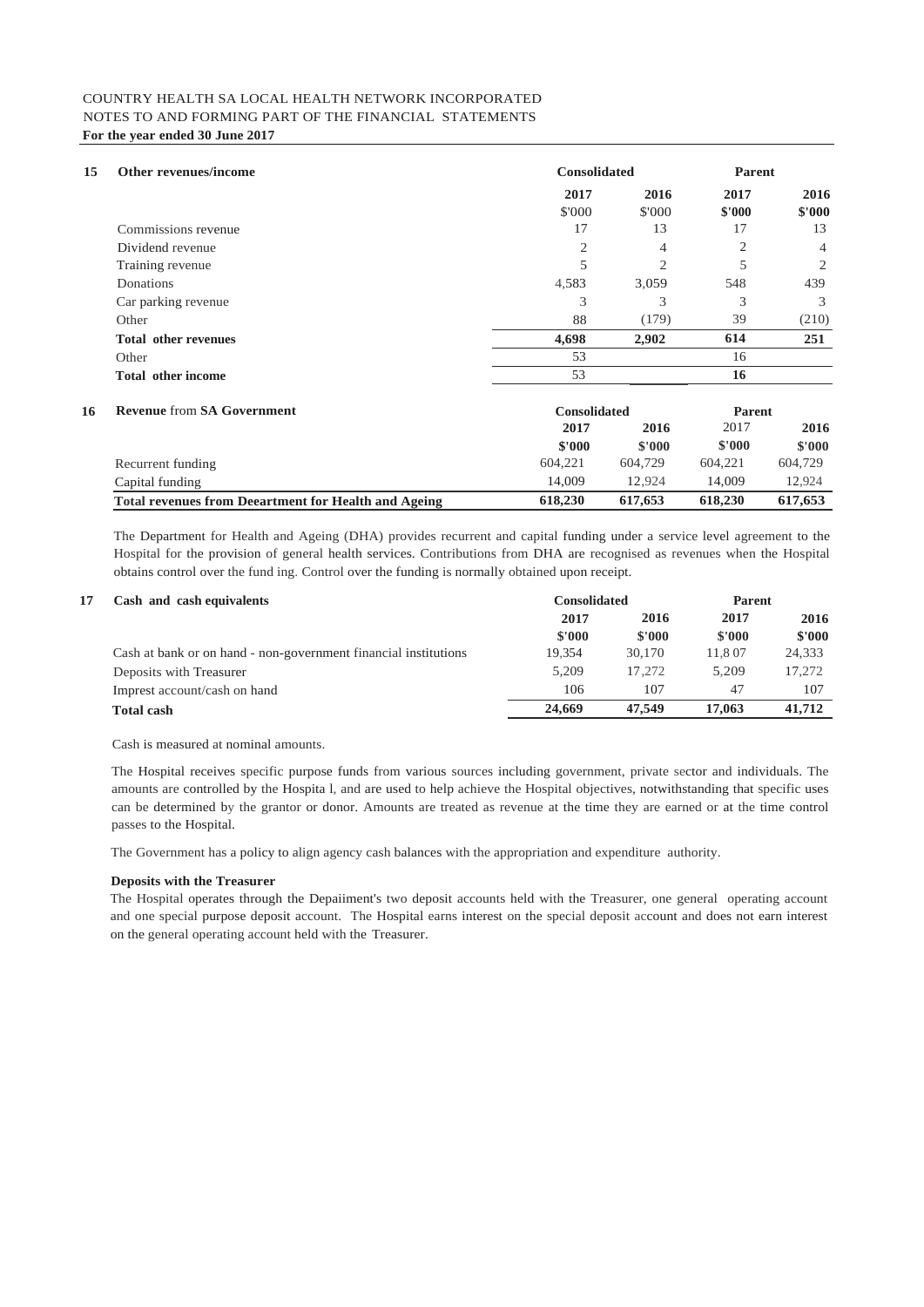| <b>Receivables</b>                         |             | <b>Consolidated</b> |         |         | <b>Parent</b> |  |  |
|--------------------------------------------|-------------|---------------------|---------|---------|---------------|--|--|
|                                            | <b>Note</b> | 2017                | 2016    | 2017    | 2016          |  |  |
| <b>Current</b>                             |             | \$'000              | \$'000  | \$'000  | \$'000        |  |  |
| Patient/client fees                        |             |                     |         |         |               |  |  |
| Compensable                                |             | 623                 | 1,243   | 623     | 1,243         |  |  |
| Aged care                                  |             | 3.774               | 5,285   | 3.774   | 5,285         |  |  |
| Other                                      |             | 3.553               | 3.359   | 3.553   | 3.359         |  |  |
| <b>Debtors</b>                             |             | 3,526               | 5,982   | 3,517   | 5,982         |  |  |
| Less: allowance for doubtful debts         | 18.1        | (1, 446)            | (2,095) | (1,446) | (2,095)       |  |  |
| Prepayments                                |             | 655                 | 673     | 655     | 673           |  |  |
| Loans                                      |             | 144                 | 144     | 144     | 144           |  |  |
| Interest income receivable                 |             | 650                 | 639     | 575     | 590           |  |  |
| Sundry receivables and accrued revenue     |             | 3,208               | 5,278   | 3,223   | 5,543         |  |  |
| GST recoverable                            |             | 999                 | 880     | 1.013   | 878           |  |  |
| Workers compensation provision recoverable |             | 3,385               | 4,348   | 3,385   | 4,348         |  |  |
| <b>Total current receivables</b>           |             | 19,071              | 25,736  | 19,016  | 25,950        |  |  |
| <b>Non-Current</b>                         |             |                     |         |         |               |  |  |
| Debtors                                    |             | 89                  | 125     | 89      | 125           |  |  |
| Loans                                      |             |                     | 144     |         | 144           |  |  |
| GST recoverable                            |             | 1,261               | 1, 51 5 | 1,261   | 1,5 15        |  |  |
| Workers compensation provision recoverable |             | 1.884               | 3,052   | 1,884   | 3,052         |  |  |
| <b>Total non-current receivables</b>       |             | 3,234               | 4,836   | 3,234   | 4,836         |  |  |
| <b>Total receivables</b>                   |             | 22,305              | 30,572  | 22,250  | 30,786        |  |  |

#### **18.1 Movement in the allowance for doubtful debts**

The allowance for doubtful debts (allowance for impairment loss) is recognised when there is objective evidence that a receivable isimpaired.

An allowance for impairment loss has been recognised in other expenses in the Statement of Comprehensive Income for specific debtors and debtors assessed on a collective basis for which such evidence exists.

|                                                                 | <b>Consolidated</b> |        | Parent |        |
|-----------------------------------------------------------------|---------------------|--------|--------|--------|
|                                                                 | 2017                | 2016   | 2017   | 2016   |
| Movements in the allowance for doubtful debts (impairment loss) | \$'000              | \$'000 | \$'000 | \$'000 |
| Carrying amount at the beginning of the period                  | 2.095               | 2,110  | 2,095  | 2,110  |
| Amounts written off                                             | (294)               | (270)  | (294)  | (270)  |
| Increase/(Decrease) in allowance recognised in the Statement of | (355)               | 255    | (355)  | 255    |
| Comprehensive Income                                            |                     |        |        |        |
| Carrring amount at the end of the eeriod                        | 1.446               | 2.095  | 1.446  | 2.095  |

The Hospital has recognised a bad a doubtful debt expense of \$0.285 million (\$0.130 million).

#### **Interest rate and credit risk**

Receivables arise in the normal course of selling goods and services to other agencies and to the public. The Hospital's trading tenns for receivables are generally 30 days. after the issue of an invoice or the goods/services have been provided under a contractual arTangement. Receivables, prepayments and accrued revenues are non-interest bearing .

Collectability of receivables is reviewed on an ongoing basis. An allowance for doubtful debts is raised when there is objective evidence that the Hospital will not be able to collect the debt. Other than as recognised in the allowance for doubtful debts , it is not anticipated that counterparties will fail to discharge their obligations. The carrying amount of receivables approximates net fair value due to being receivable on demand. There is no concentration of credit risk.

Refer to Note 30 for further information on risk management.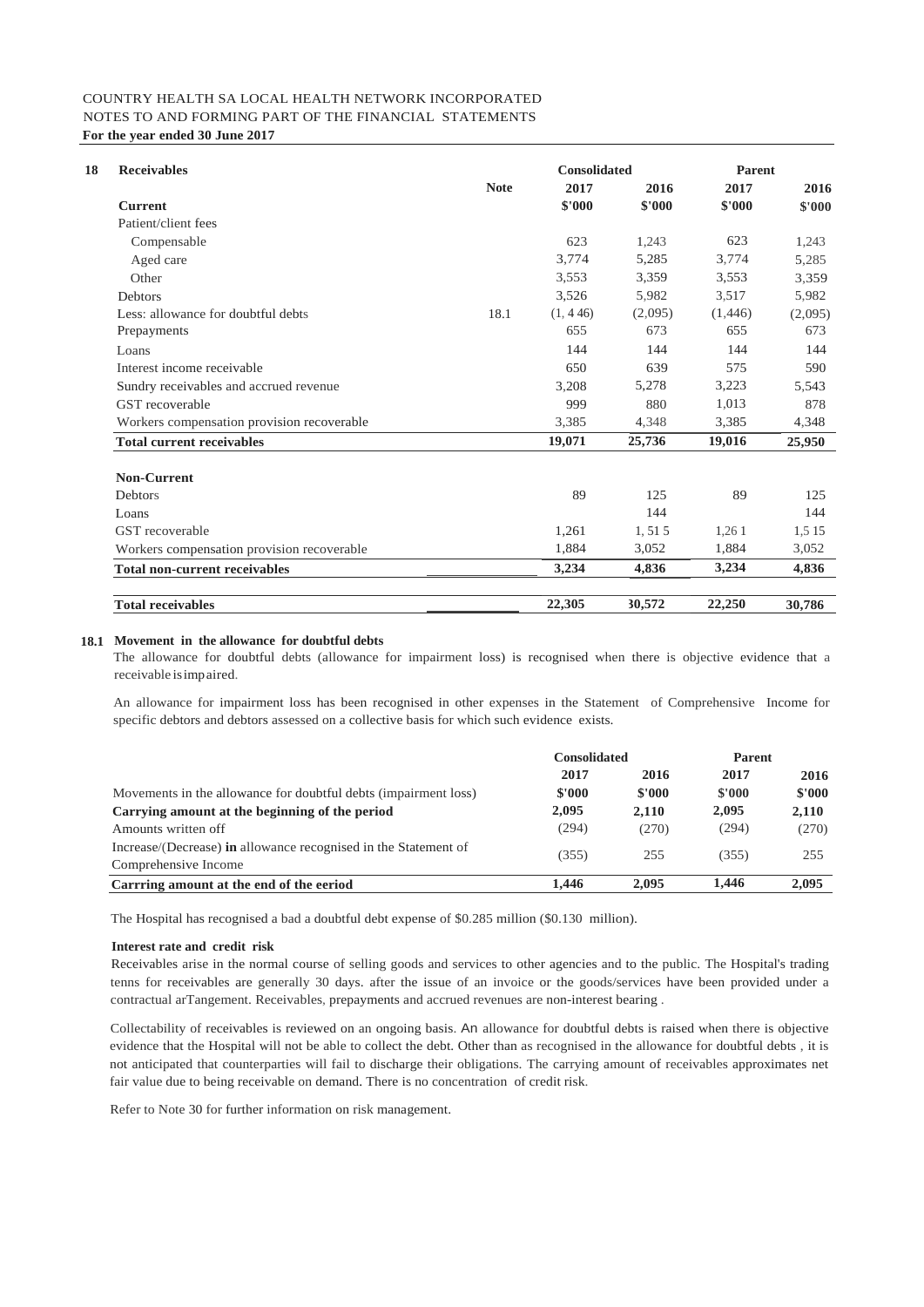| 19 | <b>Other financial assets</b>        | <b>Consolidated</b> | <b>Parent</b> |        |        |
|----|--------------------------------------|---------------------|---------------|--------|--------|
|    |                                      | 2017                | 2016          | 2017   | 2016   |
|    | <b>Current</b>                       | \$'000              | \$'000        | \$'000 | \$'000 |
|    | Term deposits:                       |                     |               |        |        |
|    | Finance institutions                 | 88,862              | 78,051        | 78,881 | 69,402 |
|    | SA Government Financing Authority    | 1,279               | 1.253         | 1.279  | 1,253  |
|    | Other investments                    | 87                  | 69            | 87     | 69     |
|    | <b>Total current investments</b>     | 90,228              | 79,373        | 80,247 | 70,724 |
|    | Non-current                          |                     |               |        |        |
|    | Term deposits:                       |                     |               |        |        |
|    | Other investments                    | 77                  | 77            |        |        |
|    | <b>Total non-current investments</b> | 77                  | 77            |        |        |
|    | <b>Total investments</b>             | 90,305              | 79,450        | 80,247 | 70,724 |

The Hospital measures financial assets and debts at historical cost, except for listed equities which are measured at market value.

Refer to Note 30 for further information on risk management.

**20**

| <b>Inventories</b>                                | <b>Consolidated</b> | <b>Parent</b> |        |        |
|---------------------------------------------------|---------------------|---------------|--------|--------|
|                                                   | 2017                | 2016          | 2017   | 2016   |
| Current - held for distribution                   | \$'000              | \$'000        | \$'000 | \$'000 |
| Materials at cost:                                |                     |               |        |        |
| Drug supplies                                     | 1,312               | 1,263         | 1,312  | 1,263  |
| Medical, surgical and laboratory supplies         | 2.641               | 2.443         | 2.641  | 2,443  |
| Food and hotel supplies                           | 553                 | 589           | 553    | 589    |
| Engineering supplies                              | 36                  | 32            | 36     | 32     |
| Other                                             | 180                 | 166           | 180    | 166    |
| Total current inventories - held for distribution | 4,722               | 4.493         | 4.722  | 4.493  |

Inventories held for distribution at no or nominal consideration, are measured at the lower of average weighted cost and replacement cost. All other inventories are measured at the lower of average weighted cost or their net realisable value.

The amount of any inventory write-down to net realisable value/replacement cost or inventory losses are recognised as an expense in the period the write-down or loss occurred. Any write-down reversals are also recognised as an expense reduction.

| Property, plant and equipment                                    | <b>Consolidated</b> |          | Parent    |          |
|------------------------------------------------------------------|---------------------|----------|-----------|----------|
|                                                                  | 2017                | 2016     | 2017      | 2016     |
| <b>Land</b> and buildings                                        | \$'000              | \$'000   | \$'000    | \$'000   |
| Land                                                             | 46.751              | 46,911   | 18,925    | 18,805   |
| Buildings and improvements                                       | 826,456             | 817,744  | 419.593   | 414,533  |
| Accumulated depreciation - buildings and improvements            | (63, 540)           | (33,730) | (31, 376) | (16,947) |
| Buildings and improvements under construction (work in progress) | 3,696               | 6.680    | 3,696     | 6,680    |
| Total land, buildings and improvements                           | 813,363             | 837,605  | 410,838   | 423,071  |
| <b>Leasehold improvements</b>                                    |                     |          |           |          |
| Leasehold improvements at fair value                             | 741                 | 741      | 741       | 741      |
| Accumulated amortisation                                         | (741)               | (667)    | (741)     | (667)    |
| <b>Total leasehold improvements</b>                              |                     | 74       |           | 74       |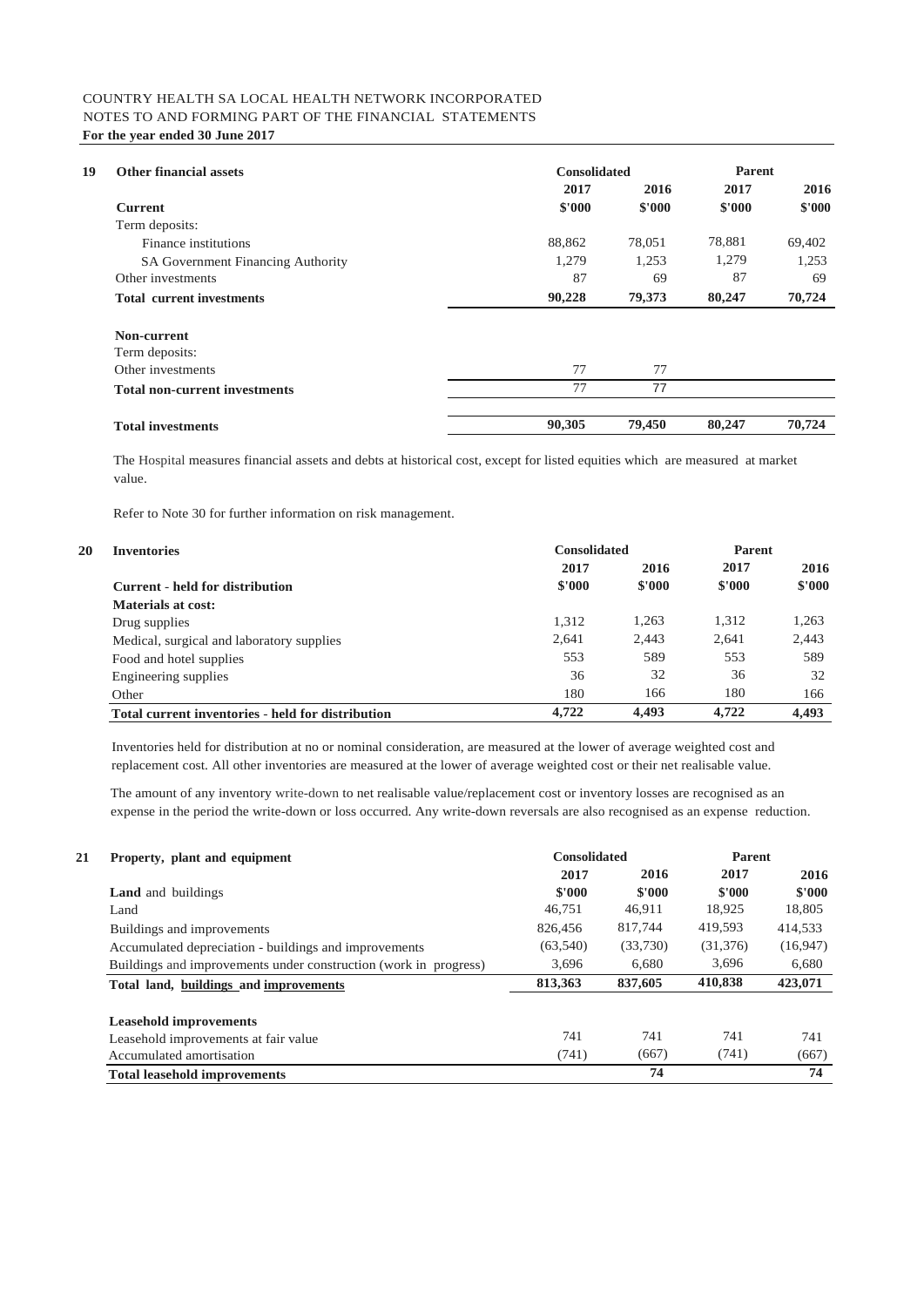### COUNTRY HEALTH SA LOCAL HEALTH NETWORK INCORPORATED NOTES TO AND FORMING PART OF THE FINANCIAL STATEMENTS

**For the year ended 30 June 2017**

|                                                                                     | <b>Consolidated</b> |                | <b>Parent</b>  |                |
|-------------------------------------------------------------------------------------|---------------------|----------------|----------------|----------------|
| <b>Plant and equipment</b>                                                          | 2017<br>\$'000      | 2016<br>\$'000 | 2017<br>\$'000 | 2016<br>\$'000 |
| Medical, surgical, dental and biomedical equipment at cost (deemed)                 | 36,119              | 35.426         | 36,119         | 35.426         |
| fair value)<br>Accumulated depreciation - medical, surgi cal, dental and biomedical | (30, 298)           | (29,656)       | (30, 298)      | (29,656)       |
| Other plant and equipment at cost (deemed fair value)                               | 18,369              | 18,067         | 18,369         | 18,067         |
| Accumulated depreciation - other plant and equipment                                | (12,003)            | (11,502)       | (12,003)       | (11,502)       |
| Plant and equipment under construction (work in progress)                           | 3,302               | 1,703          | 3.302          | 1.703          |
| Total plant and equipment                                                           | 15,489              | 14,038         | 15,489         | 14,038         |
| Total property, plant and equipment                                                 | 828,852             | 851,717        | 426,327        | 437,183        |

#### **Valuation of land and buildings**

An independent valuation of land and buildings , including site imp rovements, was performed in May 20 I 5 by a Certified Practicing Valuer from Liquid Pacific Holdings Pty Ltd, as at I June 2015.

The valuer arrived at the fair value of unrestricted land using the market approach. The valuation was based on recent market transactions for similar land and buildings (non-specialised) in the area and includes adjustment for factors specific to the land and buildings being valued such as size, location and current use.

The valuer used depreciated replacement cost for specialised land and building s, due to there not being an active market for such land and buildings . The depreciated replacement cost considered the need for ongoing provision of government services ; specialised nature of the assets, including the restricted use of the assets; the size, condition, location and current use of the assets. The valuation was based on a combination of internal records, specialised knowledge and the acquisition/transfer costs.

#### **Impairment**

There were no indications of impairment of property, plant and equipment and infrastructure assets at 30 June 2017.

| 22<br>Intangible assets                      |         | <b>Consolidated</b> |         |        |
|----------------------------------------------|---------|---------------------|---------|--------|
|                                              | 2017    | 2016                | 2017    | 2016   |
|                                              | \$'000  | \$'000              | \$'000  | \$'000 |
| Computer software                            | 3.931   | 181                 | 3.931   | 181    |
| Accumulated amortisation - computer software | (1,093) | (57)                | (1,093) | (57)   |
| Residential aged care bed licences*          | 700     | 700                 | 700     | 700    |
| <b>Total intangible assets</b>               | 3,538   | 824                 | 3.538   | 824    |

\*Residential aged care bed licences that are purchased are initially recorded at cost. Bed licences that are received for no consideration from the Commonwealth Government are recognised at their fair value at the date of implementation, having regard to recent sale activity within SA's country areas and the relaxation of ceiling limits on bed licenses , the Hospital has recorded these licences at Nil value.

#### **Impairment**

There were no indications of impairment of intangible assets at 30 June 2017 .

#### **23 Fair Value Measurement**

#### **Fair Value Hierarchy**

The fair value of non -financia l assets must be estimated for recognition and measurement or for disclosure purposes. The Hospital categorises non -financial assets measured at fair value into hierarchy based on the level of inputs used in measurement as follows :

### **Fair value measurements at 30 June**

| 2017                                 | <b>Consolidated</b> |                    |         | <b>Parent</b> |                    |              |
|--------------------------------------|---------------------|--------------------|---------|---------------|--------------------|--------------|
|                                      | Level 2             | Level <sub>3</sub> | Total   | Level 2       | Level <sub>3</sub> | <b>Total</b> |
| Recurring fair value measurements    | \$'000              | \$'000             | \$'000  | \$'000        | \$'000             | \$'000       |
| Land (Note 21)                       | 46.751              |                    | 46.751  | 18.925        |                    | 18.925       |
| Buildings and improvements (Note 21) |                     | 762,916            | 762,916 |               | 388.217            | 388,217      |
| Plant and equipment (Note 21)        |                     | 12.187             | 12.187  |               | 12.187             | 12.187       |
| <b>Total</b>                         | 46,751              | 775,103            | 821,854 | 18,925        | 400,404            | 419,329      |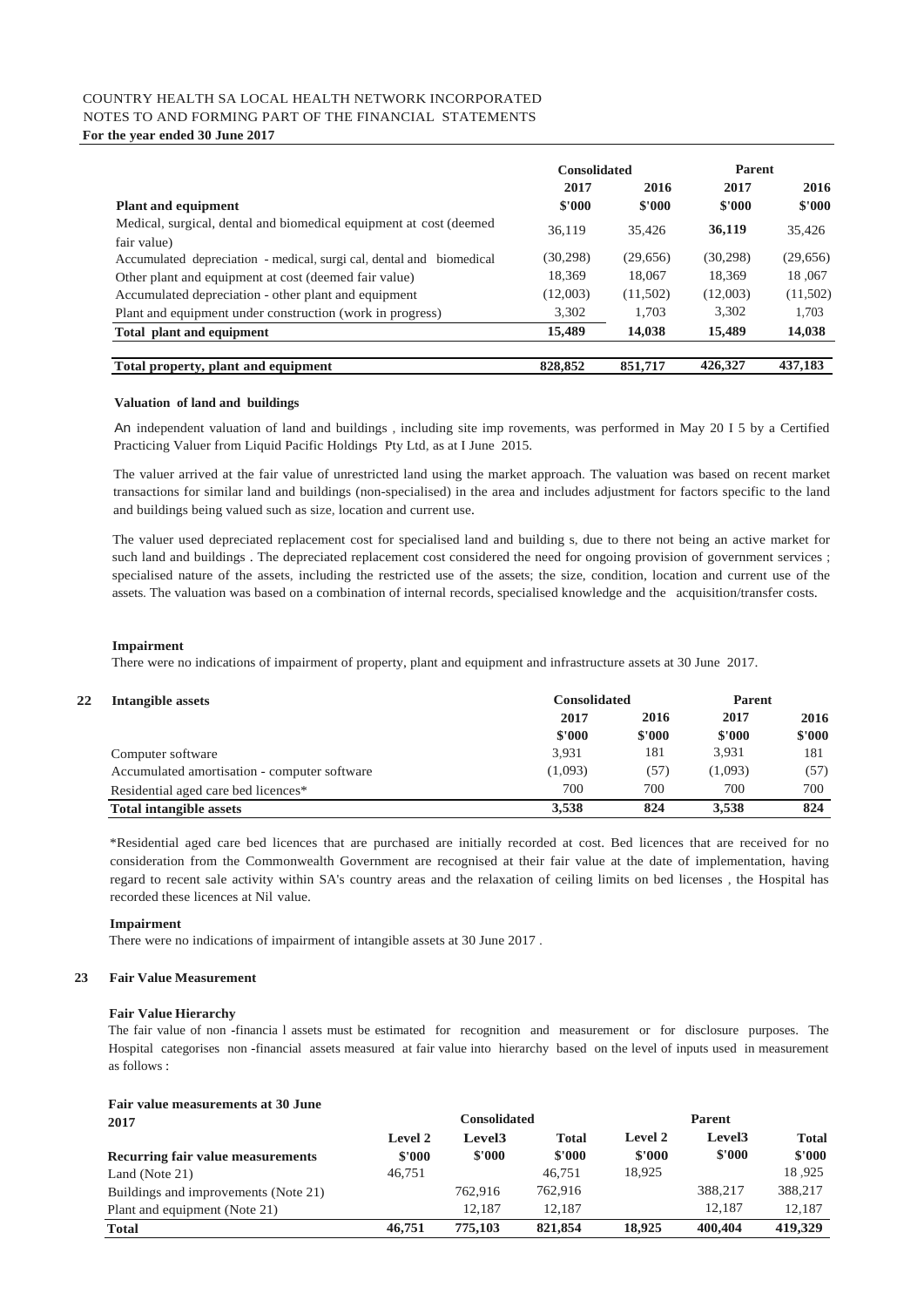| <b>Fair value measurements at 30 June</b> |                   |                     |                        |                   |                   |                        |  |
|-------------------------------------------|-------------------|---------------------|------------------------|-------------------|-------------------|------------------------|--|
| 2016                                      |                   | <b>Consolidated</b> |                        | <b>Parent</b>     |                   |                        |  |
| Recurring fair value measurements         | Level 2<br>\$'000 | Level 3<br>\$'000   | <b>Total</b><br>\$'000 | Level 2<br>\$'000 | Level 3<br>\$'000 | <b>Total</b><br>\$'000 |  |
| Land (Note 21)                            | 46.911            |                     | 46.911                 | 18,805            |                   | 18,805                 |  |
| Buildings (Note 21)                       |                   | 784,014             | 784,014                |                   | 397.586           | 397.586                |  |
| Leasehold improvements (Note 21)          |                   | 74                  | 74                     |                   | 74                | 74                     |  |
| Plant and equipment (Note 21)             |                   | 12.335              | 12.335                 |                   | 12.335            | 12,335                 |  |
| <b>Total</b>                              | 46.911            | 796,423             | 843.334                | 18,805            | 409,995           | 428,800                |  |

There are no non-recuning fair value measurements.

#### **Valuation techniques and inputs**

Land fair values were derived by using Level 2 valuation inputs, being recent sales transactions of other similar land holdings within the region, adjusted for differences in key attributes such as property size, zoning and any restrictions on use.

Due to the predominantly specialised nature of health service assets, the majority of building and plant and equipment valuations have been undertaken using a cost approach (depreciated replacement cost), an accepted valuation methodology under AASB 13. The extent of unobservable inputs and professional judgement required in valuing these assets is significant, and as such they are deemed to have been valued using Level 3 valuation inputs.

Unobservable inputs used to arrive at final valuation figures included :

- Estimated remaining useful life, which is an economic estimate and by definition, is subject to economic influences;
- Cost rate, which is the estimated cost to replace an asset with the same service potential as the asset undergoing valuation (allowing for over-capacity), and based on a combination of internal records in clud ing: refurbishment and upgrade costs, historical construction costs, functional utility users, industry construction guid es, specialised knowledge and estimated acquisition/transfer costs;
- Characteristics of the asset, including condition, location, any restrictions on sale or use and the need for ongoing provision of Government services;
- Effective life, being the expected life of the asset assuming general maintenance is undertaken to enable functionality but no upgrades are incorporated which extend the technical life or functional capacity of the asset; and
- Depreciation methodology, noting that AASB 13 dictates that regardless of the depreciation methodology adopted, the exit price should remain unchanged.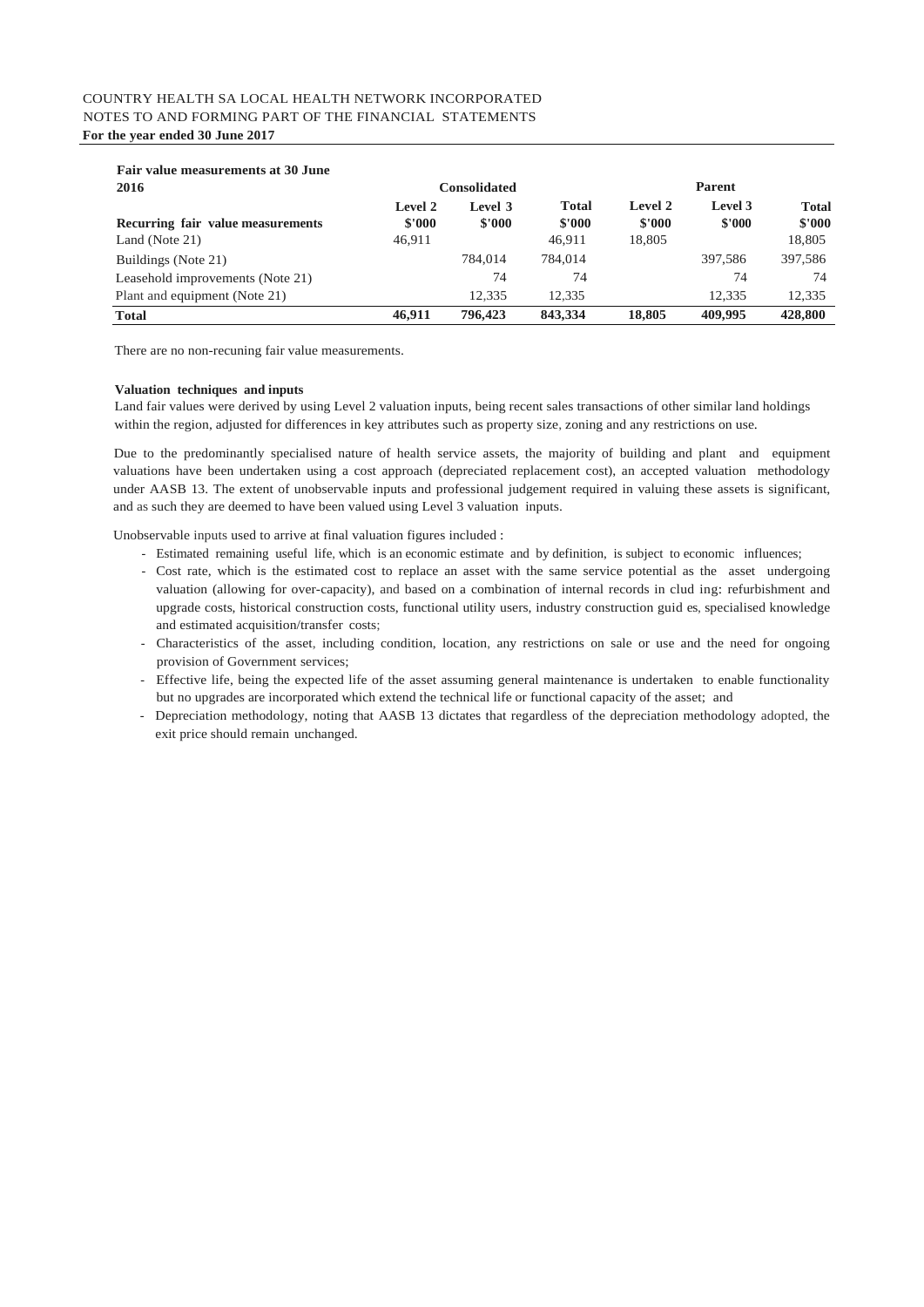Reconciliation of property, plant and equipment and investment properties The following table shows the movement

### Consolidated

2016-17

|                                             |        | Land and buildings |                  |           |           |            | Plant and equipment |           |           |          |
|---------------------------------------------|--------|--------------------|------------------|-----------|-----------|------------|---------------------|-----------|-----------|----------|
|                                             |        |                    |                  | Capital   |           |            |                     | Plant and | Capital   |          |
|                                             |        |                    | <b>Buildings</b> | works in  |           | Medical/   |                     | equipment | works in  |          |
|                                             |        |                    | under            | progress  | Leasehold | surgical/  | Other plant         | under     | progress  |          |
|                                             |        |                    | finance          | land and  | improve-  | dental/    | and                 | finance   | plant and |          |
|                                             | Land   | <b>Buildings</b>   | lease            | buildings | ments     | biomedical | equipment           | lease     | equipment | Total    |
|                                             | \$'000 | \$'000             | \$'000           | \$'000    | \$'000    | \$'000     | \$'000              | \$'000    | \$'000    | \$'000   |
| Carrying amount at beginning of the period  | 46,911 | 695,443            | 88,571           | 6,680     | 74        | 5,770      | 6,556               | 9         | 1,703     | 851,717  |
| Additions                                   |        | 83                 |                  | 5,677     |           | 924        | 298                 |           | 3,680     | 10,662   |
| Assets received free of charge              | 120    | 80                 |                  |           |           | 24         |                     |           |           | 224      |
| Disp osals                                  | (280)  | (79)               |                  | (98)      |           | (3)        | (16)                |           | (4)       | (480)    |
| Transfers between asset classes             |        | 8,564              | 72               | (8, 563)  |           | 1,607      | 397                 |           | (2,077)   |          |
| Subtotal:                                   | 46,751 | 704,091            | 88,643           | 3,696     | 74        | 8,322      | 7,235               | 9         | 3,302     | 862,123  |
| Gains/(losses) for the period recognised in |        |                    |                  |           |           |            |                     |           |           |          |
| net result:                                 |        |                    |                  |           |           |            |                     |           |           |          |
| Depreciation and amortisation               |        | (27, 836)          | (1,982)          |           | (74)      | (2,50)     | (877)               | (I)       |           | (33,271) |
| Subtotal:                                   |        | (27, 836)          | (1,982)          |           | (74)      | (2,501)    | (877)               | (I)       |           | (33,271) |
| Carrying amount at the nd of the period     | 46,751 | $fit16,25\_5$      | 86,661           | 3,696     |           | 5,821      | 6,358               | 8         | 3,302     | 828,852  |

All property, plant and equipment are classified in the level 3 fair value heirarchy except for Investment properties and land (classified as level 2) and capital works in progress (not classified).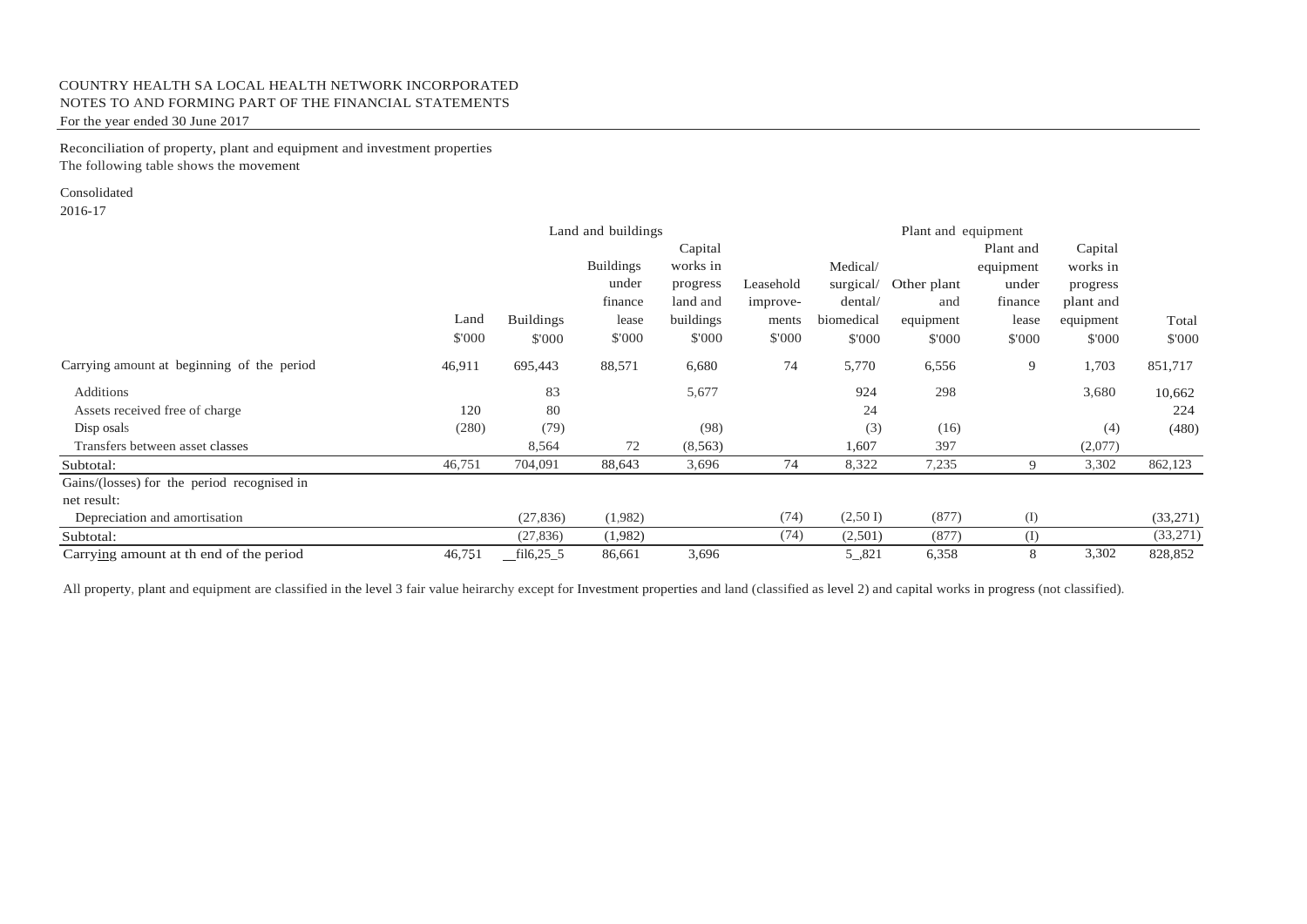#### **2015-16**

|                                             | <b>Land and buildings</b> |                            |                                                         |                                                                    | Plant and equipment                      |                                                          |                                           |                                                                      |                                                                     |                        |
|---------------------------------------------|---------------------------|----------------------------|---------------------------------------------------------|--------------------------------------------------------------------|------------------------------------------|----------------------------------------------------------|-------------------------------------------|----------------------------------------------------------------------|---------------------------------------------------------------------|------------------------|
|                                             | Land<br>\$'000            | <b>Buildings</b><br>\$'000 | <b>Buildings</b><br>under<br>finance<br>lease<br>\$'000 | Capital<br>works in<br>progress<br>land and<br>buildings<br>\$'000 | Leasehold<br>improve-<br>ments<br>\$'000 | Medical/<br>surgical/<br>dental/<br>biomedical<br>\$'000 | Other plant<br>and<br>equipment<br>\$'000 | <b>Plant</b> and<br>equipment<br>under<br>finance<br>lease<br>\$'000 | Capital<br>works in<br>progress<br>plant and<br>equipment<br>\$'000 | <b>Total</b><br>\$'000 |
| Carrying amount at beginning of the period  | 46,981                    | 721,261                    | 90,542                                                  | 2,690                                                              | 202                                      | 6,424                                                    | 7,295                                     | 9                                                                    | 1,824                                                               | 877,228                |
| Additions                                   |                           |                            |                                                         | 7,469                                                              |                                          | 853                                                      | 250                                       |                                                                      | 1,697                                                               | 10,269                 |
| Assets received free of charge              |                           |                            |                                                         |                                                                    |                                          | 9                                                        |                                           |                                                                      |                                                                     | 9                      |
| Disposals                                   | (70)                      | (222)                      |                                                         | (17)                                                               |                                          | (483)                                                    | (107)                                     |                                                                      |                                                                     | (899)                  |
| Transfers between asset classes             |                           | 3,430                      | 16                                                      | (3, 462)                                                           |                                          | 1,782                                                    | 48                                        | 5                                                                    | (1, 819)                                                            |                        |
| Other movements                             |                           | 3                          |                                                         |                                                                    |                                          |                                                          | (I)                                       |                                                                      |                                                                     | 4                      |
| Subtotal:                                   | 46,911                    | 724,472                    | 90,558                                                  | 6,680                                                              | 202                                      | 8,586                                                    | 7,485                                     | 14                                                                   | 1,703                                                               | 886,611                |
| Gains/(losses) for the period recognised in |                           |                            |                                                         |                                                                    |                                          |                                                          |                                           |                                                                      |                                                                     |                        |
| net result:                                 |                           |                            |                                                         |                                                                    |                                          |                                                          |                                           |                                                                      |                                                                     |                        |
| Depreciation and amortisation               |                           | (29,029)                   | (1,987)                                                 |                                                                    | (128)                                    | (2,816)                                                  | (929)                                     | (5)                                                                  |                                                                     | (34, 894)              |
| Subtotal:                                   |                           | (29,029)                   | (1,987)                                                 |                                                                    | (128)                                    | (2,816)                                                  | (929)                                     | (5)                                                                  |                                                                     | (34,894)               |
| Carrying amount at the end of the period    | 46,911                    | 695,443                    | 88,571                                                  | 6,680                                                              | 74                                       | 5,770                                                    | 6,556                                     | 9                                                                    | 1,703                                                               | 851,717                |

All property, plant and equipment are classified in the level 3 fair value heirarchy except for Investment properties and land (classified as level 2) and capital works in progress (not classified).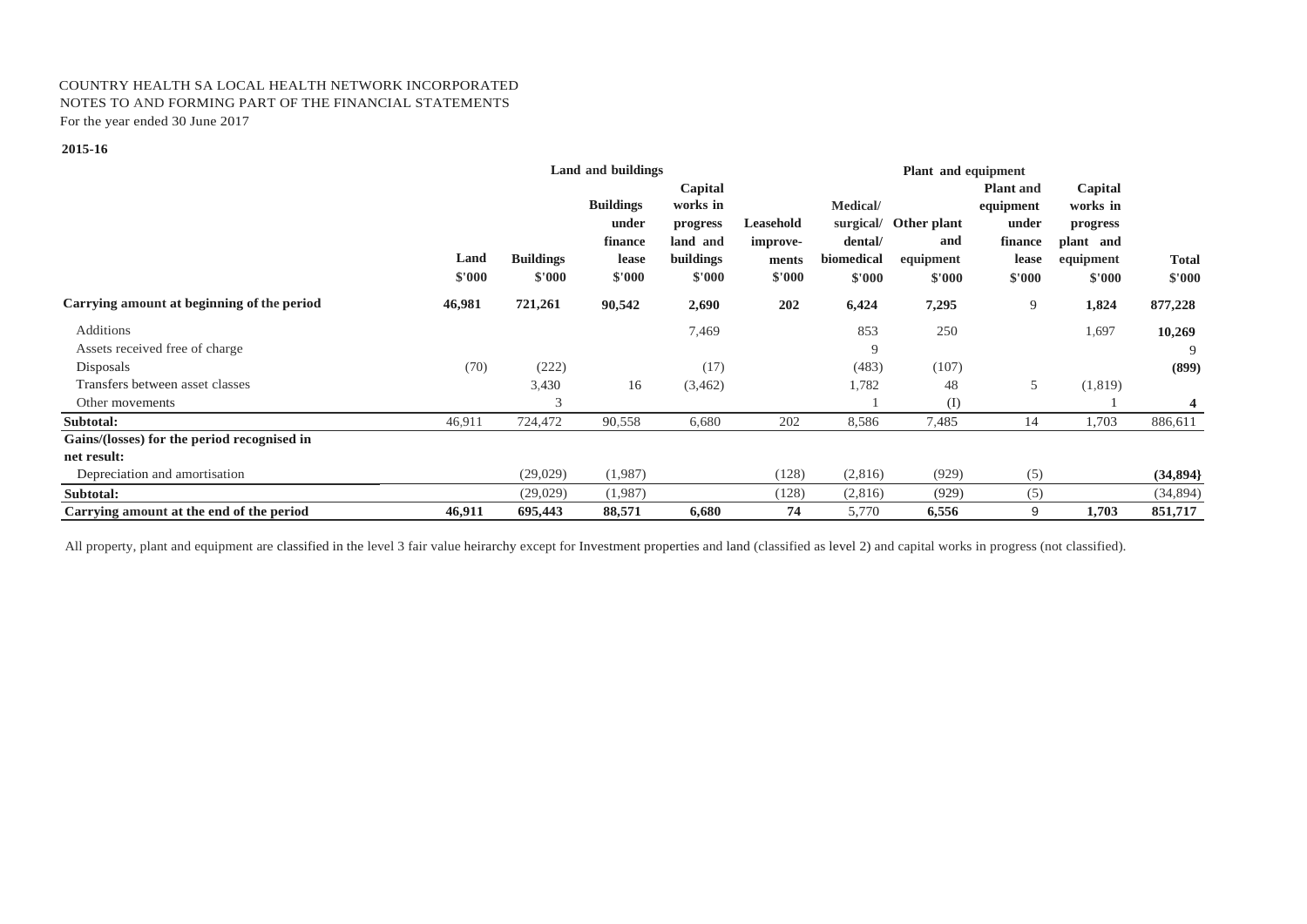| ۰.<br>$\sim$<br>× |
|-------------------|
|-------------------|

| 2016-17                                     |        | Land and buildings |                  |           |           | Plant and equipment |             |           |           |           |
|---------------------------------------------|--------|--------------------|------------------|-----------|-----------|---------------------|-------------|-----------|-----------|-----------|
|                                             |        |                    |                  | Capital   |           |                     |             | Plant and | Capital   |           |
|                                             |        |                    | <b>Buildings</b> | works in  |           | Medical/            |             | equipment | works in  |           |
|                                             |        |                    | under            | progress  | Leasehold | surgical/           | Other plant | under     | progress  |           |
|                                             |        |                    | finance          | land and  | improve-  | dental/             | and         | finance   | plant and |           |
|                                             | Land   | <b>Buildings</b>   | lease            | buildings | ments     | biomedical          | equipment   | lease     | equipment | Total     |
|                                             | \$'000 | \$'000             | \$'000           | \$'000    | \$'000    | \$'000              | \$'000      | \$'000    | \$'000    | \$'000    |
| Carrying amount at beginning of the period  | 18,805 | 309,015            | 88,571           | 6,680     | 74        | 5,770               | 6,556       | 9         | 1,703     | 437,183   |
| Additions                                   |        | 83                 |                  | 5,677     |           | 924                 | 298         |           | 3,680     | 10,662    |
| Assets received free of charge              | 120    | 80                 |                  |           |           | 24                  |             |           |           | 224       |
| Disposals                                   |        |                    |                  | (98)      |           | (3)                 | (16)        |           | (4)       | (121)     |
| Donated assets disposal                     |        |                    |                  | (3,740)   |           |                     |             |           |           | (3,740)   |
| Transfers between asset classes             |        | 4,824              | 72               | (4,823)   |           | 1,607               | 397         |           | (2,077)   |           |
| Subtotal:                                   | 18,925 | 314,002            | 88,643           | 3,696     | 74        | 8,322               | 7,235       | 9         | 3,302     | 444,208   |
| Gains/(losses) for the period recognised in |        |                    |                  |           |           |                     |             |           |           |           |
| net result:                                 |        |                    |                  |           |           |                     |             |           |           |           |
| Depreciation and amortisation               |        | (12, 446)          | (1,982)          |           | (74)      | (2,501)             | (877)       | (I)       |           | (17, 881) |
| Subtotal:                                   |        | (12, 446)          | (1,982)          |           | (74)      | (2,50 I)            | (877)       | (1)       |           | (17, 881) |
| Carrying amount at the end of the period    | 18,925 | 301,556            | 86,661           | 3,696     |           | 5,821               | 6,358       | 8         | 3,302     | j26,327   |

All property, plant and equipment are classified in the level 3 fair value heirarchy except for Investment prope11ies and land (classified as level 2) and capital works in progress (not classified).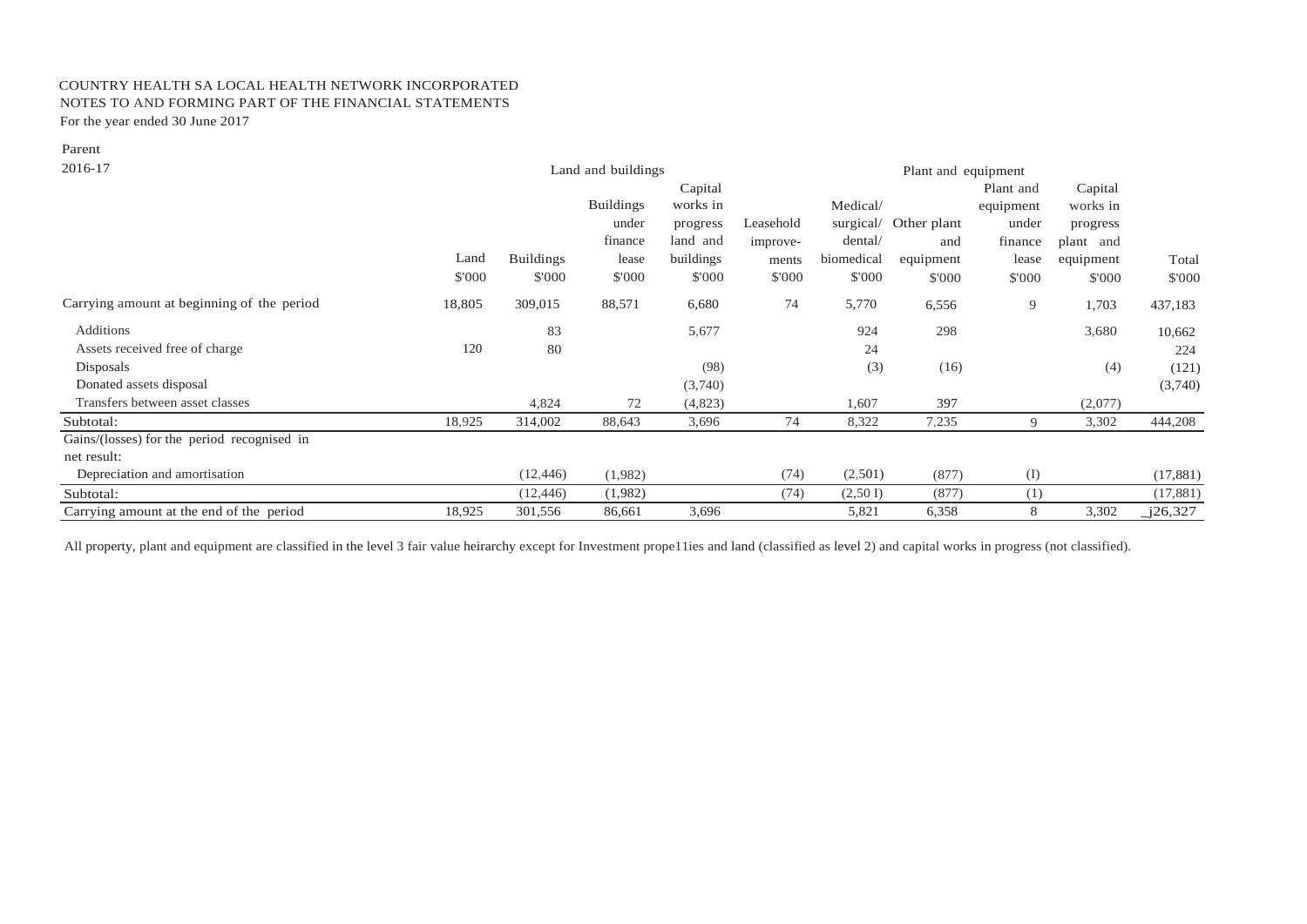#### **2015-16**

|                                             | Land and buildings |                  |                  |           |           |            | Plant and equipment |             |           |           |
|---------------------------------------------|--------------------|------------------|------------------|-----------|-----------|------------|---------------------|-------------|-----------|-----------|
|                                             |                    |                  |                  | Capital   |           |            |                     | Plant and   | Capital   |           |
|                                             |                    |                  | <b>Buildings</b> | works in  |           | Medical/   |                     | equipment   | works in  |           |
|                                             |                    |                  | under            | progress  | Leasehold | surgical/  | Other plant         | under       | progress  |           |
|                                             |                    |                  | finance          | land and  | improve-  | dental/    | and                 | finance     | plant and |           |
|                                             | Land               | <b>Buildings</b> | lease            | buildings | ments     | biomedical | equipment           | lease       | equipment | Total     |
|                                             | \$'000             | \$'000           | \$'000           | \$'000    | \$'000    | \$'000     | \$'000              | \$'000      | \$'000    | \$'000    |
| Carrying amount at beginning of the period  | 18,804             | 320,223          | 90,542           | 2,690     | 202       | 6,424      | 7,295               | 9           | 1,824     | 448,013   |
| Additions                                   |                    |                  |                  | 7,469     |           | 853        | 250                 |             | 1,697     | 10,269    |
| Assets received free of charge              |                    |                  |                  |           |           | 9          |                     |             |           | 9         |
| <b>Disposals</b>                            |                    |                  |                  | (1,098)   |           | (483)      | (107)               |             |           | (1,688)   |
| Transfers between asset classes             |                    | 2,349            | 16               | (2,381)   |           | 1,782      | 48                  | 5           | (1, 819)  |           |
| Other movements                             |                    | 3                |                  |           |           |            | (1)                 |             |           | 5         |
| Subtotal:                                   | 18,805             | 322,575          | 90,558           | 6,680     | 202       | 8,586      | 7,485               | 14          | 1,703     | 456,608   |
| Gains/(losses) for the period recognised in |                    |                  |                  |           |           |            |                     |             |           |           |
| net result:                                 |                    |                  |                  |           |           |            |                     |             |           |           |
| Depreciation and amortisation               |                    | (13,560)         | (1,987)          |           | (128)     | (2,816)    | (929)               | (5)         |           | (19, 425) |
| Subtotal:                                   |                    | (13,560)         | (1,987)          |           | (128)     | (2,816)    | (929)               | (5)         |           | (19, 425) |
| Carrying amount at the end of the period    | 18,805             | 309,015          | 88,571           | 6,680     | 74        | 5,770      | 6,556               | $\mathbf Q$ | 1,703     | 437,183   |

All property, plant and equipment are classified in the level 3 fair value heirarchy except for Investment properties and land (classified as level 2) and capital works in progress (not classified).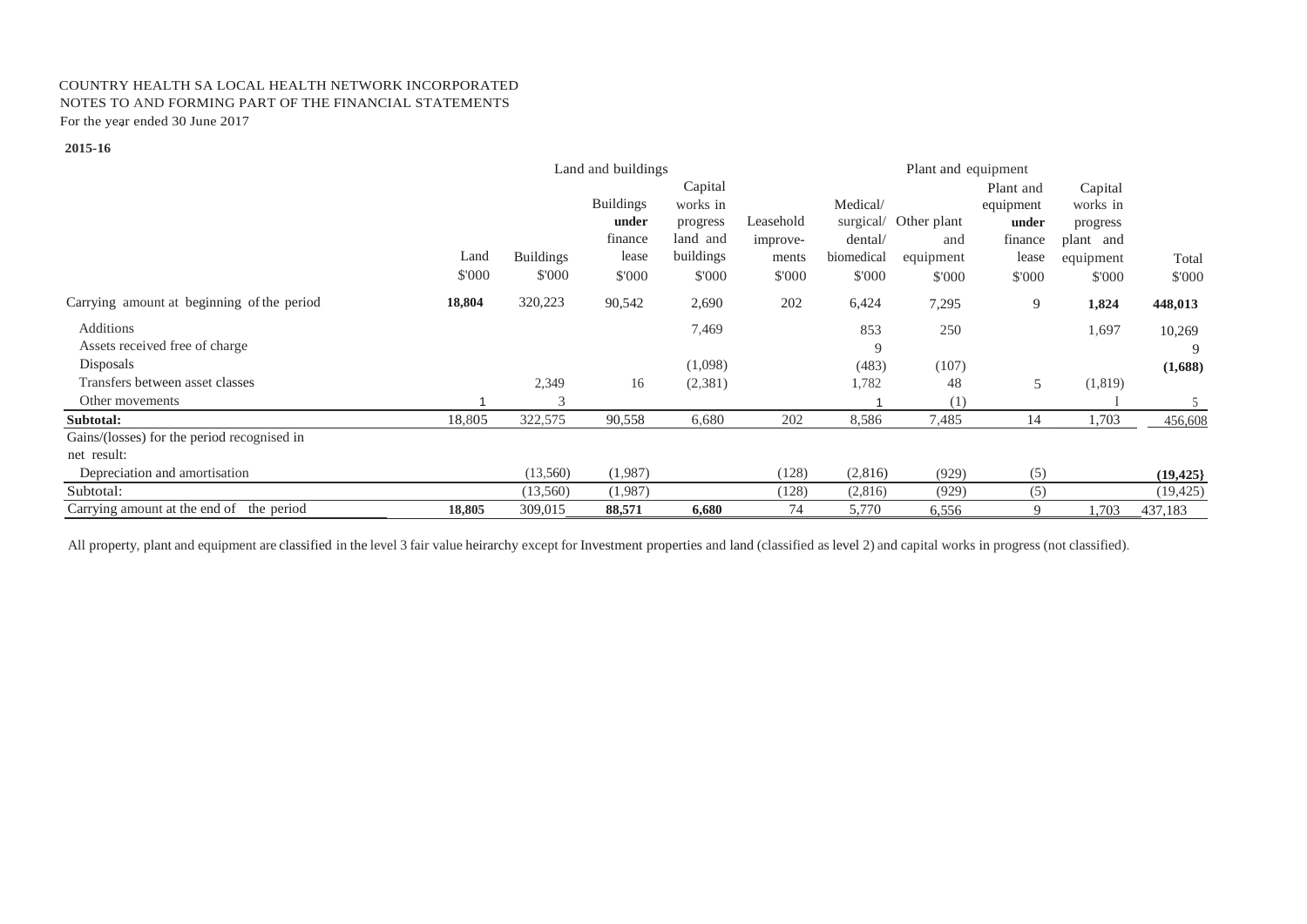Reconciliation of intangible assets Consolidated

|                                             |                                   | 2016-17 |                  |          | 2015-16               |        |  |
|---------------------------------------------|-----------------------------------|---------|------------------|----------|-----------------------|--------|--|
|                                             | Computer<br>software Bed licences |         | Total            | Computer | software Bed licences | Total  |  |
|                                             | \$'000                            | \$'000  | \$'000           | \$'000   | \$'000                | \$'000 |  |
| Carrying amount at beginning of the period  | 124                               | 700     | 824              | 160      | 700                   | 860    |  |
| Additions<br>Depreciation and amortisation  | 3,750<br>(1,036)                  |         | 3,750<br>(1,036) | (36)     |                       | (36)   |  |
| Carrying all lount at the end of the period | 2,838_                            | 700     | 3,538            | 124      | 700                   | 824    |  |
| Parent                                      |                                   | 2016-17 |                  |          | 2015-16               |        |  |
|                                             | Computer                          |         |                  | Computer |                       |        |  |
|                                             | software Bed licences             |         | Total            |          | software Bed licences | Total  |  |
|                                             | \$'000                            | \$'000  | \$'000           | \$'000   | \$'000                | \$'000 |  |
| Carrying amount at beginning of the period  | 124                               | 700     | 824              | 160      | 700                   | 860    |  |
| Additions                                   | 3,750                             |         | 3,750            |          |                       |        |  |
| Depreciation and amortisation               | (1,036)                           |         | (1,036)          | (36)     |                       | (36)   |  |

Carrying : imount at the end of the period 824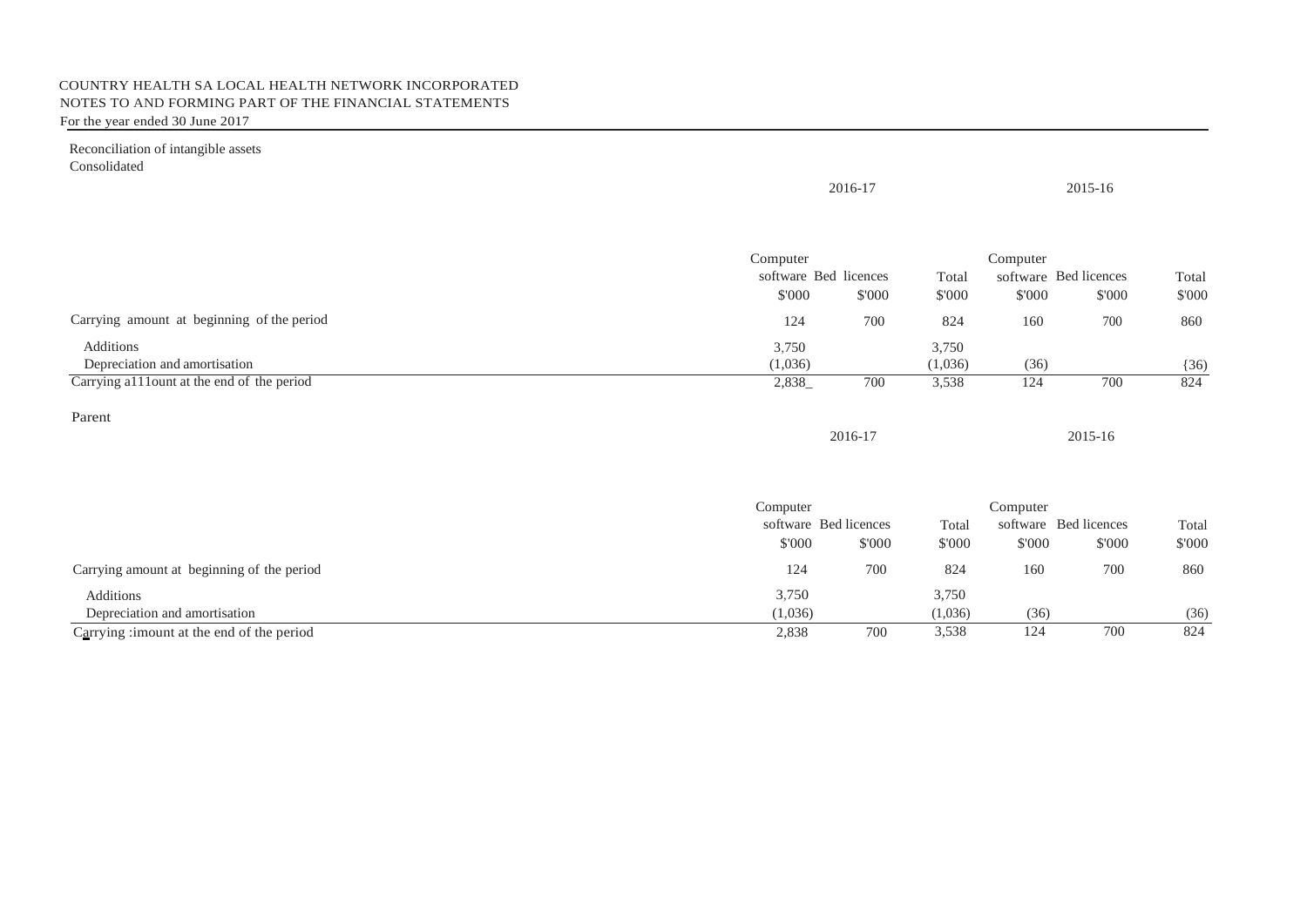| <b>Payables</b>                    | <b>Consolidated</b> |        | Parent |        |  |
|------------------------------------|---------------------|--------|--------|--------|--|
|                                    | 2017                | 2016   | 2017   | 2016   |  |
| <b>Current</b>                     | \$'000              | \$'000 | \$'000 | \$'000 |  |
| Creditors and accrued expenses     | 29,578              | 36,190 | 29,578 | 36,190 |  |
| Paid Parental Leave Scheme payable | 69                  | 94     | 69     | 94     |  |
| Staff on-costs*                    | 6,383               | 6.660  | 6,383  | 6,660  |  |
| Other payables                     | 832                 | 680    | 832    | 680    |  |
| <b>Total current payables</b>      | 36,862              | 43,624 | 36,862 | 43,624 |  |
| Non-current                        |                     |        |        |        |  |
| Staff on-costs*                    | 3,671               | 3.953  | 3,671  | 3,953  |  |
| <b>Total non-current payables</b>  | 3,671               | 3,953  | 3,671  | 3,953  |  |
| Total payables                     | 40,533              | 47,577 | 40,533 | 47,577 |  |

\*Staff on-costs include superannuation contribut ions. The Hospital makes contributions to several State Government and externally managed superannuation schemes. These contributions are treated as an expense when they occur. There is no liability for payments to beneficiaries as they have been assumed by the respective superannuation schemes. The only liability outstanding at reporting date relates to any contributions due but not yet paid to the South Australian Superannuation Board and externally managed superannuation schemes.

As a result of an actuarial assessment performed the Department of Treasury and Finance, the percentage of the proportion of long service leave taken as leave has decreased from the 2016 rate 51% to 48%, Further, Mercer Consulting (Australia) Pty Ltd has determined that the average factor for the calculation of employer superannuation cost on-cost has increased from 9.92% in 20 I 6 rate to 9.94%. These rates are used in the employment on-cost calculation. The net financial effect of the changes in the current financial year is a decrease in the employment on-cost of \$0.2 I 7 million and employee benefits expense of \$0.217 million. The estimated impact on 2018 and 20 I 9 is \$0.226 million and \$0.235 million respectively.

Creditors represent the amounts owing for goods and services received prior to the end of the reporting period that are unpaid at the end of the reporting period. Creditors include all unpaid invoices received relating to normal operations of the Hospital.

Accrued expenses represent goods and services provided by other parties during the period that are unpaid at the end of the reporting period, and where an invoice has not been processed/received.

The Paid Parental Leave Scheme payable represents amounts which the Hospital has received from the Commonwealth Government to forward onto eligible staff via the Hospital's standard payroll processes . That is , the Hospital is acting as a conduit through which the payment to eligible staff is made on behalfofthe Family Assistance Office.

#### **Interest rate and credit risk**

Payables are measured at nominal amounts. Creditors and accruals are raised for all amounts owed. Sundry creditors are normally settled within 30 days from the date the invoice is first received. Staff on-costs are settled when the respective staff benefit that they relate to is discharged. All payables are non -interest bearing. The carrying amount of payables approximates net fair value due to the amounts being payable on demand.

Refer to Note 30 for further information on risk management.

#### **25**

| <b>Borrowings</b>                   |             | <b>Consolidated</b> |        | <b>Parent</b> |        |  |
|-------------------------------------|-------------|---------------------|--------|---------------|--------|--|
|                                     | <b>Note</b> | 2017                | 2016   | 2017          | 2016   |  |
| <b>Current</b>                      |             | \$'000              | \$'000 | \$'000        | \$'000 |  |
| $Loans*$                            |             | 829                 | 778    | 829           | 778    |  |
| Finance lease                       | 29.2        | 2,798               | 2,602  | 2.798         | 2,602  |  |
| <b>Total current borrowings</b>     |             | 3,627               | 3,380  | 3,627         | 3,380  |  |
| Non-current                         |             |                     |        |               |        |  |
| $Loans*$                            |             | 1,135               | 1,976  | 1, 135        | 1,976  |  |
| Finance lease                       | 29.2        | 13,867              | 16,666 | 13,867        | 16,666 |  |
| <b>Total non-current borrowings</b> |             | 15,002              | 18,642 | 15,002        | 18,642 |  |
| <b>Total borrowings</b>             |             | 18,629              | 22,022 | 18,629        | 22,022 |  |

\*The contractual maturities for loans (financial liabilities at cost) is within 5 years.

The Hospital measures financial liabilities including borrowings/debt at historical cost.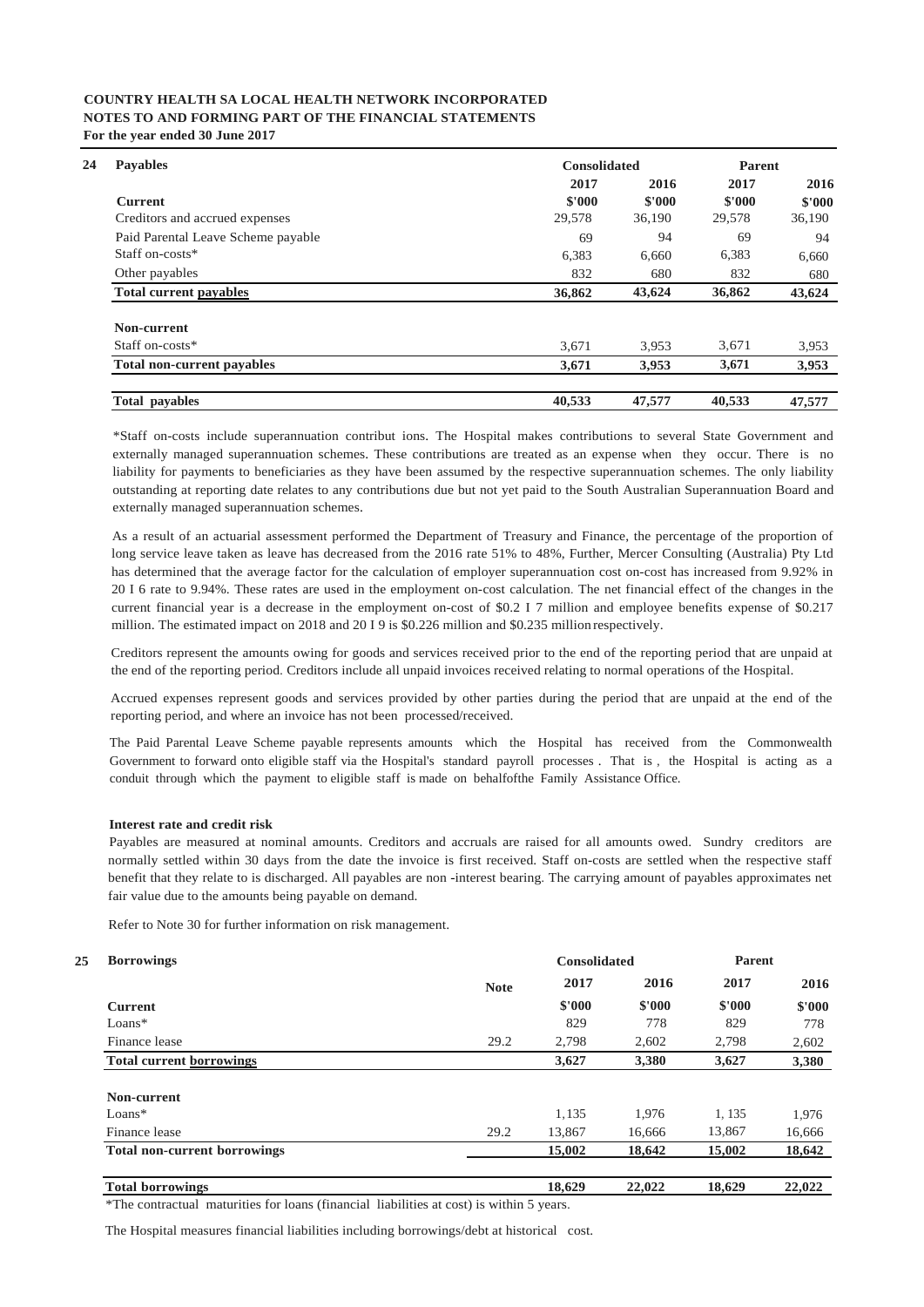Refer to Note 30 for fmiher information on risk management.

#### **Defaults and breaches**

There were no defaults or breaches on any of the above liabilities throughout the year.

| <b>Staff benefits</b>                   | <b>Consolidated</b> |         | <b>Parent</b> |         |  |
|-----------------------------------------|---------------------|---------|---------------|---------|--|
|                                         | 2017                | 2016    | 2017          | 2016    |  |
| <b>Current</b>                          | \$'000              | \$'000  | \$'000        | \$'000  |  |
| Annual leave                            | 43,823              | 41,130  | 43,823        | 41,130  |  |
| Long service leave                      | 15,762              | 14,818  | 15,762        | 14,818  |  |
| Accrued salaries and wages              | 8,875               | 12,482  | 8,875         | 12,482  |  |
| Skills and experience retention leave   | 3,948               | 3.797   | 3.948         | 3,797   |  |
| Other                                   | 19                  | 67      | 19            | 67      |  |
| <b>Total current staff benefits</b>     | 72,427              | 72,294  | 72,427        | 72,294  |  |
| Non-current                             |                     |         |               |         |  |
| Long service leave                      | 78,923              | 80,208  | 78,923        | 80,208  |  |
| <b>Total non-current staff benefits</b> | 78,923              | 80,208  | 78,923        | 80,208  |  |
| <b>Total staff benefits</b>             | 151,350             | 152,502 | 151,350       | 152,502 |  |

AASB 119 *Employee Benefits* contains the calculation methodology for long service leave. The actuarial assessment performed by Mercer Consulting (Australia) Pty Ltd has provided a basis for the measurement of long service leave.

AASB 119 requires the use of a yield on long term Commonwealth Government bonds which matches the expected term of the liabilities as the discount rate in the measurement of the long service leave liability.

The appropriate yield on long term Commonwealth Government bonds has increased from 2016 (1.73%) to 2017 (2.27%). This increase of the bond yield, which is used as the rate to discount future long service leave cash flows, results in a decrease in the reported long service leave liability.

The net financial effect of the change in the bond yield in the current financial year is a decrease in the long service leave liability of \$2.664 million and staff benefit expense of \$2.791 million. The impact on futur periods is impracticable to estimate as the long service leave liability is calculated using a number of assumptions - a key assumption being the long-term discount rate.

The actuarial assessment performed by the Department of Treasury and Finance left the salary inflation rate at 4.00% for long service leave liability and 3.00% for annual leave and skills, experience and retention leave liability. As a result, there is no net financial effect resulting from changes in the salary inflation rate.

#### **27 Provisions**

|                                     |             | <b>Consolidated</b> |        | <b>Parent</b> |        |
|-------------------------------------|-------------|---------------------|--------|---------------|--------|
|                                     |             | 2017                | 2016   | 2017          | 2016   |
| <b>Current</b>                      | <b>Note</b> | \$'000              | \$'000 | \$'000        | \$'000 |
| Workers compensation                | 27.1        | 6,102               | 8,260  | 6,102         | 8,260  |
| <b>Total current provisions</b>     |             | 6,102               | 8.260  | 6,102         | 8,260  |
|                                     |             |                     |        |               |        |
| Non-current                         |             |                     |        |               |        |
| Workers compensation                | 27.1        | 7.785               | 11.127 | 7,785         | 11,127 |
| <b>Total non-current provisions</b> |             | 7,785               | 11,127 | 7,785         | 11,127 |
|                                     |             |                     |        |               |        |
| <b>Total provisions</b>             |             | 13,887              | 19,387 | 13,887        | 19,387 |

#### *Workers Compensation*

The Hospital is an exempt employer under the *Return to Work Act 2014.* Under a scheme arrangement, the Hospital is responsible for the management of workers rehabilitation and compensation, and is directly responsible for meeting the cost of workers' compensation claims and the implementation and funding of preventive programs.

Although the Department provides funds to the Hospital for the settlement of lump sum and redemption payments, the cost of these claims, together with other claim costs, are met directly by the Hospital, and are thus reflected as an expense from ordinary activities in the Statement of Comprehensive Income .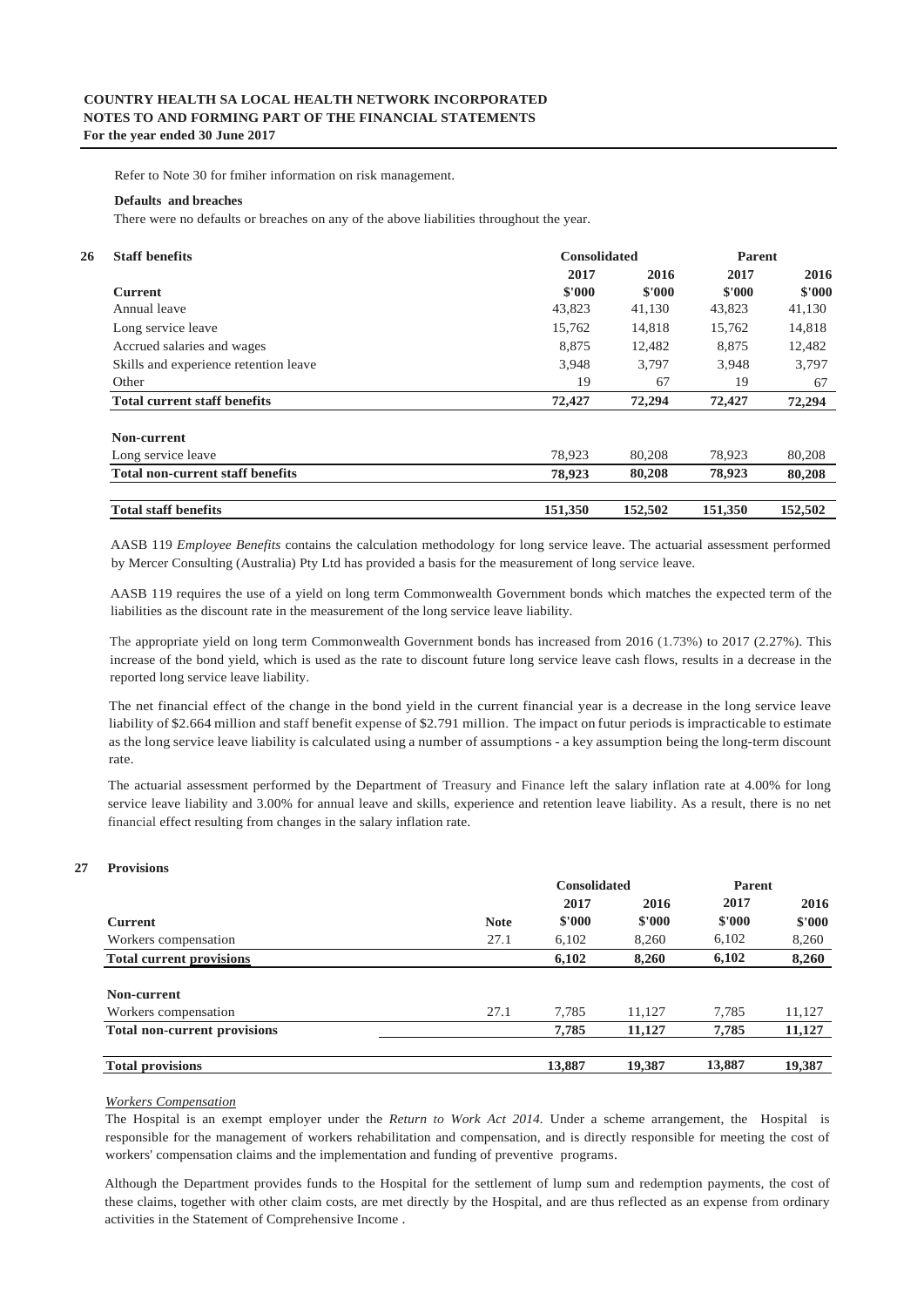The workers compensation provision is an actuarial estimate of the outstanding liability as at 30 June 2017 provided by a consulting actuary engaged through the Office of the Public Sector. The provision is for the estimated cost of ongoing payments to staff as required under current legislation. The liability covers claims incurred but not yet paid, incurred but not reported and the anticipated direct and indirect costs of settling these claims. The liability for outstanding claims is measured as the present value of the expected future payments reflecting the fact that all claim s do not have to be paid in the immediate future.

| 27.1 Reconciliation of workers compensation                         | <b>Consolidated</b> |         | Parent  |         |  |
|---------------------------------------------------------------------|---------------------|---------|---------|---------|--|
| The following table shows the movement of workers compensation:     | 2017                | 2016    | 2017    | 2016    |  |
|                                                                     | \$'000              | \$'000  | \$'000  | \$'000  |  |
| Carrying amount at the beginning of the period                      | 19.387              | 21.624  | 19.387  | 21.624  |  |
| Reductions resulting from re-measurement or settlement without cost | (5.500)             | (2.237) | (5.500) | (2,237) |  |
| Carrring amount at the end of the eeriod                            | 13.887              | 19,387  | 13.887  | 19.387  |  |

A liability has been reported to reflect unsettled workers compensation claims. The workers compensation provision is based on an actuarial assessment performed by the Office for the Public Sector.

| 28 | <b>Other liabilities</b>       | <b>Consolidated</b> | <b>Parent</b> |        |        |
|----|--------------------------------|---------------------|---------------|--------|--------|
|    |                                | 2017                | 2016          | 2017   | 2016   |
|    | Current                        | \$'000              | \$'000        | \$'000 | \$'000 |
|    | Unclaimed monies               | 133                 | 213           | 133    | 213    |
|    | Unearned revenue               | 3.822               | 1.983         | 3.822  | 1,983  |
|    | Residential aged care bonds    | 66.549              | 61.657        | 66.549 | 61,657 |
|    | Other                          | 46                  | 88            | 46     | 88     |
|    | <b>Total other liabilities</b> | 70,550              | 63,941        | 70,550 | 63,941 |

Residential Aged Care Bonds are accommodation bonds, refundable accommodation contributions and refundable accommodation deposits . These are non-interest bearing deposits made by aged care facility residents to the Consolidated Entity upon their admission to residential accommodation. The liability for accommodation is carried at the amount that would be payable on exit of the resident. This is the amount received on entry of the resident Jess applicable deductions for fees and retentions pursuant to the *Aged Care Act 1997 .* Residential Aged Care Bonds are classified as current liabilities as the Consolidated Entity does not have an unconditional right to defer settlement of the liability for at least twelve months after the reporting date. The obligation to settle could occur at any time. Once a refunding event occurs the other liability becomes interest bearing. The interest rate applied is the prevailing interest rate at the time as prescribed by the Commonwealth Department of Health.

#### **29 Unrecognised contractual commitments**

Commitments include operating, capital and outsourcing arrangements arising from contractual or statutory sources, and are disclosed at their nominal value. Unrecognised contractual commitments are disclosed net of the amount of GST recoverable or payable. If GST is not recoverable or payable, the commitments are disclosed on a gross basis.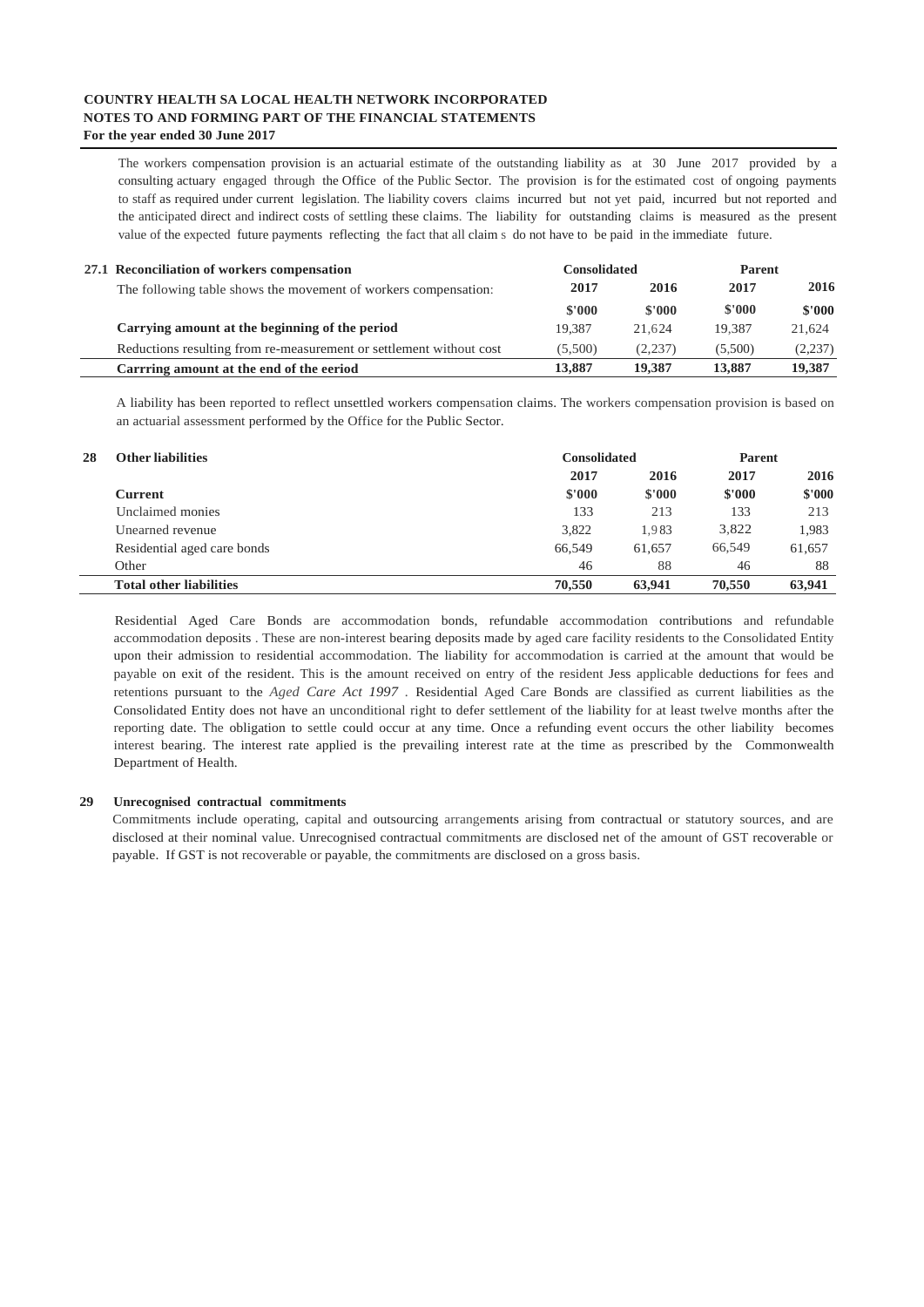| 29.1 Operating lease expenditure commitments                             | <b>Consolidated</b> |        | <b>Parent</b> |        |
|--------------------------------------------------------------------------|---------------------|--------|---------------|--------|
|                                                                          | 2017                | 2016   | 2017          | 2016   |
| Commitments in relation to operating leases contracted for at the        | \$'000              | \$'000 | \$'000        | \$'000 |
| reporting date but not recognised as liabilities are payable as follows: |                     |        |               |        |
| Within one year                                                          | 5.006               | 4.727  | 5.006         | 4,727  |
| Later than one year but not longer than five years                       | 6.067               | 4.814  | 6.067         | 4,814  |
| Later than five years                                                    | 1.217               | 793    | 1.217         | 793    |
| <b>Total ocerating lease commitments</b>                                 | 12,290              | 10.334 | 12,290        | 10,334 |
| Representing:                                                            |                     |        |               |        |
| Cancellable operating leases                                             | 6.524               | 3.466  | 6.524         | 3,466  |
| Non-cancellable operating leases*                                        | 5.766               | 6.868  | 5.766         | 6,868  |
| <b>Total ocerating lease commitments</b>                                 | 12,290              | 10.334 | 12.290        | 10.334 |

The Hospital has a number of lease agreements. Lease terms vary in length. Each lease agreement has renewal options for a determined period, exercisable by both the lessor and lessee. The majority of the operating lease arrangements are for the use of properties.

\*Motor vehicles are leased from South Australian Government Financing Authority (SAFA) through their agent LeasePlan Australia. The leases are non-cancellable and the vehicles are leased for a specified time period or a specified number of kilometres, whichever occurs first.

#### *29.2 Finance lease liabilities commitments*

Future minimum lease payments for the Hospital under finance lease and hire purchase contracts together with the present value of net minimum lease payments are as follows:

|                                                          | 2017           |                 | 2016              |                 |
|----------------------------------------------------------|----------------|-----------------|-------------------|-----------------|
|                                                          | <b>Minimum</b> | <b>Present</b>  | <b>Minimum</b>    | <b>Present</b>  |
|                                                          | <b>lease</b>   | value of        | lease<br>payments | value of        |
|                                                          | payments       | lease           |                   | lease           |
|                                                          |                | <i>payments</i> |                   | <i>payments</i> |
|                                                          | $-$ \$'000     | \$'000          | \$'000            | \$'000          |
| Within one year                                          | 6,624          | 3,768           | 6,530             | 3,768           |
| Later than one year but not longer than five years       | 22,969         | 9.794           | 26.121            | 12,613          |
| Later than five years                                    | 4,193          | 3,103           | 7,188             | 2,887           |
| <b>Total minimum lease eayments</b>                      | 33,786         | 16,665          | 39,839            | 19,268          |
| Less future finance lease charges and contingent rentals | (17, 121)      |                 | (20, 571)         |                 |
| <b>Total finance lease commitments</b>                   | 16.665         | 16.665          | 19,268            | 19,268          |

Included in finance lease commitments above is \$1.515 million (\$1.751 million) which is the OST component of the finance lease commitments.

|                                                     | <b>Consolidated</b> |        | Parent |        |
|-----------------------------------------------------|---------------------|--------|--------|--------|
|                                                     | 2017                | 2016   | 2017   | 2016   |
| Included in the Statement of Financial Position as: | \$'000              | \$'000 | \$'000 | \$'000 |
| Current borrowings (Note 25)                        | 2.798               | 2.602  | 2.798  | 2.602  |
| Non-current borrowings (Note 25)                    | 13.867              | 16.666 | 13.867 | 16.666 |
| Total included in borrowings                        | 16.665              | 19,268 | 16.665 | 19.268 |

The Hospital has entered into a number of finance leases. These finance leases are for buildings. The leases are non-cancellable with some leases having the right ofrenewal. Rent is payable in arrears.

Minimum lease payments are allocated between interest expense/borrowing costs and reduction of the lease liability to each period during the lease term, so as to produce a constant periodic rate of interest on the remaining balance of the liability.

The lease of the Health Facility to Mt Gambier and Districts Health Service is for 25 years with an option for a 10 year renewal. After 35 years the land and buildings revert to the Department. The lease commenced on 30 June 1997. The base rental for the 25 year term increases according to CPI each quarter. For the 10 year renewal the rental is determined according to a different method related to a valuation of the property and its replacement cost.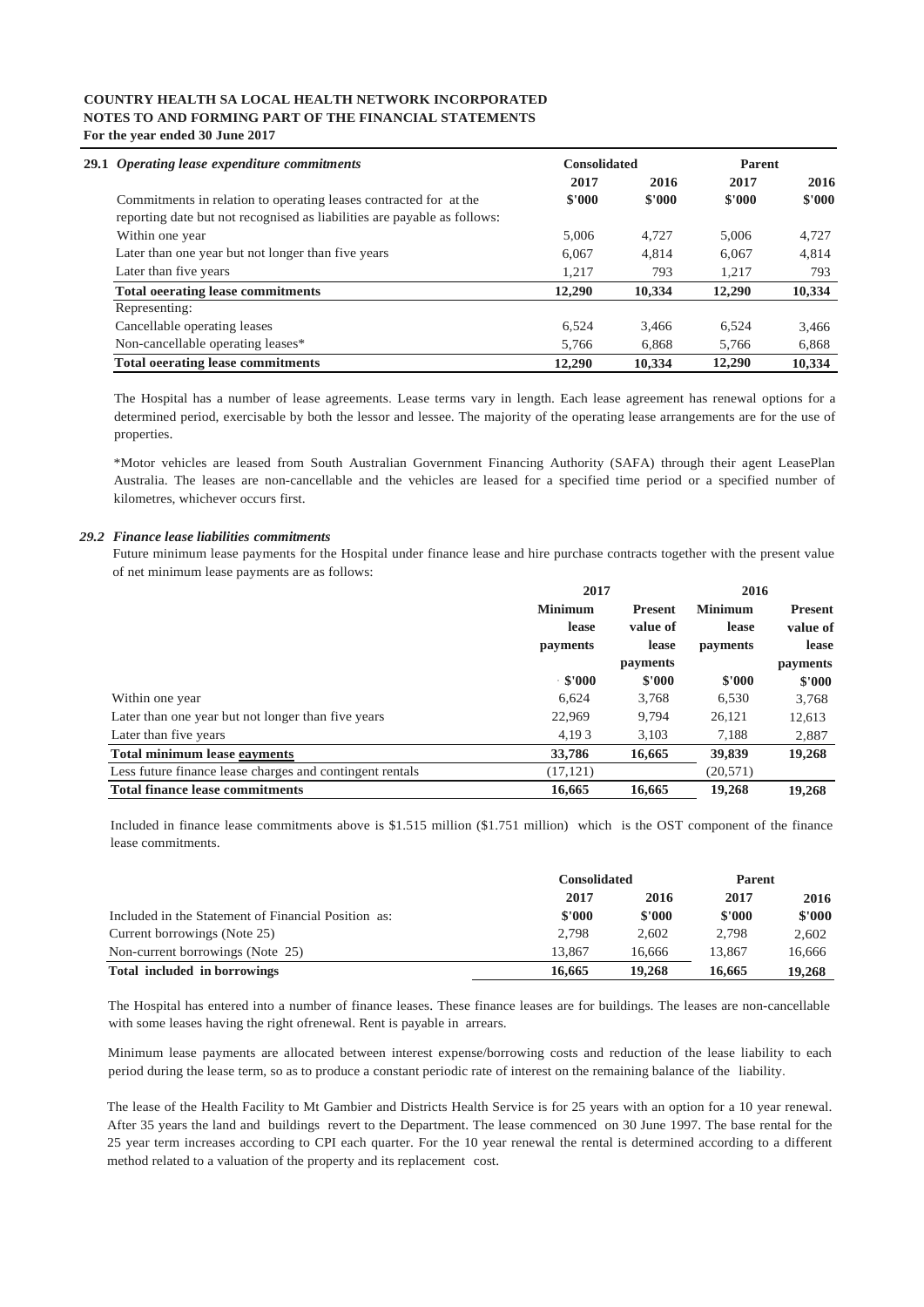#### *29.3 Other expenditure Commitments*

|                                                    | <b>Consolidated</b> |        | <b>Parent</b> |        |
|----------------------------------------------------|---------------------|--------|---------------|--------|
|                                                    | 2017                | 2016   | 2017          | 2016   |
| <b>Expenditure commitments</b>                     | \$'000              | \$'000 | \$'000        | \$'000 |
| Within one year                                    | 18,477              | 13.268 | 18.477        | 13,268 |
| Later than one year but not longer than five years | 18.497              | 19.287 | 18.497        | 19.287 |
| Later than five years                              | 558                 | 9.445  | 558           | 9.445  |
| Total other exeenditure commitments                | 37.532              | 42,000 | 37,532        | 42,000 |

The Hospital expenditure commitments are for agreements for goods and services ordered but not received.

The Hospital also has commitments to provide funding to various non-government organisations in accordance with negotiated service agreements. The value of these commitments as at 30 June 2017 has not been quantified.

#### **30 Financial instruments/financial riskmanagement**

#### **30.1 Financial risk management**

Risk management is managed by the Department for Health and Ageing's Risk and Assurance Services section and risk management policies are in accordance with the *Risk Management Policy Statement* issued by the Premier and Treasurer and the principles established in the *Australian Standard Risk Management Principles and Guidelines.*

The Hospital's exposure to financial risk (liquidity risk, credit risk and market risk) is low due to the nature of the financial instruments held.

#### *Liquiditv Risk*

The Hospital is funded principally by the Department for Health and Ageing. The Department for Health and Ageing works with the Department of Treasury and Finance to determine the cash flows associated with this Government approved program of work and to ensure funding is provided through SA Government budgetary processes to meet the expected cash flows.

Refer to Note 24 and 25 for fmiher information

#### *Credit and market risk*

The Hospital has policies and procedures in place to ensure that transactions occur with customers with appropriate credit histo ry. The Hospital does not trade in foreign currency, enter into transactions for speculative purposes, nor for hedging. No collateral is held as security and no credit enhancements relate to financial assets held by the Consolidated Entity.

Refer to Notes 17, 18 and 19 for further information.

Exposure to interest rate risk may arise through its interest bearing liabilities, including borrowings. There is no exposure to foreign currency or other price risks.

There have been no changes in risk exposure since the last reporting period.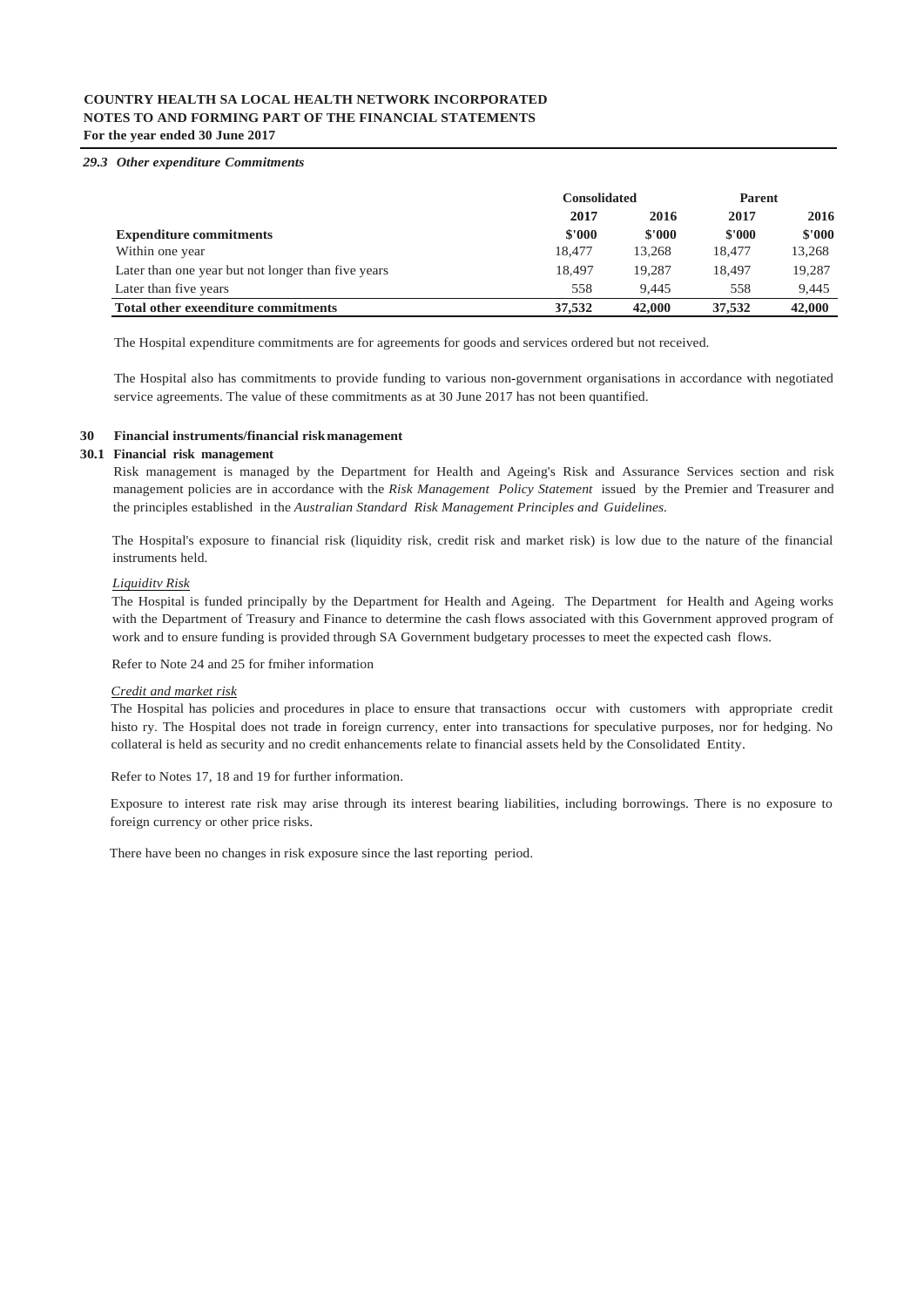#### **30.2 Categorisation of financialinstruments**

Details of the significant accounting policies and methods adopted including the criteria for recogmtron, the basis of meas urement , and the basis on which income and expenses are recognised with respect to each class of financial asset, financial liability and equity instrument are disclosed in Note 2 or the respective financial asset/ financial liability note.

The carrying amounts of each of the following categories of financial assets and liabiliti es: Held-to-maturity investments; loan and receivables; and financial liabilities measured at cost are detailed below.

The Hospital does not recognise any financial assets or financial liabilities at fair value, but does disclose fair value in the notes . All of the resulting fair value estimates are included in Level 2 as all significant inputs required are observable.

- The carrying value less impairment provisions ofreceivables and payables is a reasonable approximation of their fair values due to the short-tenn nature of these (refer Notes 2, 18 and 24).
- Borrowings are initially recognised at fair value, plus any transaction cost directly attributable to the borrowings, then subsequently held at amortised cost. The fair value of borrowings approximates the carrying amount, as the impact of discounting is not significant (refer Notes 2 and 25).
- Held-to-maturity investments are initially recognised at fair value, then subsequently held at amortised cost. This is the most representative of fair value in the circumstances (refer Notes 2 and 19).

|                                                        |              | <b>Consolidated</b>                                        |                                                            | <b>Parent</b>                                              |                                                            |
|--------------------------------------------------------|--------------|------------------------------------------------------------|------------------------------------------------------------|------------------------------------------------------------|------------------------------------------------------------|
| Category of financial asset and financial<br>liability | <b>Notes</b> | 2017<br>Carrying<br>amount/<br><b>Fair value</b><br>\$'000 | 2016<br>Carrying<br>amount/<br><b>Fair value</b><br>\$'000 | 2017<br>Carrying<br>amount/<br><b>Fair value</b><br>\$'000 | 2016<br>Carrying<br>amount/<br><b>Fair value</b><br>\$'000 |
| <b>Financial assets</b>                                |              |                                                            |                                                            |                                                            |                                                            |
| Cash and equivalent                                    |              |                                                            |                                                            |                                                            |                                                            |
| Cash and cash equivalents                              | 17, 33       | 24,669                                                     | 47,549                                                     | 17,063                                                     | 41,712                                                     |
| Loans and receivables                                  |              |                                                            |                                                            |                                                            |                                                            |
| Receivables $(D)^2$                                    | 18           | 13,981                                                     | 19,921                                                     | 13,912                                                     | 20,137                                                     |
| Held to maturity investments                           |              |                                                            |                                                            |                                                            |                                                            |
| Other financial assets                                 | 19           | 90,305                                                     | 79,450                                                     | 80,247                                                     | 70,724                                                     |
| <b>Total financial assets</b>                          |              | 128,955                                                    | 146,920                                                    | 111,222                                                    | 132,573                                                    |
| <b>Financial liabilities</b>                           |              |                                                            |                                                            |                                                            |                                                            |
| Financial liabilities at cost                          |              |                                                            |                                                            |                                                            |                                                            |
| Payables (1)                                           | 24           | 29,733                                                     | 36,123                                                     | 29,733                                                     | 36,123                                                     |
| <b>Borrowings</b>                                      | 25           | 1,964                                                      | 2,754                                                      | 1,964                                                      | 2,754                                                      |
| Other financial liabilities                            | 28           | 66,728                                                     | 61,958                                                     | 66,728                                                     | 61,958                                                     |
| Finance lease liability                                | 25,29        | 16,665                                                     | 19,268                                                     | 16,665                                                     | 19,268                                                     |
| <b>Total financial liabilities</b>                     |              | 115,090                                                    | 120,103                                                    | 115,090                                                    | 120,103                                                    |

- (I) Receivable and payable amounts disclosed here exclude amounts relating to statutory receivables and payables (e.g. Commonwealth ta,'<:es; Auditor-General's Department audit fees etc.). In government, certain rights to receive or pay cash may not be contractual and therefore in these situations, the requirements will not apply. Where rights or obligations have their source in legislation such as levies, tax and equivalents etc. they would be excluded from the disclosure. The standard defines contract as enforceable by law. All amounts recorded are carried at cost (not materially different from amortised cost).
- $(2)$  Receivable amount disclosed here excludes prepayments. Prepayments are presented in Note 18 as trade and other receivables in accordance with paragraph 78(b) of AASB 101 *Presentation of Financial Statements.* However, prepayments are not financial assets as defined in AASB 132 *Financial Instruments: Presentation* as the future economic benefit of these assets is the receipt of goods and services rather than the right to receive cash or another financial asset.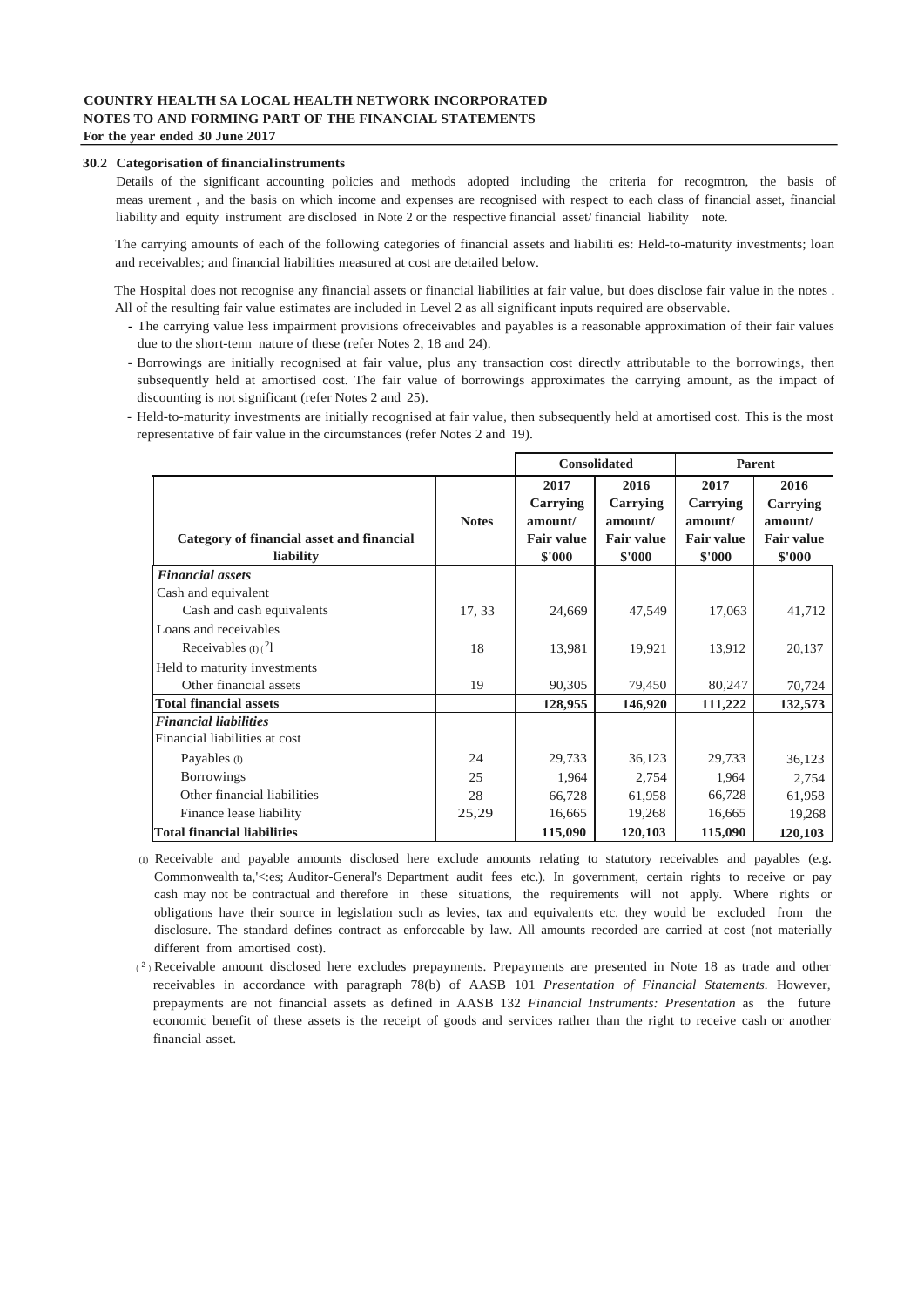#### **31** Transferred functions

| Transferred in                           | <b>Consolidated</b> | <b>Parent</b> |        |         |
|------------------------------------------|---------------------|---------------|--------|---------|
| Assets and liabilities transferred were: | 2017                | 2016          | 2017   | 2016    |
|                                          | \$'000              | \$'000        | \$'000 | \$'000  |
| Payables                                 |                     | 106           |        | 106     |
| Employee benefits                        |                     | 1.573         |        | 1.573   |
| <b>Total net assets transferred</b>      |                     | (1,679)       |        | (1,679) |

Net assets assumed by the Hospit al as a result of the administrative restructure are at the canying amount of those assets in the transferor's Statement of Financial Position immediately prior to the transfer. The net assets transferred were treated as a contribution by the Government as owner.

#### **2016-17**

• There were no transfers in during this period.

#### **2015-16**

• Following a review of Departmental functions , effective **1** July 2015 , the Chief Executive of the Department approved the transfer of operational employees within the Workforce division of the Department to the Local Health Networks and SA Ambulance Service Inc.

#### **Transferred Out**

|                                          | Consolidated |        |        | Parent |  |
|------------------------------------------|--------------|--------|--------|--------|--|
| Assets and liabilities transferred were: | 2017         |        | 2017   | 2016   |  |
|                                          | \$'000       | \$'000 | \$'000 | \$'000 |  |
| Inventory                                |              | 565    |        | 565    |  |
| Total net assets transferred             |              | 565    |        | 565    |  |

Net assets transferred by the Hospital as a result of the admini strative restructures were at the carrying amount immediately prior to the transfer. The net assets transferred were treated as a distribution to the Government as owner.

#### **2016-17**

• There were no transfers out during this period.

#### **2015-16**

• Health Portfolio Executive approved on 2 October 2008 the establi shment of a consolidat ed procurement, contracting and supply chain service. This service provides the foundation for delivering best practice procurement, contracting and supply chain management across SA Health. Effective 13 July 2015 inventory associated with the Country Health SA Local Health Network (Gawler Hospital, Mt Gambier Hospita l, Millicent Hospital and Naracoorte Hospital) were transferred to the SA Distribution Centre division of the Department.

#### **32 Contingent assets and liabilities**

Contingent assets and contingent liabilities are not recognised in the Statement of Financial Position, but are disclosed within this note and, if quantifiable are measured at nominal value . Contingencies are disclosed net of the amount of GST recoverable or payab le. If GST is not recoverable or payable, the contingencies are disclosed on a gross basis.

#### *Contingent Assets*

The Consolidated Entity is not aware of any contingent assets.

#### *Contingent Liabilities*

Under the Act, all real property except for properly associated with Crown Land of the former Hospitals and Health Centre entities was to be transferred to the associated Health Advisory Council. To date a limited number ofreal properties have not transferred to the Health Advis ory Councils as the vesting in strument s have not been finalised or there is a requirement to seek clarification from Crown Law regarding encumbrances on some properties and whether a Health Advisory Council can hold property that is encumber ed. Given the uncertainty of the outcome of the advice sought from Crown Law it is not possible to reliably measure the value of the real properly that could transfer to the Health Advisory Councils in the future. Similarly, it is not possible to determine when the vesting instruments will be finalised or to reliably measure the value of the real property that will transfer to the Health Advisory Councils at that time.

#### *Guarantees*

The Hospital has made no gua rantees.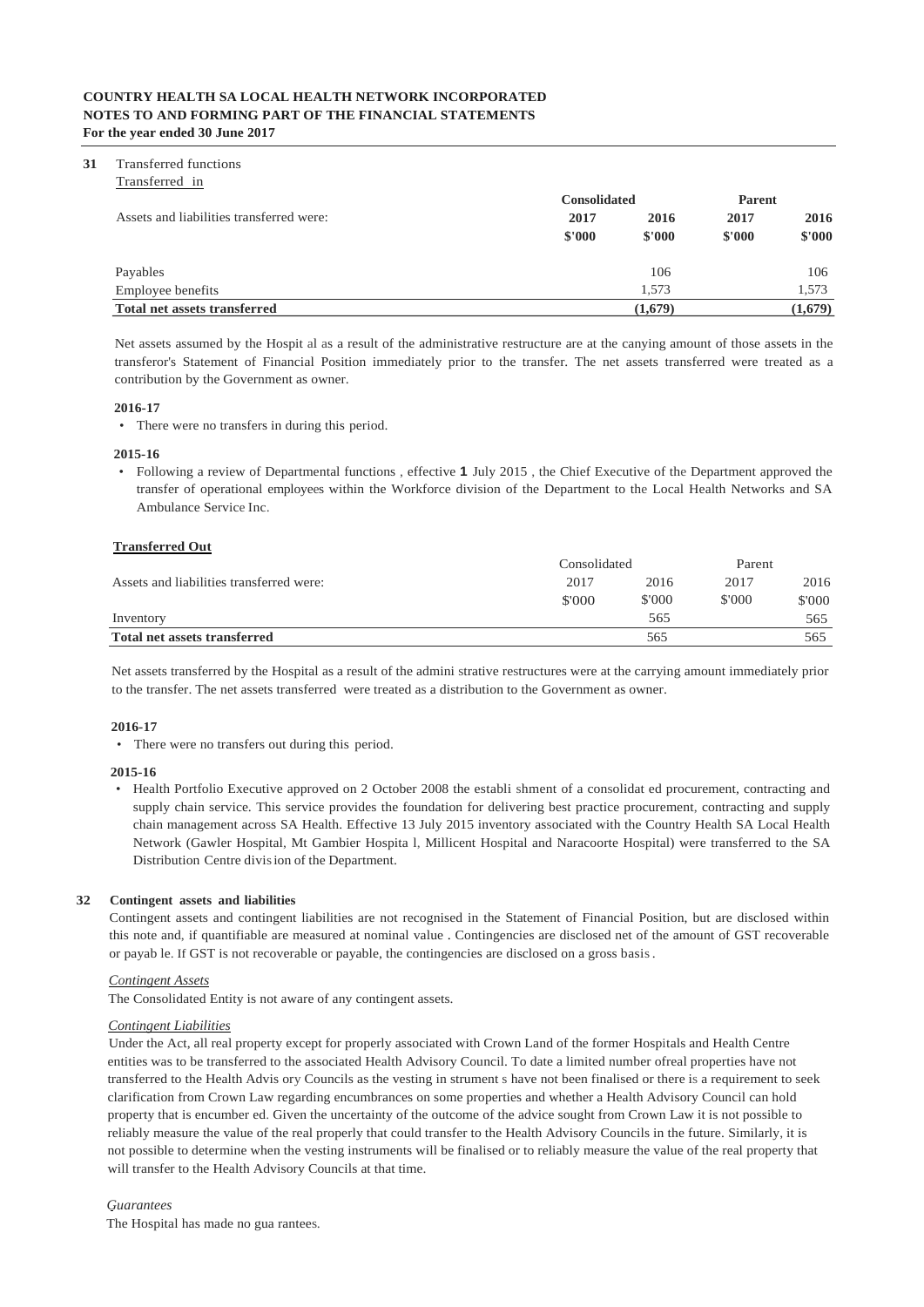| <b>Cash flow reconciliation</b>                                                                   |            |                     |            |            |  |  |
|---------------------------------------------------------------------------------------------------|------------|---------------------|------------|------------|--|--|
|                                                                                                   |            | <b>Consolidated</b> |            | Parent     |  |  |
|                                                                                                   | 2017       | 2016                | 2017       | 2016       |  |  |
| Reconciliation of cash and cash equivalents at the end of the<br>reporting period:                | \$'000     | \$'000              | \$'000     | \$'000     |  |  |
| Cash and cash equivalents disclosed in the Statement of Financial<br>Position                     | 24,669     | 47,549              | 17,063     | 41,712     |  |  |
| <b>Cash as eer Statement of Financial Position</b>                                                | 24,669     | 47,549              | 17,063     | 41,712     |  |  |
| Balance as eer Statement of Cash Flows                                                            | 24,669     | 47,549              | 17,063     | 41,712     |  |  |
| Reconciliation of net cash provided by operating activities to net<br>cost of providing services: |            |                     |            |            |  |  |
| Net cash provided by/(used in) operating activities                                               | 857        | 24,586              | (l, 709)   | 24,008     |  |  |
| Department for Health and Ageing contributions for the provision of<br>health services            | (618, 230) | (617, 653)          | (618, 230) | (617, 653) |  |  |
| <b>Add/less non-cash items</b>                                                                    |            |                     |            |            |  |  |
| Depreciation and amortisation expense of non-current assets                                       | (34, 307)  | (34,930)            | (18,917)   | (19, 461)  |  |  |
| Gain/(loss) on sale or disposal of non-current assets                                             | (187)      | (374)               | (118)      | (293)      |  |  |
| Donated Asset Expense                                                                             |            | (314)               | (3,740)    | (1,395)    |  |  |
| Assets acquired at no cost or nominal consideration                                               | 256        | 9                   | 224        | 9          |  |  |
| Revenue credited directly to investments                                                          | 2.119      | 1,633               | 1,905      | 1,439      |  |  |
| Capital revenues                                                                                  | 1,499      | 2,332               | 1,499      | 2,354      |  |  |
| Revaluation of investments                                                                        | 16         | (20)                | 16         | (20)       |  |  |
| Other                                                                                             |            | 13                  |            | 4          |  |  |
| <b>Movement in assets/liabilities</b>                                                             |            |                     |            |            |  |  |
| Increase /(Decrease) in receivables                                                               | (8,123)    | (5,816)             | (8,392)    | (6, 108)   |  |  |
| Increase/(Decrease) in inventories                                                                | 229        | 536                 | 229        | 536        |  |  |
| (Increase)/Decrease in staff benefits                                                             | 1,152      | (9,735)             | 1,152      | (9, 735)   |  |  |
| (lncrease)/Decrease in payables and provisions                                                    | 13,364     | (5,268)             | 13,364     | (5,203)    |  |  |
| (Increase)/Decrease in other liabilities                                                          | (6,609)    | (17,092)            | (6,609)    | (17,092)   |  |  |
| Net cost of eroviding services                                                                    | (647, 964) | (662,093)           | (639, 325) | (648, 610) |  |  |

Cash and cash equivalents in the Statement of Cash Flows consist of cash and cash equivalents as per the Statement of Financial Position, net of bank overdrafts.

#### **34 Interests in other entities**

The Hospital has interests in a number of other entities as detailed below.

#### **Controlled Entities**

The Hospital has effective control over, and a I 00% interest in, the net assets of the HAC's. The HAC's were established as a consequence of the Act being enacted and certain assets, rights and liabilities of the former Hospitals and Incorporated Health Centres were vested in them with the remainder being vested in the Hospital.

By proclamation dated 26 June 2008, the following assets, rights and liabil ities were vested in the Incorporated HAC's:

- all real property, including any estate, interest or right in , over or in respect of such property except for all assets, rights and liabilities associated with any land dedicated under any legislation dealing with Crown la nd; and
- all funds and personal property held on trust and bank accounts and investments that are solely constituted by the proceeds of fundraising except for all gift funds, and other funds or personal property constituting gifts or deductible contributions under the *Income Tax Assessment Act 1997* (Commonwealth).

The above assets, rights and liabilities of the former Hospitals whose HAC elected not to become incorporated were vested in the Country Health SA Board Health Advisory Council Inc.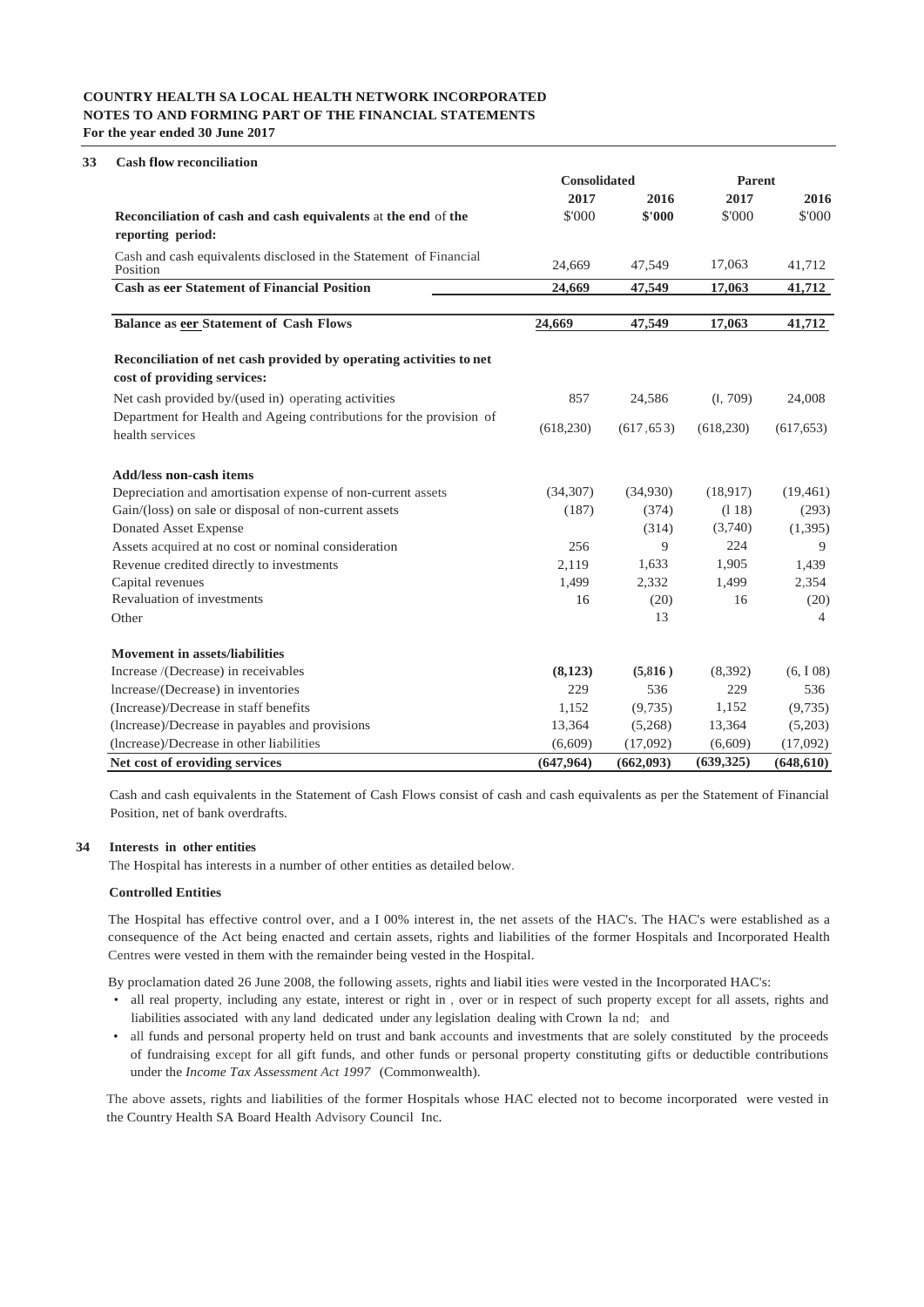The HAC have no powers to direct or make decisions with respect to the management and administration of Country Health SA Local Health Network.

|                                         | <b>Health Advisory Council</b>          |                                         |  |  |  |  |  |  |
|-----------------------------------------|-----------------------------------------|-----------------------------------------|--|--|--|--|--|--|
| <b>Incorporated HACs</b>                |                                         |                                         |  |  |  |  |  |  |
| Balaklava Riverton Health Advisory      | Barossa and Districts Health Advisory   | Berri Barmera District Health Advisory  |  |  |  |  |  |  |
| Council Inc                             | Council Inc.                            | Council Inc                             |  |  |  |  |  |  |
| Bordertown and District Health Advisory | Ceduna District Health Services Health  | Coorong Health Service Health Advisory  |  |  |  |  |  |  |
| Council Inc                             | Advisory Council Inc                    | Council Inc                             |  |  |  |  |  |  |
| Country Health SA Local Health Network  | Eastern Eyre Health Advisory Council    | Eudunda Kapunda Health Advisory         |  |  |  |  |  |  |
| Health Advisory Council Inc             | <b>Inc</b>                              | Council Inc                             |  |  |  |  |  |  |
| Gawler District Health Advisory Council | Hills Area Health Advisory Council Inc  | Kangaroo Island Health Advisory         |  |  |  |  |  |  |
| Inc                                     |                                         | Council Inc                             |  |  |  |  |  |  |
| Kingston/Robe Health Advis01y Council   | Lower Eyre Health Advisory Council Inc  | Lower North Health Advisoly Council     |  |  |  |  |  |  |
| Inc                                     |                                         | <b>Inc</b>                              |  |  |  |  |  |  |
| Loxton and Districts Health Advisory    | Mallee Health Service Health Advisory   | Mannum District Hospital Health         |  |  |  |  |  |  |
| Council Inc                             | Council Inc                             | Advisory Council Inc                    |  |  |  |  |  |  |
| Mid North Health Advisory Council Inc   | Mid West Health Advisory Council Inc    | Millicent and Districts Health Advisory |  |  |  |  |  |  |
|                                         |                                         | Council Inc                             |  |  |  |  |  |  |
| Mount Gambier and Districts Health      | Naracoorte Area Health Advisory         | Northern Yorke Peninsula Health         |  |  |  |  |  |  |
| Advisory Council Inc                    | Council Inc                             | <b>Advisory Council Inc</b>             |  |  |  |  |  |  |
| Penola and Districts Health Advisory    | Port Broughton District Hospital and    | Renmark Paringa District Health         |  |  |  |  |  |  |
| Council Inc                             | Health Services Health Advisory Council | Advisory Council Inc                    |  |  |  |  |  |  |
| South Coast Health Advisory Council Inc | The Murray Bridge Soldiers' Memorial    | Waikerie and Districts Health Advisory  |  |  |  |  |  |  |
|                                         | Hospital Health Advisory Council Inc    | Council Inc                             |  |  |  |  |  |  |
| Yorke Peninsula Health Advisory Council |                                         |                                         |  |  |  |  |  |  |
| Inc                                     |                                         |                                         |  |  |  |  |  |  |
| <b>Unincorporated HACs</b>              |                                         |                                         |  |  |  |  |  |  |
| Far North Health Advisory Council       | Hawker District Memorial Health         | Leigh Creek Health Service Health       |  |  |  |  |  |  |
|                                         | Adviso1y Council                        | Adviso1y Council                        |  |  |  |  |  |  |
| Port Augusta, Roxby Downs, Woomera      | Port Lincoln Health Advisory Council    | Port Pirie Health Service Health        |  |  |  |  |  |  |
| Health Advisory Council                 |                                         | <b>Advisory Council</b>                 |  |  |  |  |  |  |
| Quorn Health Services Health Advisory   | Southern Flinders Health Advisory       | Whyalla Hospital and Health Services    |  |  |  |  |  |  |
| Council                                 | Council                                 | <b>Health Advisory Council</b>          |  |  |  |  |  |  |

#### **35 Transactions with SA Government**

The following table discloses revenues, expenses, financial assets and liabilities where the counterparty/transaction is with an entity within the SA Government as at the reporting date, classified according to their nature.

| <b>Parent</b>                    |                      |         |                          |         |              |         |
|----------------------------------|----------------------|---------|--------------------------|---------|--------------|---------|
|                                  | <b>SA Government</b> |         | <b>Non-SA Government</b> |         | <b>Total</b> |         |
| <b>Note</b>                      | 2017                 | 2016    | 2017                     | 2016    | 2017         | 2016    |
|                                  | \$'000               | \$'000  | \$'000                   | \$'000  | \$'000       | \$'000  |
| <b>EXPENSES</b>                  |                      |         |                          |         |              |         |
| Staff benefit expenses<br>4      | 239                  | 250     | 520,786                  | 531,442 | 521,025      | 531,692 |
| Supplies and services<br>5       | 102,738              | 101,274 | 199,586                  | 199,500 | 302,324      | 300,774 |
| Administration                   | 303                  | 114     | 1,715                    | 1,514   | 2,018        | 1,628   |
| Advertising                      | 491                  | 295     | 605                      | 52      | 1,096        | 347     |
| Communication                    | 1,787                | 1,956   | 1,961                    | 1,959   | 3,748        | 3,915   |
| Computing                        | 9,296                | 8,499   | 730                      | 1,713   | 10,026       | 10,212  |
| Contractors                      |                      | 8       | 1,695                    | 1,683   | 1,695        | 1,691   |
| Contractors - agency staff       | 7,766                | 7,755   | 5,585                    | 6,242   | 13,351       | 13,997  |
| Consultants                      |                      |         | 95                       | 146     | 95           | 146     |
| Contract of services             | 73                   | 457     | 21,093                   | 21,534  | 21,166       | 21,991  |
| Drug supplies                    | 798                  | 896     | 7,230                    | 7,530   | 8,028        | 8,426   |
| Electricity, gas and fuel        | 24                   | 58      | 8,591                    | 8,866   | 8,615        | 8,924   |
| Fee for service                  | 4,157                | 4,640   | 76,403                   | 74,747  | 80,560       | 79,387  |
| Finance lease contingent rentals |                      |         | 2,359                    | 2,260   | 2,359        | 2,260   |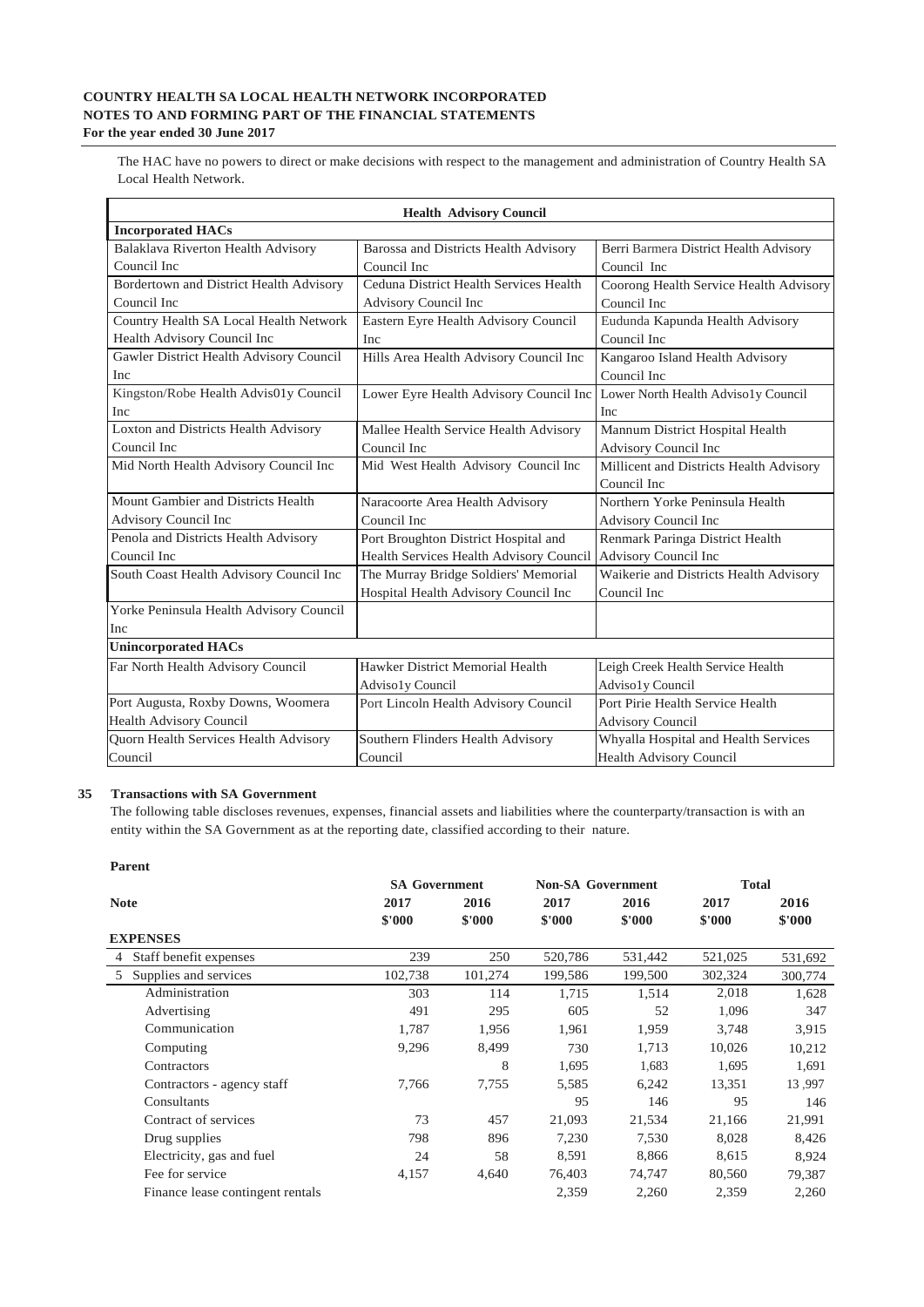|                                          | <b>SA Government</b> |              | <b>Non-SA Government</b> |         | <b>Total</b> |         |
|------------------------------------------|----------------------|--------------|--------------------------|---------|--------------|---------|
|                                          | 2017                 | 2016         | 2017                     | 2016    | 2017         | 2016    |
| <b>EXPENSES</b>                          | \$'000               | \$'000       | \$'000                   | \$'000  | \$'000       | \$'000  |
| Food supplies                            | 287                  | 286          | 9,174                    | 9,280   | 9,461        | 9,566   |
| Housekeeping                             | 1,932                | 1,931        | 5,418                    | 5,629   | 7,350        | 7,560   |
| Insurance                                | 6,122                | 5,934        | 1,445                    | 1,317   | 7,567        | 7,251   |
| Internal SA Health SLA payments          | 4,727                | 6,537        |                          |         | 4,727        | 6,537   |
| Interstate patient transfers             |                      |              | 3                        |         | 3            |         |
| Legal                                    | 168                  | 127          | 7                        | 4       | 175          | 131     |
| Medical, surgical and laboratory         |                      |              |                          |         |              |         |
| supplies                                 | 19,493               | 18,616       | 18,810                   | 19,985  | 38,303       | 38,601  |
| Minor equipment                          | 470                  | 177          | 4,964                    | 2,919   | 5,434        | 3,096   |
| Motor vehicle expenses                   | 1,283                | 1,757        | 381                      | 473     | 1,664        | 2,230   |
| Occupancy rent and rates                 | 2,647                | 3,103        | 1,066                    | 2,226   | 3,713        | 5,329   |
| Patient transport                        | 10,568               | 10,106       | 8,896                    | 9,021   | 19,464       | 19,127  |
| Printing and stationery                  | 819                  | 818          | 2,089                    | 2,177   | 2,908        | 2,995   |
| Payments to Shared Services SA           | 6,855                | 6,527        |                          |         | 6,855        | 6,527   |
| Postage                                  | 34                   | 32           | 1,111                    | 1,123   | I,145        | 1,155   |
| Rental expense on operating lease        | 4,129                | 4,042        | 1,356                    | 180     | 5,485        | 4,222   |
| Repairs and maintenance                  | 17,319               |              |                          | 6,962   | 25,304       |         |
| Security                                 | 73                   | 15,337<br>59 | 7,985<br>910             | 611     | 983          | 22,299  |
|                                          |                      |              |                          |         |              | 670     |
| Staff training and development           | 245                  | 266          | 2,250                    | 2,971   | 2,495        | 3,237   |
| Staff travel expenses                    | 22                   | 51           | 2,250                    | 2,673   | 2,272        | 2,724   |
| Other supplies and services              | 850                  | 890          | 3,409                    | 3,703   | 4,259        | 4,593   |
| 6 Depreciation and amortisation expense  |                      |              | 18,917                   | 19,461  | 18,917       | 19,461  |
| 7 Grants and subsidies                   | 36                   |              | 531                      | 846     | 567          | 846     |
| Capital grants                           |                      |              | 14                       |         | 14           |         |
| Subsidies                                |                      |              | $\mathfrak{2}$           |         | 2            |         |
| Funding to non-government                |                      |              | 515                      | 846     | 515          | 846     |
| organisations                            |                      |              |                          |         |              |         |
| Other                                    | 36                   |              |                          |         | 36           |         |
| 8 Borrowing costs                        | 90                   | 134          | 1,306                    | 1,468   | 1,396        | 1,602   |
| 14 Net loss from disposal of non-current |                      |              | 118                      | 293     | 118          | 293     |
| and other assets                         |                      |              |                          |         |              |         |
| Total proceeds from disposal             |                      |              | (4)                      |         | (4)          |         |
| Less total value of assets disposed      |                      |              | 121                      | 293     | 121          | 293     |
| Less other costs of disposal             |                      |              | I                        |         |              |         |
| 9<br>Other expenses                      | 5,208                | 2,011        | 970                      | 844     | 6,178        | 2,855   |
| Bad and doubtful debts                   |                      |              | 285                      | 130     | 285          | 130     |
| Bank fees and charges                    |                      |              | 24                       | 44      | 24           | 44      |
| Donated assets expense                   | 3,740                | 1,479        |                          |         | 3,740        | 1,479   |
| Net loss on revaluation of investment:   |                      |              |                          | 20      |              | 20      |
| Other                                    | 1,468                | 532          | 661                      | 650     | 2,129        | I, 182  |
| <b>TOTAL EXPENSES</b>                    | 108,311              | 103,669      | 742,214                  | 753,854 | 850,525      | 857,523 |
| <b>INCOME</b>                            |                      |              |                          |         |              |         |
| 10 Revenue from fees and charges         | 3,516                | 3,336        | 71,921                   | 72,255  | 75,437       | 75,591  |
| Ambulance transport                      | Ι                    |              | (I)                      | Ι.      |              | Ι.      |
| Insurance recoveries                     | 8                    | 28           |                          |         | 9            | 28      |
| Patient and client fees                  |                      |              | 19,351                   | 18,231  | 19,351       | 18,231  |
| Private practice fees                    |                      |              | 1,620                    | 1,137   | 1,620        | 1,137   |
| Recoveries                               | 3,238                | 2,855        | 12,605                   | 12,182  | 15,843       | 15,037  |
| Residential and other aged care          |                      |              |                          |         | 26,835       |         |
| charges                                  |                      |              | 26,835                   | 26,913  |              | 26,913  |
| Sale of goods - medical supplies         | 115                  | 121          | 1,354                    | 1,677   | 1,469        | 1,798   |
| Other user charges and fees              | 154                  | 332          | 10,156                   | 12,114  | 10,310       | 12,446  |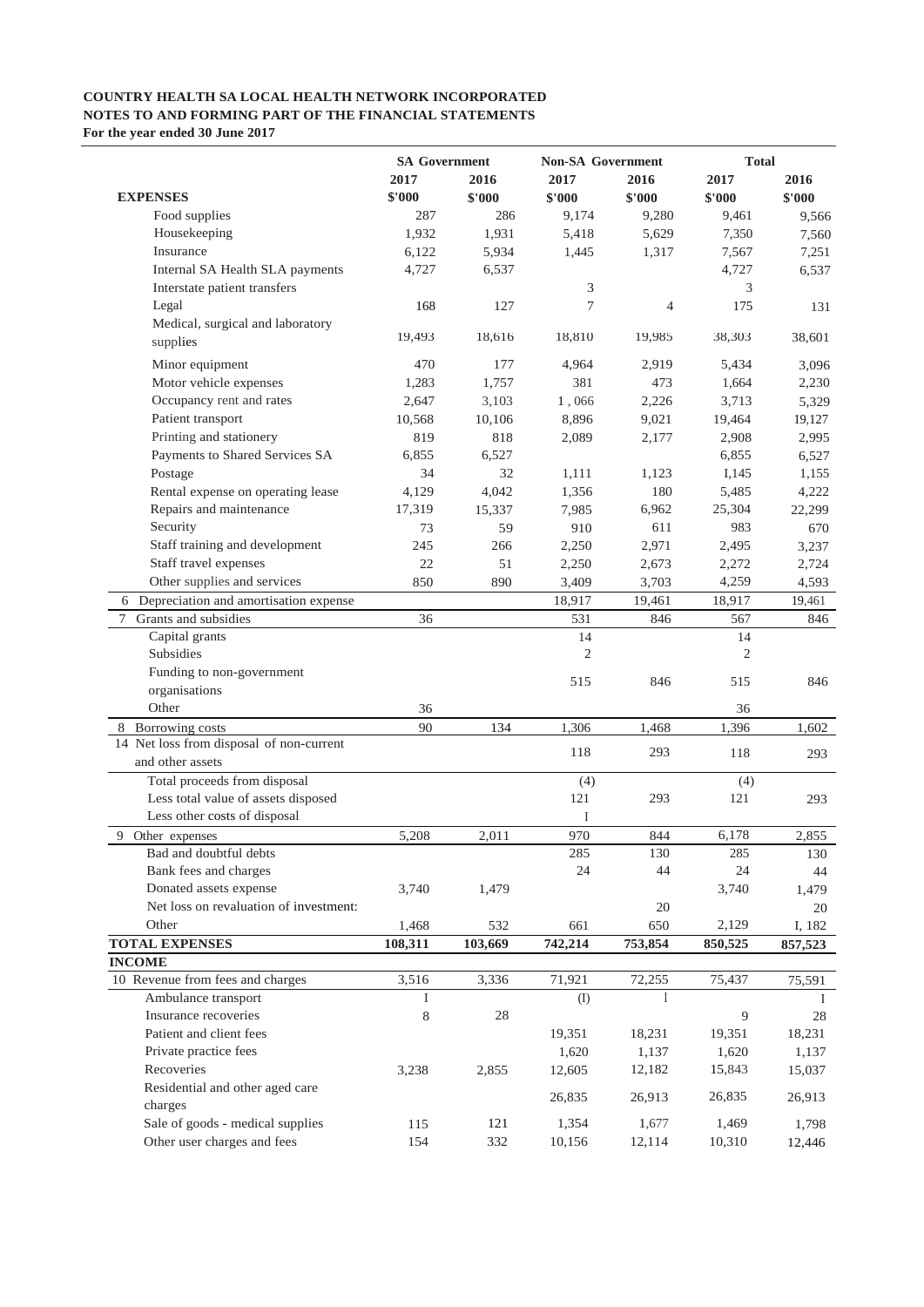|                                                      | <b>SA Government</b> |                    | <b>Non-SA</b> Government |                | Total              |                    |
|------------------------------------------------------|----------------------|--------------------|--------------------------|----------------|--------------------|--------------------|
|                                                      | 2017                 | 2016               | 2017                     | 2016           | 2017               | 2016               |
| <b>INCOME</b>                                        | \$'000               | \$'000             | \$'000                   | \$'000         | \$'000             | \$'000             |
| 11 Grants and contributions                          | 9,022                | 10,647             | 123,810                  | 120,202        | 132,832            | 130,849            |
| Commonwealth grants and donations                    |                      |                    | 41,206                   | 38,920         | 41,206             | 38,920             |
| Commonwealth aged care subsidies                     |                      |                    | 74,080                   | 72,387         | 74,080             | 72,387             |
| SA Government Capital<br>contributions               | $0<\Omega$           | 1224               |                          |                | $0<\Omega$         | 1,334              |
| Other SA Government grants and<br>contributions      | 8,053                | 9,313              |                          |                | 8,053              | 9,313              |
| Private sector capital contributions                 |                      |                    |                          | 156            |                    | 156                |
| Private sector grants and<br>contributions           |                      |                    | 8.524                    | 8,739          | 8,524              | 8,739              |
| 12 Interest revenue                                  | 24                   | 28                 | 2,053                    | 2,185          | 2,077              | 2,213              |
| 13 Resources received free of charge                 | 200                  | 9                  | 24                       |                | 224                | 9                  |
| 15 Other revenue                                     | 5                    | 12                 | 609                      | 239            | 614                | 251                |
| Commissions revenue                                  |                      |                    | 17                       | 13             | 17                 | 13                 |
| Dividend revenue                                     |                      |                    | $\mathfrak{2}$           | 4              | 2                  | 4                  |
| Training revenue                                     |                      |                    | 5                        | $\mathfrak{2}$ | 5                  | 2                  |
| Donations                                            |                      |                    | 547                      | 439            | 548                | 439                |
| Car parking revenue                                  |                      |                    | 3                        | 3              | 3                  | 3                  |
| Other                                                | $\overline{4}$       | 12                 | 35                       | (222)          | 39                 | (210)              |
| 15 Other income                                      |                      |                    | 16                       |                | 16                 |                    |
| Other                                                |                      |                    | 16                       |                | 16                 |                    |
| 16 Revenue from SA Government<br><b>TOTAL INCOME</b> | 618,230<br>630,997   | 617,653<br>631,685 | 198,433                  | 194,881        | 618,230<br>829,430 | 617,653<br>826,566 |
| <b>FINANCIAL ASSETS</b>                              |                      |                    |                          |                |                    |                    |
| 17 Cash and cash equivalents                         | 5,209                | 17,272             | 11,854                   | 24,440         | 17,063             | 41,712             |
| 18 Receivables                                       | 5,776                | 8,253              | 16,474                   | 22,533         | 22,250             | 30,786             |
| Patient/client fees                                  |                      |                    |                          |                |                    |                    |
| Compensable                                          |                      |                    | 623                      | 1,243          | 623                | 1,243              |
| Aged care                                            |                      |                    | 3,774                    | 5,285          | 3,774              | 5,285              |
| Other                                                |                      |                    | 3,553                    | 3,359          | 3,553              | 3,359              |
| Debtors                                              | 470                  | 567                | 3,136                    | 5,540          | 3,606              | 6,107              |
| Less: allowance for doubtful debts                   |                      |                    | (1,446)                  | (2,095)        | (1,446)            | (2,095)            |
| Prepayments                                          |                      |                    | 655                      | 673            | 655                | 673                |
| Loans                                                |                      |                    | 144                      | 288            | 144                | 288                |
| Interest income receivable                           | 2                    | 2                  | 573                      | 588            | 575                | 590                |
| Sundry receivables and accrued<br>revenue            | 35                   | 284                | 3,188                    | 5,259          | 3,223              | 5,543              |
| GST recoverable                                      |                      |                    | 2,274                    | 2,393          | 2,274              | 2,393              |
| Workers compensation provision<br>recoverable        | 5,269                | 7,400              |                          |                | 5,269              | 7,400              |
| 19 Other financial assets                            | 1,279                | 1,253              | 78,968                   | 69,471         | 80,247             | 70,724             |
| Finance institutions                                 |                      |                    | 78,881                   | 69,402         | 78,881             | 69,402             |
| SA Government Financing Authority                    | 1,279                | 1,253              |                          |                | 1,279              | 1,253              |
| Other investments                                    |                      |                    | 87                       | 69             | 87                 | 69                 |
| TOTAL FINANCIAL ASSETS                               | 12,264               | 26,778             | 107,296                  | 116,444        | 119,560            | 143,222            |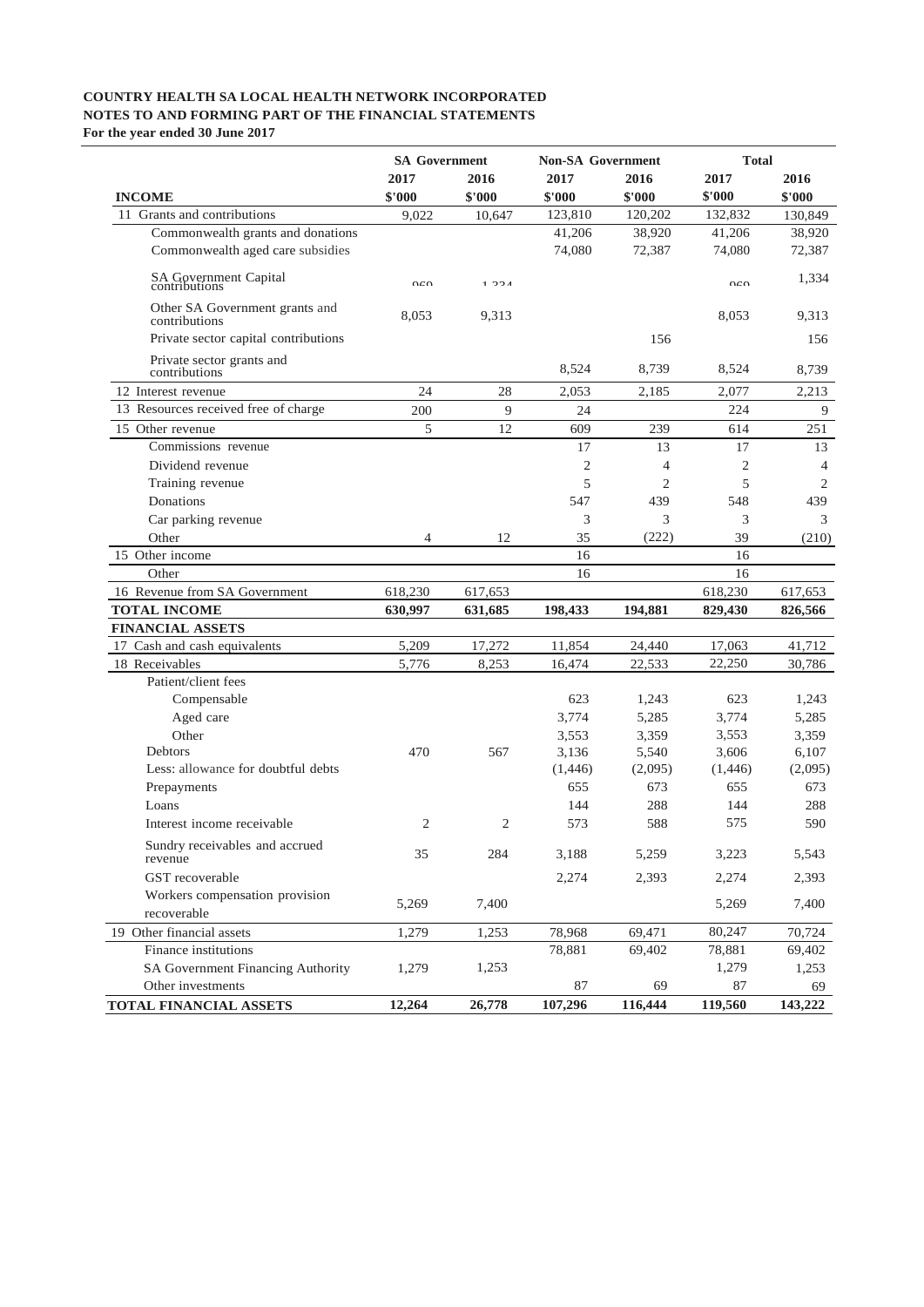|                                    | <b>SA Government</b> |        | <b>Non-SA</b> Government |         | Total   |         |
|------------------------------------|----------------------|--------|--------------------------|---------|---------|---------|
|                                    | 2017                 | 2016   | 2017                     | 2016    | 2017    | 2016    |
| <b>FINANCIAL LIABILITIES</b>       | \$'000               | \$'000 | \$'000                   | \$'000  | \$'000  | \$'000  |
| 24 Payables                        | 5,961                | 5,413  | 34,572                   | 42,164  | 40,533  | 47,577  |
| Creditors and accrued expenses     | 5,961                | 5,413  | 23,617                   | 30,777  | 29,578  | 36,190  |
| Paid Parental Leave Scheme payable |                      |        | 69                       | 94      | 69      | 94      |
| Employment on-costs                |                      |        | 10,054                   | 10,613  | 10,054  | 10,613  |
| Other payables                     |                      |        | 832                      | 680     | 832     | 680     |
| 25 Borrowings                      | 1,964                | 2,754  | 16,665                   | 19,268  | 18,629  | 22,022  |
| Loans                              | 1,964                | 2,754  |                          |         | 1,964   | 2,754   |
| Finance lease                      |                      |        | 16,665                   | 19,268  | 16,665  | 19,268  |
| 28 Other liabilities               | 892                  | 41     | 69,658                   | 63,900  | 70,550  | 63,941  |
| Unclaimed monies                   |                      |        | 133                      | 213     | 133     | 213     |
| Unearned revenue                   | 891                  | 41     | 2,931                    | 1,942   | 3,822   | 1,983   |
| Residential aged care bonds        |                      |        | 66,549                   | 61,657  | 66,549  | 61,657  |
| Other                              |                      |        | 45                       | 88      | 46      | 88      |
| <b>TOTAL FINANCIAL LIABILITIES</b> | 8,817                | 8.208  | 120,895                  | 125,332 | 129,712 | 133,540 |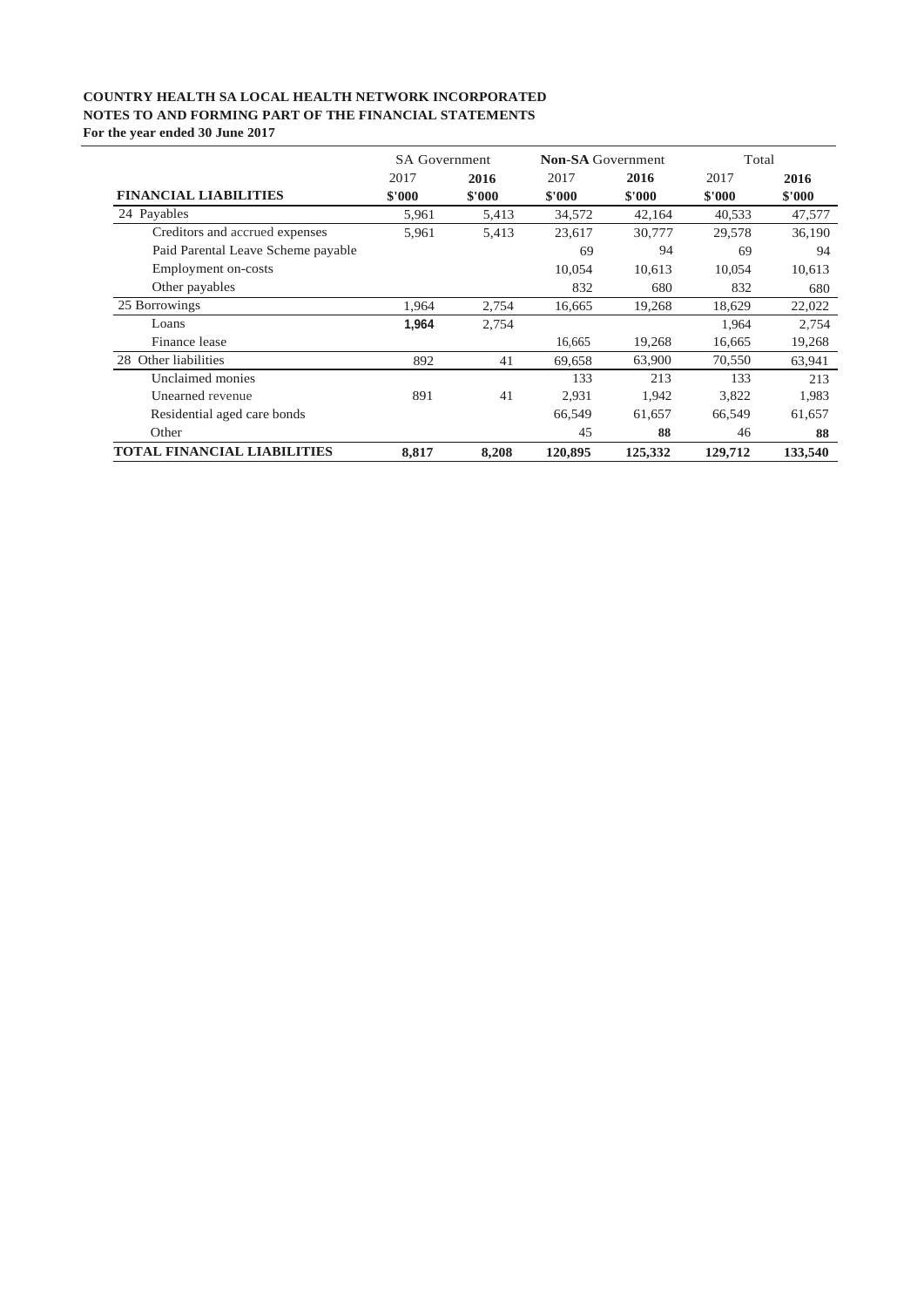### **COUNTRY HEALTH SA LOCAL HEALTH NETWORK INCORPORATED NOTES TO AND FORMING PART OF THE FINANCIAL STATEMENTS**

#### **For the year ended 30 June 2017**

#### **36 Remuneration of board and committee members**

Members of boards/committees that served for all or part of the financial year and were entitled to receive income from membership in accordance with Accounting Policy Framework II *General Purpose Financial Statements* were:

| <b>Board/Committee name:</b>                                | Government<br>employee<br>members * | <b>Other members</b>                                                                                                |
|-------------------------------------------------------------|-------------------------------------|---------------------------------------------------------------------------------------------------------------------|
| Country Health SA Local Health Network Advisory Council Inc |                                     | Blacker P (Chair), Evans L, Gregurke K, Healy R, Sam G (resigned 30/06/2017), Sparkes<br>D (resigned $30/06/2017$ ) |
| Country Health SA Risk Management and Audit Committee       |                                     | Stubbs T Dr (Chair), Martin M, Drew J (resigned 28/05/2017), Wilson R, Brown G<br>(appointed $29/05/2017$ )         |

The number of members whose remuneration received or receivable falls within the following bands is:

|                     | 2017           | 2016           |
|---------------------|----------------|----------------|
|                     | No. of         | No. of         |
|                     | <b>Members</b> | <b>Members</b> |
| \$0                 | ∼              |                |
| $$1 - $9,999$       |                | 8              |
| $$10,000 - $19,999$ |                |                |
| \$20,000 - \$29,999 |                |                |
| <b>Total</b>        | 11             | 11             |

Remuneration of members reflects all costs of performing board/committee member duties including sitting fees, superannuation contributions, salary sacrifice benefits and fringe benefits and any fringe benefits tax paid or payable in respect of those benefits. The total remuneration received or receivable by members was \$0.077 million (\$0.079 million).

\*In accordance with the *Premier and Cabinet Circular No. 016 ,* government employees did not receive any remuneration for board/committee duties during the financial year.

Unless otherwise disclosed, transactions between members are on conditions no more favourable than those that it is reasonable to expect the entity would have adopted if dealing with the related party at arm's length in the same circumstances.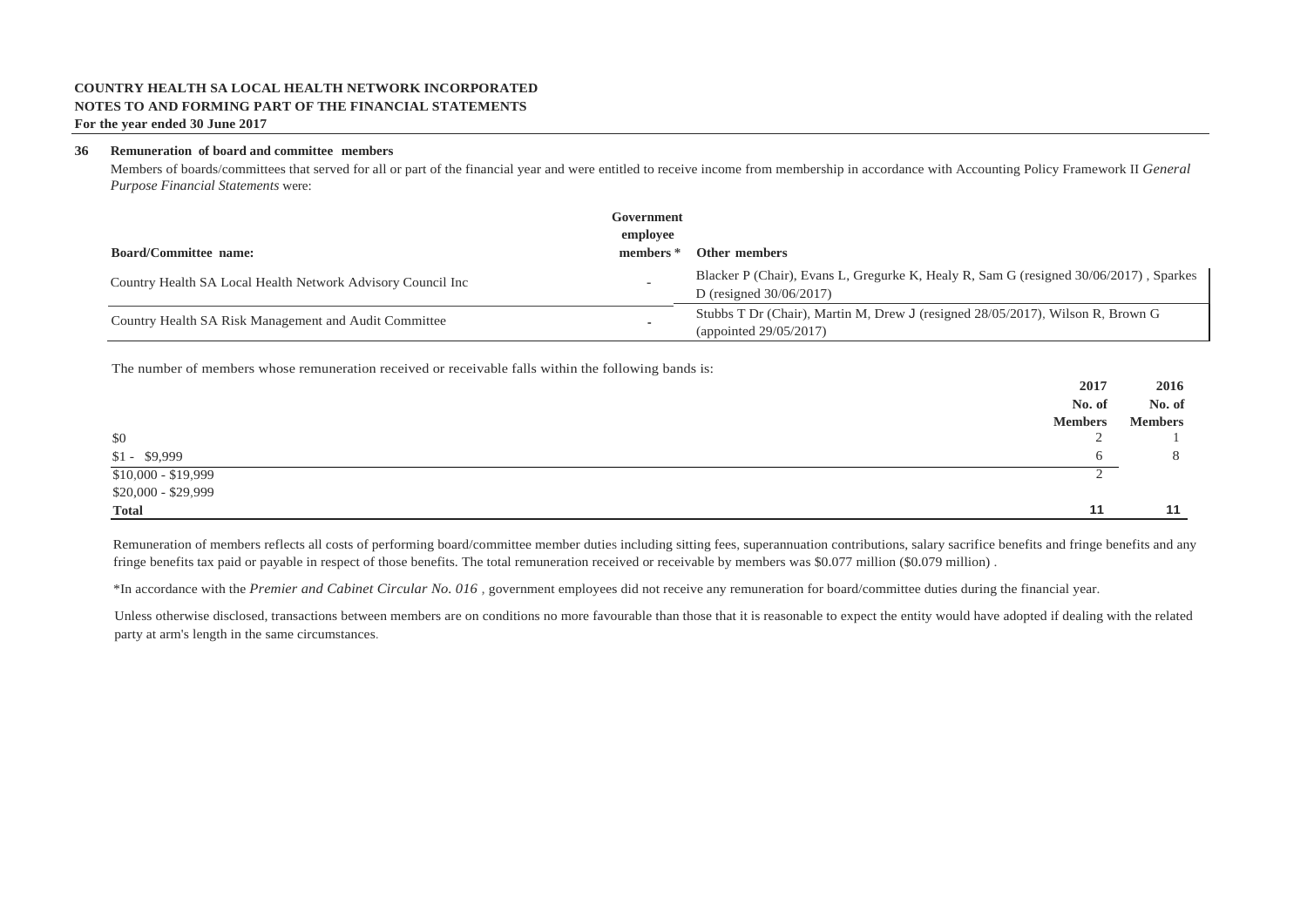#### **37 Related PartyTransactions**

#### The Hospital is controlled by the SA Government.

Related parties of the Hospital include all key management personnel and their close family members; all Cabinet Ministers and their close family members; and all public authorities that are controlled and consolidated into the whole of government financial statements and other interests of the Government.

#### *Significant transactions with government related entities*

The Hospital received funding from the SA Government via the Department (Note 16), and incurred expenditure via the Department for medical, surgical and laboratory supplies, computing, inter-health staff recharging and insurance (Note 5 and 35). The Department transferred capital works in progress of \$1.499 million to the Hospital and an outstanding loan payable balance to the Department at 30 June was \$1.964 million. In addition, the Hospital incurred significant expenditure with the Department of Planning, Transport and Infrastructure (DPTI) for capital works of \$5.189 million and for property repairs and maintenance of \$17.118 million (Note 5 and 35). As at 30 June the outstanding balance payable to DPTI was \$5.702 million and the value of unrecognised contractual expenditure commitments with DPTI was \$3.122 million.

Quantitative information about transactions and balances between the Hospital and other SA Government controlled entities are disclosed at Note 35.

The Hospital has lease an·angements (both as lessee and as lessor) with other SA Government controlled entities. The premises are provided/received at nil or nominal rental with outgoings such as utilities being paid by the lessee.

#### *Kev Management Personnel*

Key management personnel (KMP) of the Hospital includes the Ministers, the Chief Executive of the Department, Chief Executive Officer of the Hospital and the seventeen members of the Executive Management Group who have responsibility for the strategic direction and management of the Hospital.

The compensation detailed below excludes salaries and other benefits:

- The Minister for Health, The Minister for Ageing and the Minister for Mental Health and Substance Abuse. These Ministers' remuneration and allowances are set by the *Parliamentary Remuneration Act 1990* and the Remuneration Tribunal of SA respectively and are payable from the Consolidated Account (via the Department of Treasury and Finance) under section 6 of the *Parliamenta,y Remuneration Act 1990;* and
- The Chief Executive of the Depai1ment. The Chief Executive of the Department is compensated by the Department and there is no requirement for the Hospital to reimburse those expenses.

|                                                 | 2017   | 2016   |
|-------------------------------------------------|--------|--------|
| <b>Compensation</b>                             | \$'000 | \$'000 |
| Salaries and other short term employee benefits | 3.352  | na     |
| Post-employment benefits                        | 810    | na     |
| <b>Total</b>                                    | 4.162  |        |

For those employees doing long term acting in KMP roles, only compensation for the period that they were acting is included.

The Hospital did not enter into any transactions with KMP or their close family in 2016-17.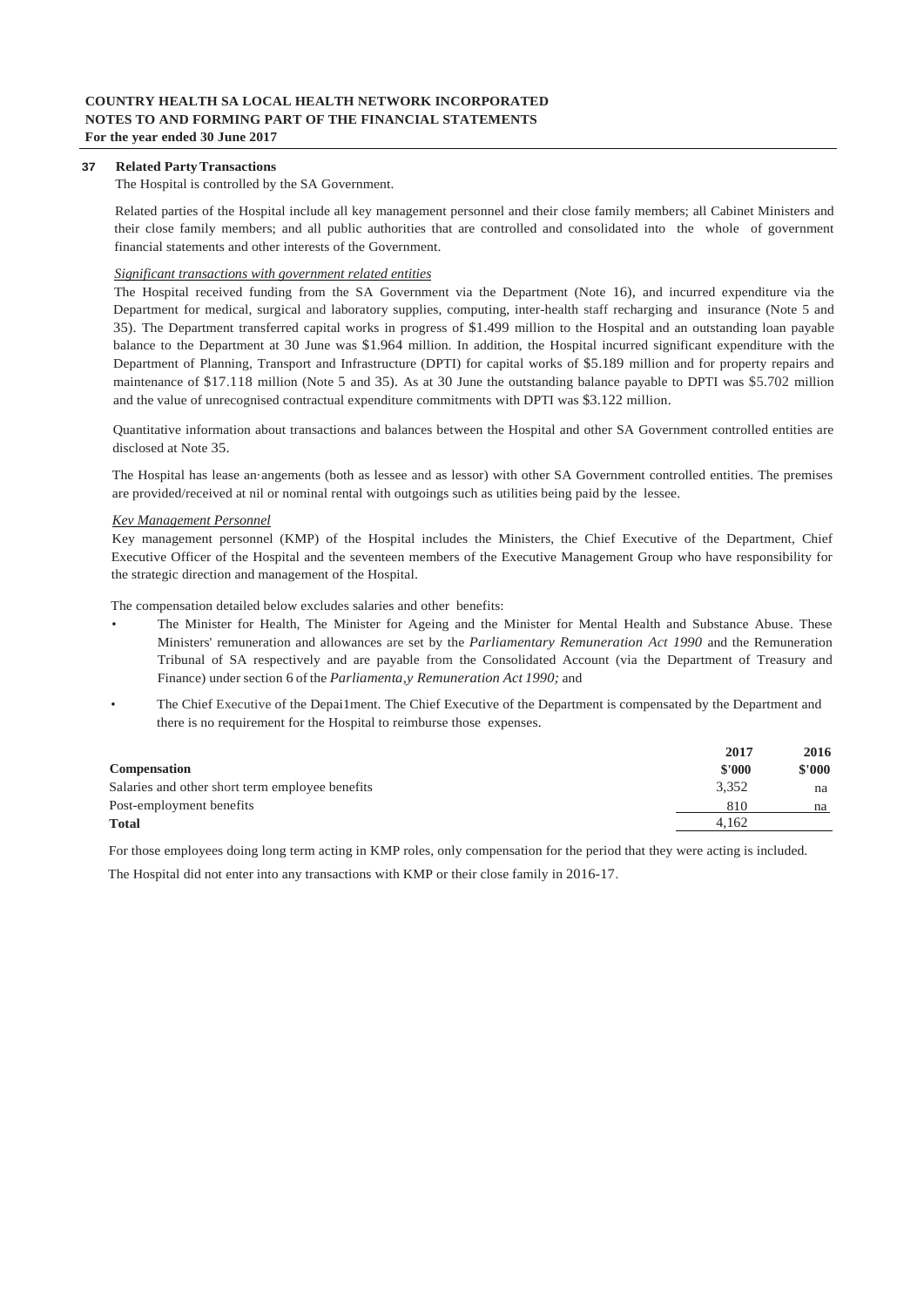#### **38 Schedules of administeredfunds**

The following incomes , expenses, assets and liabilities were administered but not controlled by the Hospital and have not been included in the financial statements. In accordance with Accounting Policy Framework II *General Purpose Financial Statements* para. APS 3.13.2, these items are regarded as insignificant to the Consolidated Entity's overall performance and are disclosed in the following schedules.

#### **Description of categories of administered funds**

*Private Practice Funds* represents funds billed on behalf of salaried medical officers and subsequently distributed to the LHN and salaried medical officers according to individual Rights of Private Practice Deeds of Agreement.

#### **Schedule of Administered Expenses and Income**

|                                    | Private         |              |
|------------------------------------|-----------------|--------------|
|                                    | <b>Practice</b> | <b>Total</b> |
|                                    | <b>Funds</b>    |              |
|                                    | 2017            | 2017         |
|                                    | \$'000          | \$'000       |
| <b>Administered expenses</b>       |                 |              |
| Other expenses                     | 3,252           | 3,252        |
| Total administered expenses        | 3,252           | 3,252        |
| Administered income                |                 |              |
| Revenue from fees and charges      | 3,298           | 3,298        |
| <b>Total administered income</b>   | 3,298           | 3,298        |
|                                    |                 |              |
| Net result                         | 46              | 46           |
|                                    | <b>Private</b>  |              |
|                                    | <b>Practice</b> | <b>Total</b> |
|                                    | <b>Funds</b>    |              |
|                                    | 2016            | 2016         |
|                                    | \$'000          | \$'000       |
| <b>Administered expenses</b>       |                 |              |
| Other expenses                     | 133             | 133          |
| <b>Total administered expenses</b> | 133             | 133          |
|                                    | Private         |              |
|                                    | <b>Practice</b> | <b>Total</b> |
|                                    | <b>Funds</b>    |              |
|                                    | 2016            | 2016         |
|                                    | \$'000          | \$'000       |
| Administered income                |                 |              |
| Revenue from fees and charges      | 355             | 355          |
| <b>Total administered income</b>   | 355             | 355          |
| Net result                         | 222             | 222          |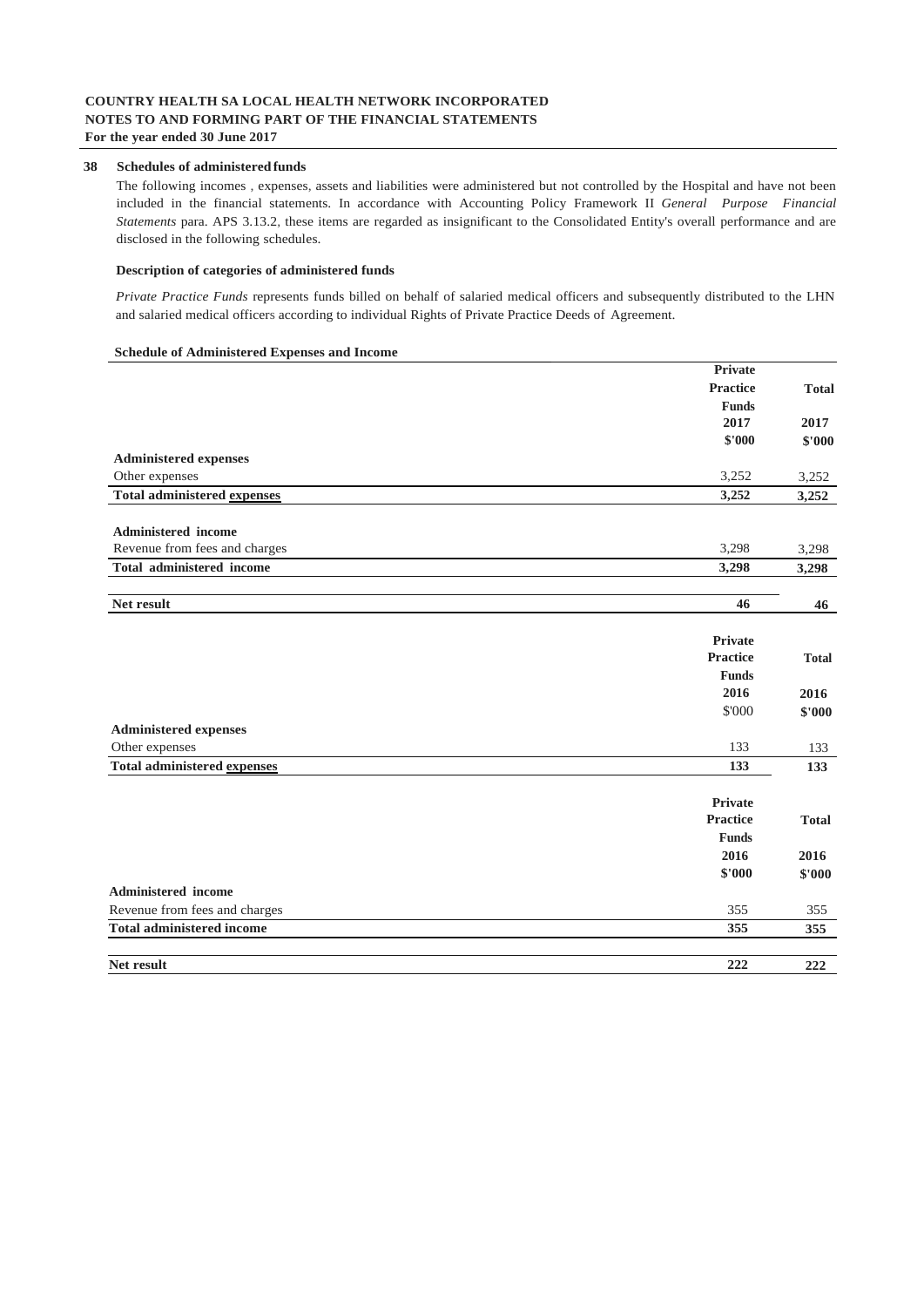| Schedule of Administered Assets and Liabilities                                         |               |            |
|-----------------------------------------------------------------------------------------|---------------|------------|
|                                                                                         | Private       |            |
|                                                                                         | Practice      | Total      |
|                                                                                         | Funds         |            |
|                                                                                         | 2017          | 2017       |
|                                                                                         | \$'000        | \$'000     |
| Administered current assets                                                             |               |            |
| Cash and cash equivalents<br>Receivables                                                | 267           | 267        |
| Total administered assets                                                               | 268           | 1<br>268   |
|                                                                                         |               |            |
| Administered current liabilities                                                        |               |            |
| Payables<br>Total administered liabilities                                              |               |            |
|                                                                                         |               |            |
| Net administered assets                                                                 | 268           | 268        |
|                                                                                         | Private       |            |
|                                                                                         | Practice      | Total      |
|                                                                                         | Funds         |            |
|                                                                                         | 2016          | 2016       |
|                                                                                         | \$'000        | \$'000     |
| Administered current assets                                                             |               |            |
| Cash and cash equivalents                                                               | 324           | 324        |
| Receivables                                                                             | 31            | 31         |
| Total administered assets                                                               | 355           | 355        |
|                                                                                         |               |            |
| Administered current liabilities                                                        |               |            |
| Payables<br>Total administered liabilities                                              | 133<br>133    | 133<br>133 |
|                                                                                         |               |            |
| Net administered assets                                                                 | 222           | 222        |
|                                                                                         |               |            |
| Schedule of Administered Changes in Equity                                              |               |            |
|                                                                                         | Total         | Total      |
|                                                                                         | 2017          | 2016       |
|                                                                                         | \$'000        | \$'000     |
| Balance at the beginning of the reporting period                                        | 222           |            |
| <b>Restated Opening Balance</b>                                                         | 222           |            |
| Total comprehensive result for the period<br>Balance at the end of the reporting period | $46\,$<br>268 | 222<br>222 |
|                                                                                         |               |            |
| Schedule of Administered Cash Flows                                                     |               |            |
|                                                                                         | Total         | Total      |
|                                                                                         | 2017          | 2016       |
| Cash flows from operating activities                                                    | \$'000        | \$'000     |
| Cash inflows                                                                            |               |            |
| Fees and charges                                                                        | 3,329         | 324        |
| Total cash inflows                                                                      | 3,329         | 324        |
| Cash outflows                                                                           |               |            |
| Other payments                                                                          | 3,385         |            |
| Total cash outflows                                                                     | 3,385         |            |
| Net cash inflows/cash outflows from operating                                           | (56)          | 324        |
| Net increase/(decrease) in cash held                                                    | (56)          | 324        |
| Cash at the beginning of the reporting period                                           | 324           |            |
| Cash at the end of the reporting period                                                 | 268           | 324        |